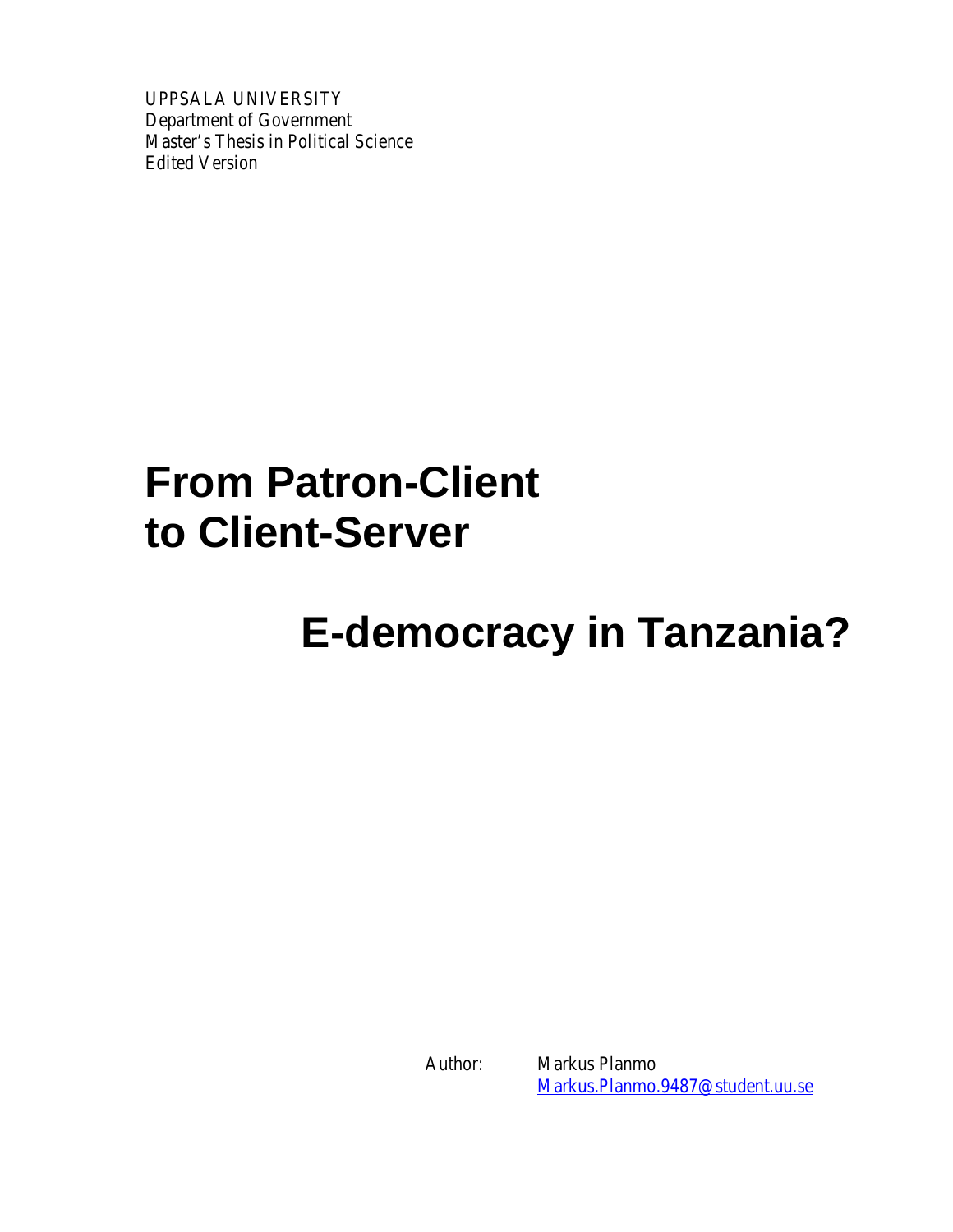# **Contents**

| Abstract                                                                                                                                                            | 3                                                             |
|---------------------------------------------------------------------------------------------------------------------------------------------------------------------|---------------------------------------------------------------|
| Acknowledgements                                                                                                                                                    | 3                                                             |
| <b>Introduction</b>                                                                                                                                                 | 4                                                             |
| <b>Definitions</b><br>Aim and question<br><b>Selection and demarcations</b><br><b>Method</b><br><b>Disposition</b>                                                  | $\mathbf 5$<br>$\boldsymbol{6}$<br>$\boldsymbol{7}$<br>7<br>8 |
| Two schools of theory plus a digital divide                                                                                                                         | 9                                                             |
| Theory of e-democracy<br>Theory of democratic transitions and consolidations<br>The digital divide                                                                  | 9<br>15<br>19                                                 |
| Presenting the case - Tanzania                                                                                                                                      | 22                                                            |
| A political background<br>Putting Tanzania's transition into a theoretical context<br><b>Examining Tanzanian politics further</b><br><b>E-readiness in Tanzania</b> | 22<br>25<br>26<br>31                                          |
| What function could e-democracy fill in Tanzania?                                                                                                                   | 34                                                            |
| General aspects on the Internet and democratisation in Tanzania<br>Prospects for e-democracy in Tanzania<br>What are the pros and cons?                             | 34<br>34<br>36                                                |
| Is there e-democracy in Tanzania?                                                                                                                                   | 38                                                            |
| <b>State institutions</b><br><b>Political parties</b>                                                                                                               | 38<br>43                                                      |
| Some conclusive remarks                                                                                                                                             | 53                                                            |
| What about institutional and organisational change?<br>Where should research go from here?                                                                          | 54<br>54                                                      |
| <b>References</b>                                                                                                                                                   | 55                                                            |
| List of interviews                                                                                                                                                  | 59                                                            |
| Web sites referred to                                                                                                                                               | 60                                                            |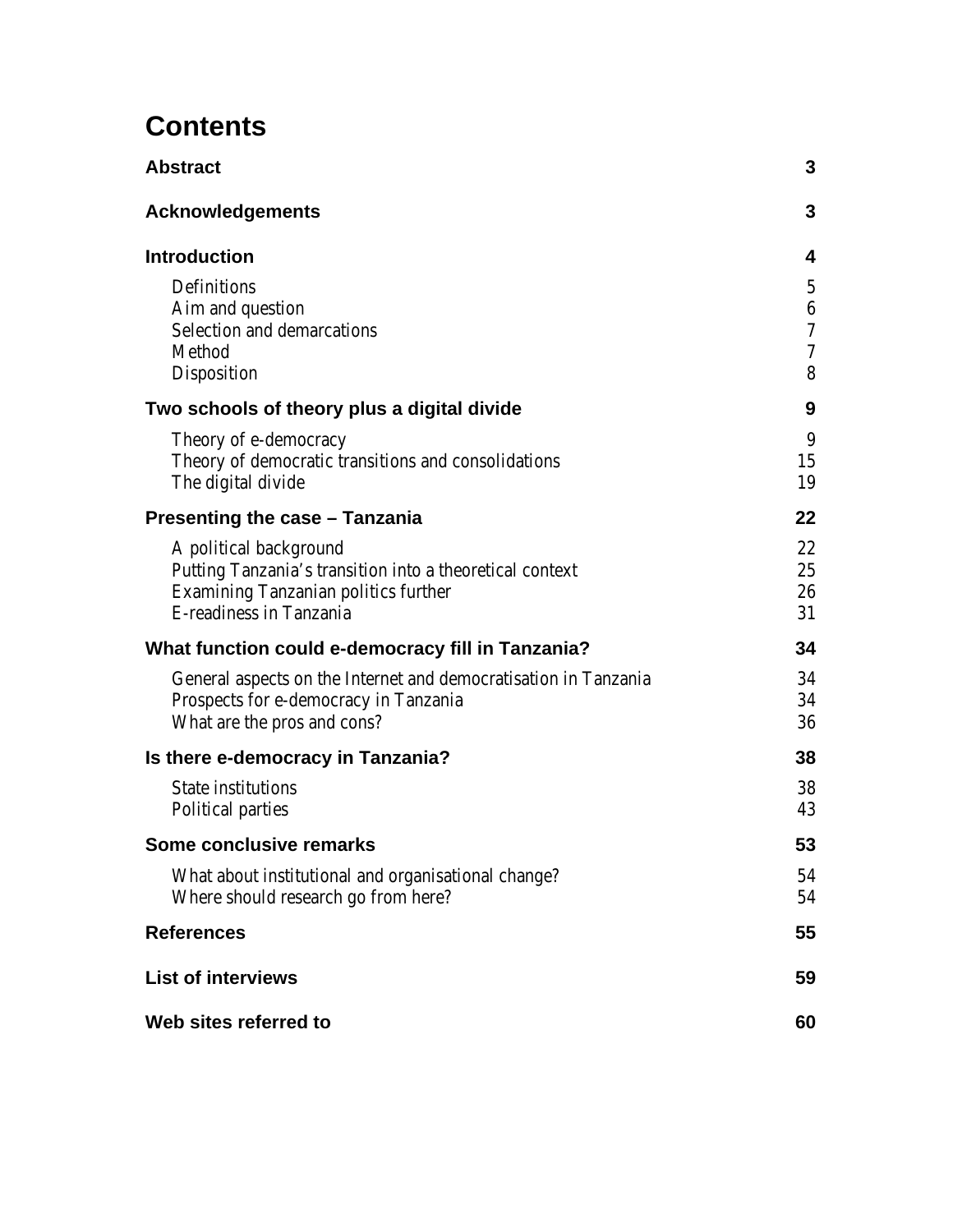# **Abstract**

This thesis is a first explorative study of the existence of e-democracy in Africa. E-democracy means that information- and communication technology (ICT) is used in political processes to enhance transparency and participation. The case studied is Tanzania, a transitional democracy that is marginalised in the global information society.

Given the conditions set by the digital divide, this thesis argues that e-democracy in Tanzania should mainly focus on providing public information to the political elite. This way, political pluralism would increase. However, community telecentres could be used for experimental citizen panels. This way, a limited deliberative quality could also be added.

The empirical study found that both government and parliament are developing ambitious web sites. There are also plans to computerise both institutions. The initiatives have mainly been carried out without donor-involvement and a strong ownership has been detected in both institutions. The democratic value of the web sites is so far limited, as little information is online and there are no interactive applications. Further developed, they could however make a difference for democracy in Tanzania.

Several of the political parties are developing or have already developed web sites. The target group is however mostly foreigners or Tanzanians abroad. One exception is the party NCCR that has an ambitious plan for computerising the party organisation. Most opposition parties have great faith in that the Internet could improve democracy in Tanzania. Still, some of them argue for censorship of web content.

# **Acknowledgements**

I would first like to express my gratitude to my family for their support throughout the writing of this thesis. I would also like to thank the Embassy of Sweden in Dar es Salaam for guidance and assistance, and then especially Ralph Kårhammar, Marie Bergström and Jan Lindström. I would also like to thank all the interviewees for their time and interest, as well as those who filled in my questionnaire. Unfortunately, the frequency of respondents in Parliament was too low to allow me to draw any quantitative conclusions from the questionnaire. The received questionnaires are however used as a base for interpretation. During my field studies I also received extra assistance from Dr. Jonathan Miller and Mr. A. A. Lucas, to whom I want to express my great appreciation. The Parliament of Tanzania has also been most generous in providing me access to its localities. Finally I would to thank all of those that I have met throughout my study, and that have assisted me in various ways.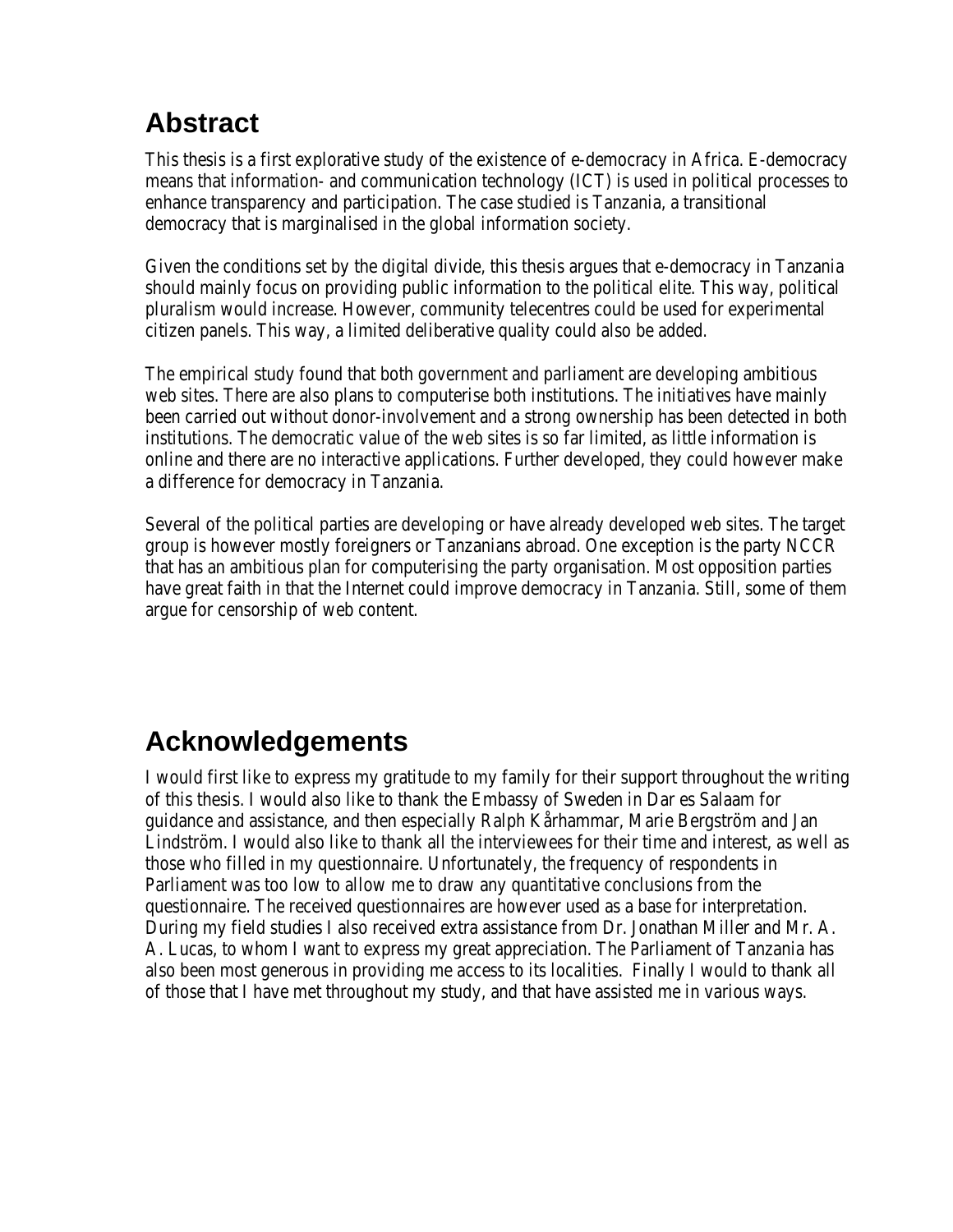# **Introduction**

Democracy has never been as widely spread and acknowledged as it is today. At the same time, democracy is considered to be in a deep crisis in the western world. Political participation is going down, while trust in institutions, parties and politicians is declining. Some argue that the representative political system still functions quite well, though one has to use new means for mobilising people. Others claim that the entire political system has to be changed. The representative system is said to give too much power to the elite, while leaving citizens to only react and say no. According to them, democracy is too thin.

Both schools of thought see the Internet as an important tool to help solve the problems that democracy is facing. It can be used both for attracting new party members and voters, as well as for involving citizens in the process of policymaking. E-democracy can both mobilise people and let them rule.

E-democracy has landed high on the political agenda in the industrialised world. Large research efforts are made to clarify what role e-democracy plays and could play. In a recent conference in Stockholm on "Democracy and the Information Revolution", delegates from the developing world complained that the discussions went over their heads. "The more I listened the more depressed I became about how this is divorced from our own reality," an opposition MP from Zimbabwe said. "It is a matter of priorities. How can you put 5 million dollars into buying solar panels for information technology in a village when you need bore-holes to provide water to the community?"<sup>1</sup>

The man is undoubtedly right when he points at the limits that poverty sets for e-democracy in Africa. Does this mean that opposition parties in Africa are not using e-mail, or that governments do not put up web sites? Is e-democracy irrelevant for further democratisation of Africa's transitional states? As little academic attention has been directed towards the transitional democracies in the developing world, we do not really know.

This thesis sets out to bring some insight into how state institutions and political parties use the Internet, and how it is conceived as tool for democracy in this marginalised part of the world. The case selected is Tanzania, a country in sub-Saharan Africa, poor in both information and democracy. Multiparty-elections is a quite new phenomenon in this country, after 30 years of one-party rule. The political scene is still dominated by the same party as before the elections and Tanzania is far from a consolidated democracy. Also the Internet is new in this country. Still, there are about 300 to 400 Internet-cafés in Dar es Salaam. Let us see if the Internet has spread to Tanzania's political world.

 $\overline{a}$ <sup>1</sup> Matume, Gumisai, [2001], "Information Technology for Whom?". www.idea.int/2001\_forum/feature\_0629.htm 2001-12-08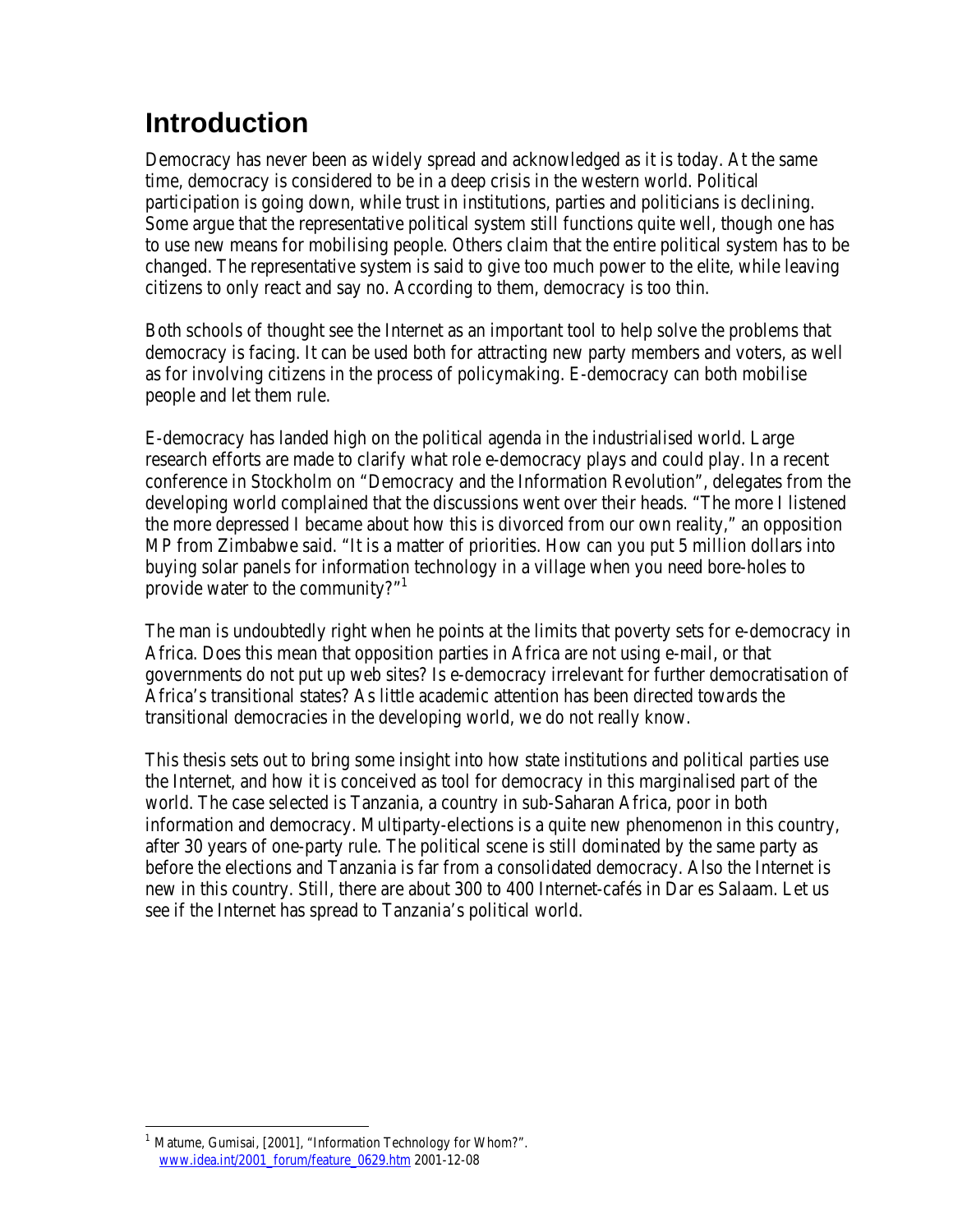### *Definitions*

Some key concepts will be defined here, while other concepts will be defined as they appear.

*Information and communication technology* (ICT) refers to digital technology used for handling information and aid communication. Examples of ICTs are computers connected in networks, mobile phones etc. The ICT studied in this thesis is the Internet.

*The Internet* is a global digital network, which offers several different services. In this thesis it mainly refers to the World Wide Web and e-mail.

*Democracy* will be given several meanings, as this thesis moves on. A minimum definition that will be used is however Robert Dahl's definition of a polyarchy. It demands elected officials, free and fair elections, inclusive suffrage, the right to run for office, freedom of expression, the right to access alternative information, and associational autonomy.<sup>2</sup>

### **E-commerce, e-government or e-democracy?**

There are a lot of discussions about e- these days<sup>3</sup>. Two commonly used terms are  $e$ *commerce* and *e-government*. *E-democracy* has so far been less used, but is in the focus of this thesis. How do the three concepts relate to each other, from a government point of view? Catherine Needham presents a good distinction in *Figure1*.

*Figure 1: Government on the Internet<sup>4</sup>*

| <b>E-commerce</b>                                                                    | <b>E-government</b>               | <b>E-democracy</b>       |
|--------------------------------------------------------------------------------------|-----------------------------------|--------------------------|
| Policies to encourage and Strategies to put government Policies to expand democratic |                                   |                          |
| facilitate the adoption of ICTs online.                                              |                                   | participation.           |
| by business.                                                                         | - Information provision           | - E-voting               |
|                                                                                      | - Service delivery                | - E-consultation         |
| <b>Users as Consumers</b>                                                            | <b>Users as Consumer-Citizens</b> | <b>Users as Citizens</b> |

*E-commerce* is mainly performed by the private sector. From a government point of view, ecommerce is when commerce over the net is regulated and encouraged by government. Sometimes the government is even performing income-generating activities itself, such as providing services to tourists and investors. In all these cases, the users of e-commerce are seen as consumers. *E-government* is when the government uses ICT to deliver services and inform citizens. It is difficult to decide if the user is seen as a citizen or a consumer. For example, a Swedish municipality web site normally contains both minutes from council meetings and information about the opening hours of the local library. *E-democracy* is clearly focusing on the use of ICTs in political processes, and the users are seen as citizens. To summarise the main difference between e-government and e-democracy, one can say that the first is about output of the political process, while the later is about input. $5$ 

<sup>2</sup> Dahl, Robert, [1989], *Democracy and Its Critics*. Yale University Press, London, p. 221.

<sup>&</sup>lt;sup>3</sup> The e- stands for electronic.

<sup>&</sup>lt;sup>4</sup> Needham, Catherine, [2001], "E-consultation in the UK and the USA: Electronic Democracy Beyond the Vote". http://www.essex.ac.uk/ecpr/jointsessions/grenoble/papers/ws3/needham.pdf 2001-09-14, p. 6.

<sup>&</sup>lt;sup>5</sup> Needham, 2001, p. 5-7.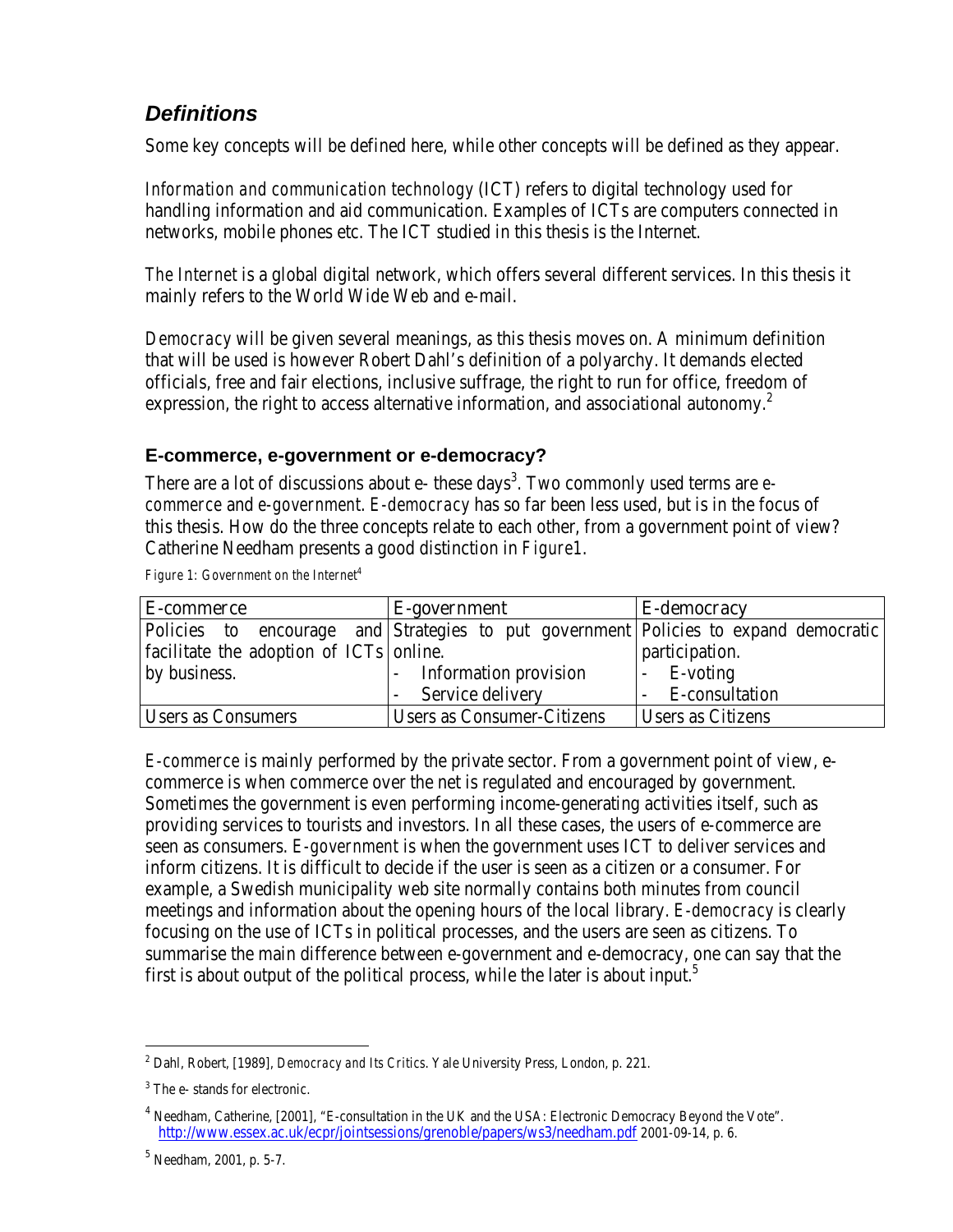Needham is using a quite narrow definition of e-democracy applications: e-voting and econsultation. This thesis uses a wider definition. Applications of e-democracy can be:

- **EXECUTE:** Legislation that protects freedom of expression on the Internet
- $\blacksquare$  The state providing access to public information online
- Voting online
- Referendums online
- Opinion polls online
- The state consulting citizens in online citizen panels, focus groups, open discussion forums etc.
- **EXECT** Citizens contacting individual politicians online, through e-mail, chatting etc.

These applications should be considered as basic ideal-types of e-democracy. In reality there are various mixed and integrated solutions; an online referendum can for example be combined with discussion forums and public information online. There are also various technical solutions that will not be discussed further in this thesis.<sup>6</sup> An application that however might need further presentation is *citizen consultations* online. They can vary in terms of participants, aim and quality of the discussion. The *citizen panel* consists of a sample of the population, while other consultations focus on citizens that will be affected by a decision, or are simply open to all citizens. Consultations can have formal status as advisory, but they can also be used more informally, which is often the case with *focus groups*. The quality of the discussion can vary depending on the ambitions of deliberation.

The concept of e-democracy will also be widened in terms of who undertakes it. In its classical definition, the state and its institutions exercise democracy. E-democracy is thus about the relation between these institutions and its citizens. However, political parties that compete about taking over the rule of the state, and utilise ICTs in so doing (for example through having online discussion forums for members, or publishing party manifestos on their web sites), can also be seen as using some kind of e-democracy. To widen the concept even more, one could include the activities by civil society and the free media. These groups are not contesting for the power of the state, but are clearly related to the existence of democracy. Since it is quite uncommon that parliaments uphold discussion forums for people online, newspapers are often the ones that provide a national discussion forum online for current events. E-communities can also be consulted by the state on policy issues. This thesis will however limit itself to only studying state institutions and political parties.

Sometimes e-democracy is said to include information support systems for politicians, as well as election-monitoring and other applications. As a citizen/party member perspective on edemocracy is used in this thesis, those applications are kept outside the study. However, when assessing how advanced an institution is in using ICTs, such applications might also be taken into account.

### *Aim and question*

 $\overline{a}$ 

This thesis sets out to give a first insight into the presence of e-democracy in Tanzania. The knowledge gathered should be seen as a foundation for further studies of e-democracy in Africa. There was little evidence of any larger e-democracy initiatives in state institutions or political parties when the investigation began (at least to be found on the Internet). Therefore

<sup>&</sup>lt;sup>6</sup> For a good overview of different forms of e-democracy and technical solutions, see <u>www.bowlingtogether.net</u>.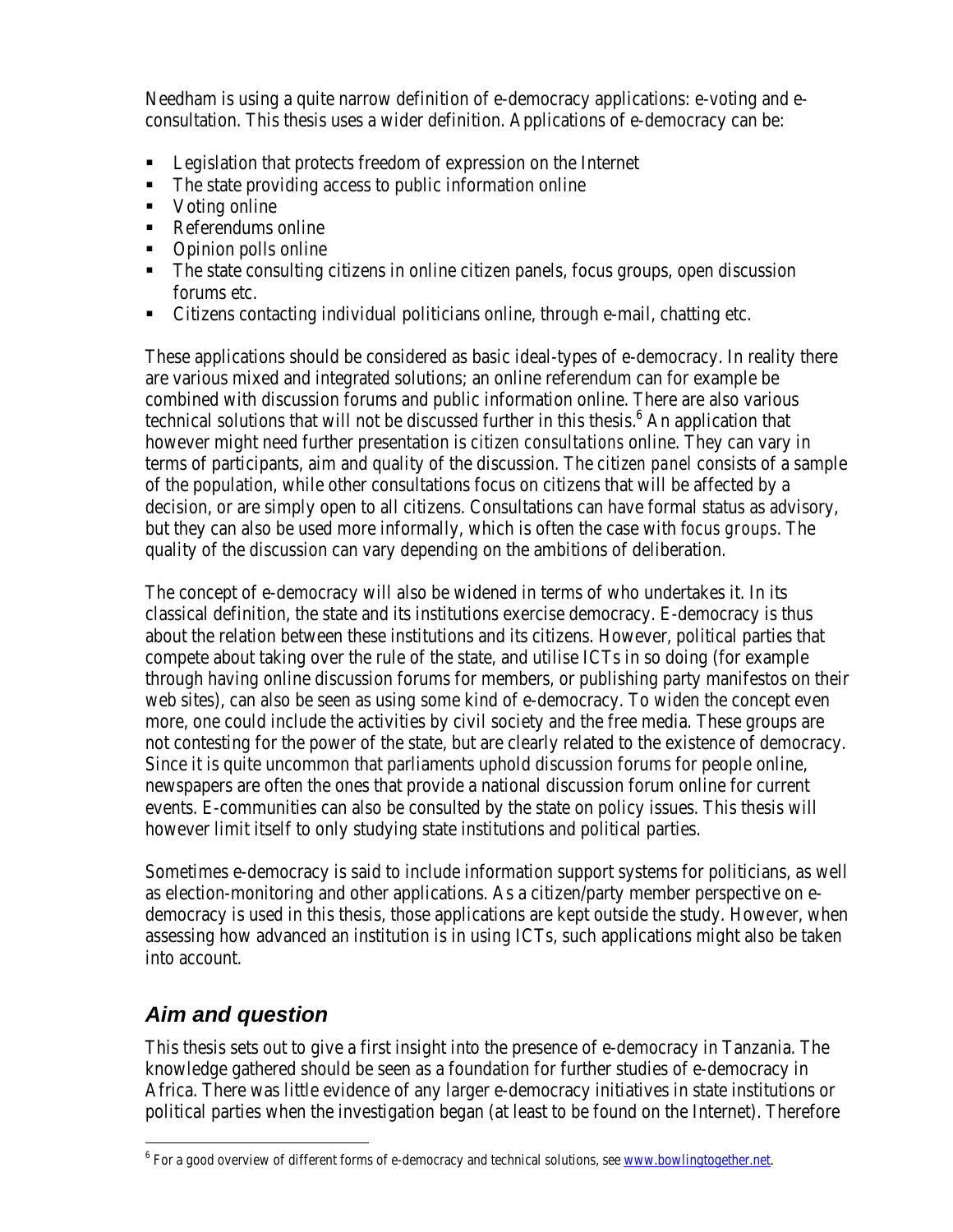the scope of the investigation is not to study the impact of e-democracy in Tanzania, but rather to get an overview of how e-democracy is used and how it is conceived. To establish a framework for the study, issues of feasibility and desirability of e-democracy in Tanzania will also be discussed. The thesis is thus mainly descriptive, though there will also be room for interpretation and normative stands.

Three main questions are asked regarding e-democracy in state institutions and political parties in Tanzania. The first question is mainly theoretical while the two following are empirical:

- 1. What function could e-democracy fill in Tanzania?
- 2. How do state institutions and political parties use the Internet?
- 3. What policies do political parties have for e-democracy?

### *Selection and demarcations*

Tanzania was picked as a representative case for sub-Saharan Africa, as it is a developing country in a democratic transition that is also marginalised in the global information society. Given the limited knowledge we have about e-democracy in Africa, there is no ambition to generalise the results to other African states. This case study might however serve as a reference for further studies.

To grasp the full picture of e-democracy in Tanzania, both state institutions and political parties were selected. This broad approach was also based on the assumption of a limited occurrence of e-democracy initiatives. The state institutions are the union parliament and government. For the government, technical staff and an information officer were interviewed. In parliament, administrative staff, as well as several MPs were interviewed. All parties with representatives in parliament were studied. Initially interviews with MPs from each party were thought to give a sufficiently clear picture of how the parties use the Internet and attitudes towards e-democracy. Many MPs however proved to have low awareness of both these areas. For this reason, interviews were also made with people in the party boards. Where applicable and possible, interviews were made with people working with party web sites. When assessing CCM's policy, an interview was also made with the permanent secretary of the Ministry of Communications and Transport, to see what policies CCM makes in reality. This is relevant, since the party is the dominant political power in Tanzania, closely connected to the state. Considering the marginal opposition and the absence of powerful checks and balances, there are basically only financial restrictions on what policies CCM can pull through. Therefore, CCM's policies should be interpreted together with government policies.

When it comes to demarcations, the investigation does not cover the Zanzibar government and assembly. As all political parties have to be active both on Zanzibar and on the mainland, no demarcation has to be made for parties on Zanzibar.

### *Method*

The theoretical question of what function e-democracy could fill in Tanzania is answered in a discussion that is mainly based on secondary material. The discussion combines theory of edemocracy and theory of democratic transition and consolidation with the social, political and technological conditions found in Tanzania. The answers for my empirical questions were mainly sought in semi-structured interviews with representatives for state institutions and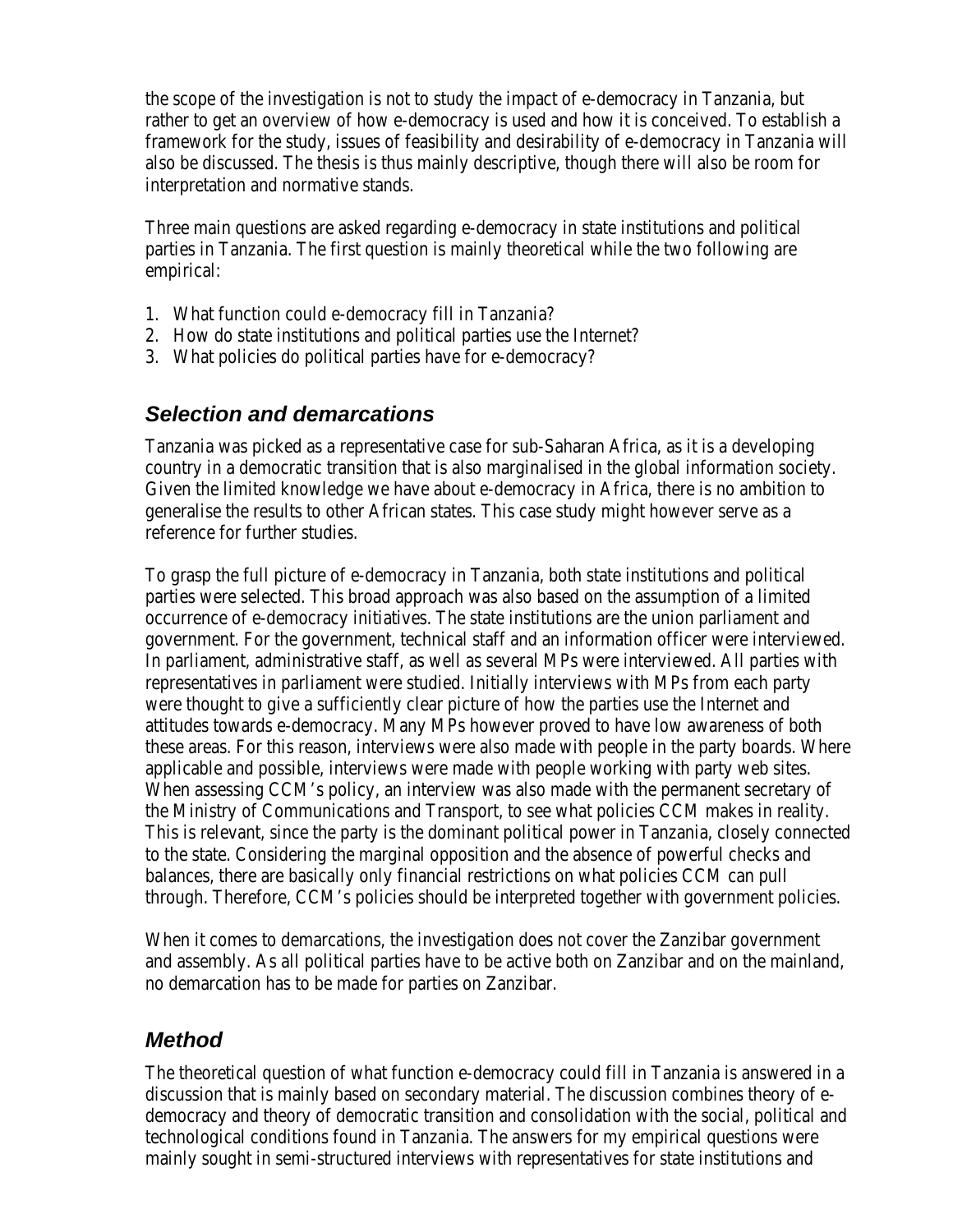political parties. The interviews were carried out on place in Dar es Salaam and Dodoma in June and July 2001. Besides interviews, relevant web sites were also visited and assessed. The visits were generally carried out in November and December 2001. A list of the web sites is presented in the end of the thesis.

When assessing how state institutions and political parties use the Internet, four issues were studied; e-readiness and future plans for use of the Internet, how democratic Internetinitiatives are, at whom are they aiming, and how institutionalised the initiatives are. Interviews with technical staff played an important role here, as they were expected to give a good insight into the level of institutionalisation of e-democracy initiatives.

The interviews about policies on e-democracy had a less structured character than those about use of the Internet. As the interviewees did generally not know the concept e-democracy, the term "Internet supporting democracy" was often used instead. The interviewees were confronted with a number of proposals, such as "Should the Internet be used for citizen consultations". From these proposals, the interviewees were encouraged to speak freely and develop issues that were important to them. The results should thus not be considered as hard scientific data, but rather as insights into how parties in Tanzania conceive e-democracy. What is desirable? What is important? What is realistic? This kind of insight is necessary for understanding the use of e-democracy in Tanzania.

Some difficulties occurred in the interviews. One was that the level of knowledge about the Internet varied highly. Therefore I was not always really sure how well the interviewees had understood the questions. In some cases, the very idea of e-democracy seemed new, why I might have interacted with the study-object. This difference in knowledge is also problematic for how representative a spokesperson is for his party. Chance becomes a factor for if the spokesperson will be an Internet-user or not; and thus also for how a party's polices will be conceived be me. Another related issue is the lack of coherent polices regarding ICT and edemocracy expressed in party manifestos. Even though the person interviewed was IT-literate, did he really express the views of the party, or was it rather personal opinions? These concerns must be seen in the light of that ICT is quite new in Tanzania, and that political parties have a low level of institutionalisation. I have tried to control for these difficulties by interviewing people from the party leadership; if the leadership is uninterested or ignorant of ICT, the party is likely to be so too.

### *Disposition*

The following chapter will deal with the theory of this thesis; that is e-democracy, democratic transitions and consolidations and the digital divide. Thereafter the case Tanzania will be introduced, with emphasis on the political situation and the country's e-readiness level. The next chapter contains a theoretical discussion on what function e-democracy could fill in Tanzania, with examples for state institutions and political parties. Then the results of the empirical study are presented and analysed. Finally some conclusive remarks are made.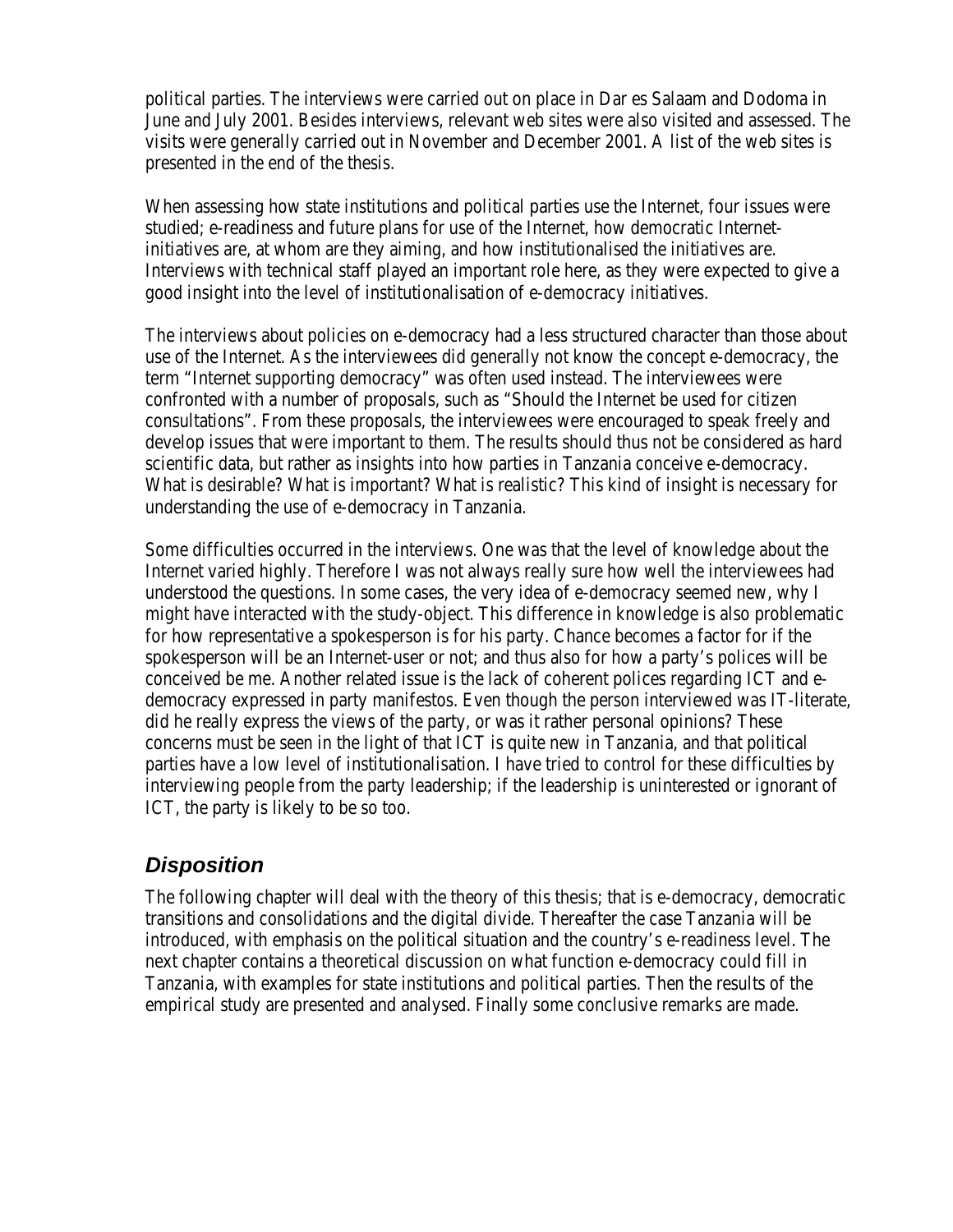# **Two schools of theory plus a digital divide**

The first section of theory is about e-democracy. To better understand the different functions e-democracy can fill, it will be discussed with four basic models of democracy as reference points. Then theory for how ICT affects institutions and organisations is presented, ending with a presentation of research focusing specifically at government institutions and political parties. In the second section, theory on democratic transition and consolidation is presented. It deals with democratic transitions in general, African regimes, and what role ICTs play in transitions. The third section is about the digital divide. The digital divide is not really a school of theory, but rather a phenomenon that strongly affects the preconditions for edemocracy in developing countries. Here, attention is given to the divide on a global, as well as on a national level. But let us start with the four models of democracy.

## *Theory of e-democracy*

### **Four models of democracy**

Elite-democracy in Schumpeter's tradition does not consider democracy to be a moral necessity; it is rather a way of making political decisions. With this economical view of politics, a general public opinion is considered unrealistic. The output of politics is thus essential, while input is more or less uninteresting. People are generally not seen as very interested in politics, and an extensive involvement in the political process is not really desirable. The citizen's function is to vote every few years, and thereby make sure that there is a circulation between the competing elites. Emphasis is put on a correct procedure of voting. In-between elections, politicians are the one's that should be active, while citizens are merely supposed to scrutinise the politicians.<sup>7</sup>

Elite-democracy's main interest in e-democracy is to simplify scrutiny of the government through online access to public documents. Internet-voting can also make the voting process easier. Another important aspect is that party web sites will make it easier for people to access information about political alternatives. This way, the cost for running a political party will be reduced and the competition between parties is likely to increase.<sup>8</sup> On the whole though, elitedemocracy is more interested in e-government than e-democracy.

Representative liberal democracy could be considered the mainstream model of democracy. As in elite democracy, the aim for politics is to produce outputs, but the democratic procedure is seen as a moral necessity. The idea of equal citizens demands political equality and thus the right to vote. People's main direct involvement in the political process is still voting, but the view of citizens is more optimistic. Citizens are thus encouraged to be active in the political parties and participate in the public discussion on how society should be run. There is scepticism towards relying on referendums and political activity outside the parliamentary system.

When faced with e-democracy, representative liberal democracy looks pretty much like elite democracy. However, people's participation in parties is more active, for example through

<sup>7</sup> SOU 2000:1, *En uthållig demokrati,* Demokratiutredningen, p. 21.

 $^8$  Åström, Joachim, [2001], "Digital Democracy: Ideas, Intentions and Initiatives in Swedish Local Governments". www.essex.ac.uk/ecpr/jointsessions/grenoble/papers/ws3.htm 2001-04-27, p. 6-7.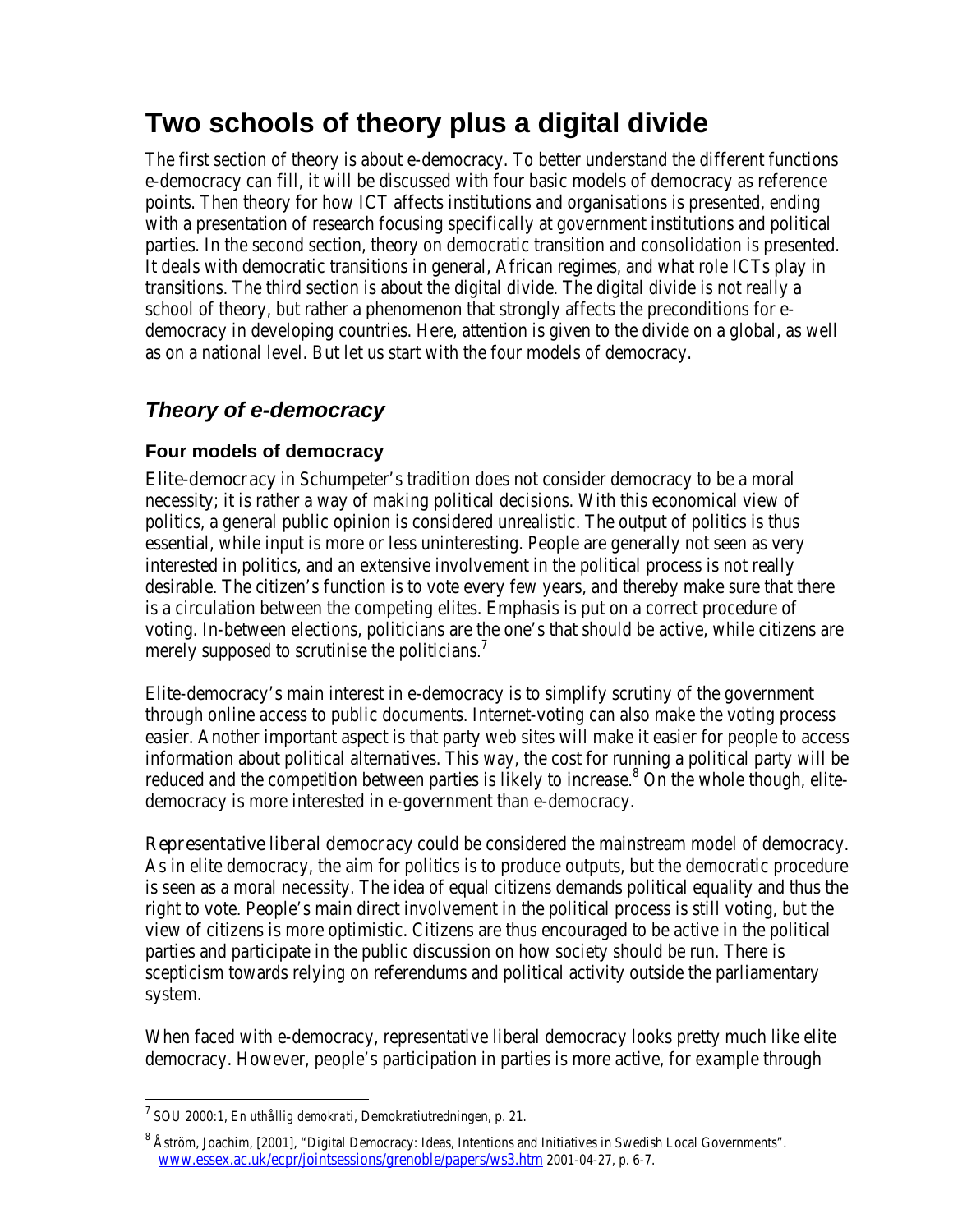internal online voting on candidates, and online policy discussions. Politicians are also supposed to keep contact with its electorate through personal web sites and e-mail.

**Deliberative democracy** can be seen as an extension of representative liberal democracy, and is gaining more and more followers from that model. The main feature of deliberative democracy is that it considers discussion and debate as being the very core of democracy. Opinions are not set; they are developed through deliberations with other citizens. In the deliberative ideal, the public opinion is developed in an inclusive, open discussion between equals. It is not necessary that everyone participates, but all opinions must be heard. One central idea is that preferences are "washed" when expressed in public, as people then tend to avoid illegitimate arguments, like prejudices. Over time, people are supposed to adjust their thoughts and attitudes to what they say. The most concrete contribution of deliberative democracy is the citizen panel, where a randomly picked sample of citizens meet in a moderated, informed discussion over an actual political matter. In the end of the discussion, the participants are supposed to vote, and the results will be used as advice for political decisions within the parliamentarian system. The idea is that the citizen panel represents the voice of the people, as it had been if everyone would have had time to study and debate an issue.<sup>9</sup> In contrast to participatory democracy, deliberative democracy wants a thicker kind of participation.

When it comes to e-democracy, deliberative democracy is naturally focusing on citizen panels online. A major advantage with the net is that people are able to participate no matter where they live. Anonymity can also be an advantage, as the room for prejudice will be reduced, thus increasing the role of the argument. This is however a contradiction to the idea of "washing" preferences, as you don't have to stand up for your views publicly. Civil society and the media can also organise moderated online discussions that are deliberative; though not directly part of a decision. Quick online referendums on political issues are however rejected as a shallow kind of participation; e-democracy should lead to higher quality of decisions, not increased speed.

Participatory democracy has its roots in the original Greek democracy, where every citizen was supposed to directly participate in all decisions of the city-state. Over time, the number of citizens increased, as well as the complexity of the political issues, thus making the way for a representative democracy. The modern movement for participatory democracy argues for extensive decentralisation, citizen initiatives and decisive referendums. Citizens are believed to have a large interest in politics, and participation should be part of daily life. If people are passive, it is seen as a result of lack of opportunities for participation<sup>10</sup>. The republican ideal, where participation creates educated and engaged citizens, is celebrated. For participatory democracy, participation itself is more important than the output of politics.

E-democracy is often seen as the New Hope for participatory democracy. It will allow the entire population to directly take part in the national decision-making, and also give new life to local democracy. Radical proponents want to replace the representative system with online decisive referendums, while more moderate followers argue for increased use of online advisory referendums and citizen initiatives. Increased access to information is important, to

<sup>9</sup>SOU 2001:48, *Att vara med på riktigt – demokratiutveckling i kommuner och landsting*, Kommundemokratikommittén, p. 362.

<sup>10</sup> SOU 2001:48, p. 22.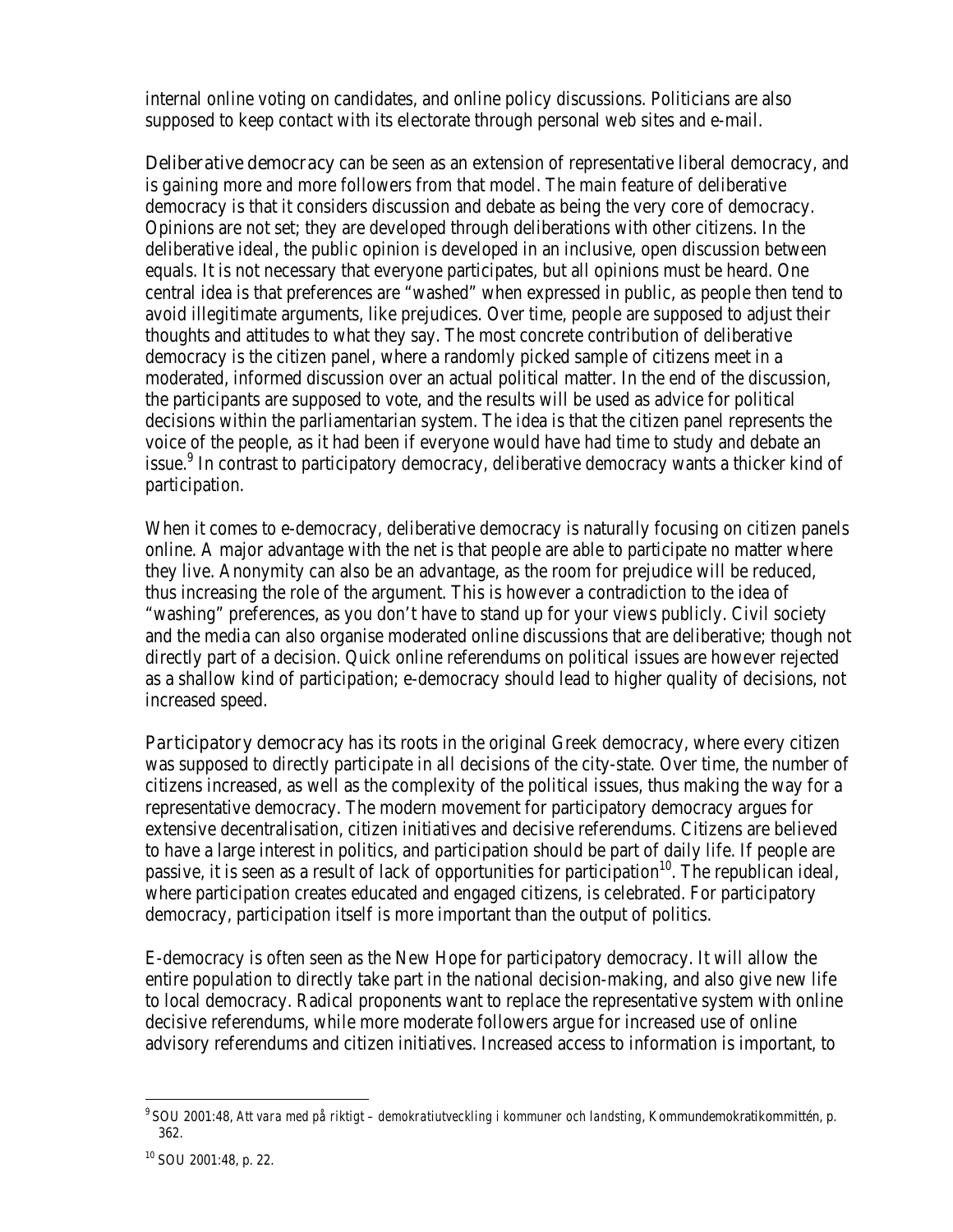allow for participation. A key obstacle for participatory democracy is that everyone does not have access to the Internet.

The models are summarised in *Figure 2*. Let us now go from what role e-democracy *should* play to what role it really *could* play; we have to study how technology relates to institutions and organisations.

| <b>Model of</b>                                  | <b>Elite</b> democracy                                                                                                                                                                          | <b>Representative</b>                                                                                                                                                                                                                                                  | <b>Deliberative</b>                                                                                                                                                                                       | <b>Participatory</b>                                                                                                                                                        |
|--------------------------------------------------|-------------------------------------------------------------------------------------------------------------------------------------------------------------------------------------------------|------------------------------------------------------------------------------------------------------------------------------------------------------------------------------------------------------------------------------------------------------------------------|-----------------------------------------------------------------------------------------------------------------------------------------------------------------------------------------------------------|-----------------------------------------------------------------------------------------------------------------------------------------------------------------------------|
| democracy                                        |                                                                                                                                                                                                 | liberal democracy                                                                                                                                                                                                                                                      | democracy                                                                                                                                                                                                 | democracy                                                                                                                                                                   |
| <b>Main</b><br>democratic<br>value               | <b>Circulation of</b><br>٠<br>power through<br>voting<br><b>Upholding of</b><br>$\overline{a}$<br>individual<br>integrity                                                                       | <b>Political equality</b><br>$\overline{a}$<br>through voting<br>Participation<br>$\overline{a}$<br>between elections<br>through parties                                                                                                                               | <b>Political equality</b><br>$\overline{a}$<br>through voting<br><b>Active citizens</b><br>$\overline{a}$<br>between<br>elections, through<br>citizen panels and<br>participation in<br>the public debate | <b>Realisation of the</b><br>republican<br>citizenship<br>through direct<br>democracy                                                                                       |
| <b>Main</b><br>applications<br>of<br>e-democracy | Online access to<br>information for<br>scrutinising the<br>government<br><b>Information</b> to<br>voters about<br>political<br>alternatives<br><b>Voting online</b><br>$\overline{\phantom{0}}$ | <b>Encourage</b><br>$\overline{a}$<br>participation in<br>political parties<br>through web sites<br>with discussion<br>forums<br><b>Strengthen</b><br>$\overline{a}$<br>connections<br>between<br>politicians and<br>the electorate<br>through e-mail<br>and web sites | <b>Moderated citizen</b><br>$\overline{a}$<br>panels online,<br>with advisory<br><b>status</b><br><b>Public debate</b><br>online                                                                          | Online<br>$\overline{a}$<br>referendums<br><b>Online opinion</b><br>$\overline{\phantom{a}}$<br>polls<br>Online access to<br>information for<br>individual<br>participation |
| <b>E-democracy</b><br>in one word                | <b>Information</b><br>$\overline{\phantom{a}}$                                                                                                                                                  | <b>Information</b><br>$\overline{\phantom{a}}$                                                                                                                                                                                                                         | <b>Consultation</b><br>$\overline{\phantom{m}}$                                                                                                                                                           | <b>Decision</b><br>$\overline{\phantom{a}}$                                                                                                                                 |

*Figure 2: Democracy models and e-democracy*

### **Defining institutions, organisations and the Internet**

 $\overline{a}$ 

What is an institution? According to new institutionalism, institutions facilitate human interaction over time; they are the rules of the game. Institutions can be formal, such as a parliament, a government or a constitution, but they can also be informal relations between actors, such as the state and interest groups. Douglass North argues that institutions do not evolve towards efficiency, but rather towards preserving the status of those in society who make the rules.<sup>11</sup> It is important to distinguish between organisations and institutions. Organisations consist of groups of individuals bound by some common purpose to achieve objectives. They are actors that work within the frames set by institutions. To make an example, a political party is an institution in the sense that it is the channel between the citizen and the state. The party aggregates citizen's preferences, and brings them to the state. They also create legitimacy for the political system among citizens. When studying a party's organisation, one focuses on internal relations between members, elected leaders and the party bureaucracy.

<sup>11</sup> North, Douglass, [1990], *Institutions, Institutional Change and Economic Performance*. Cambridge University Press, Cambridge.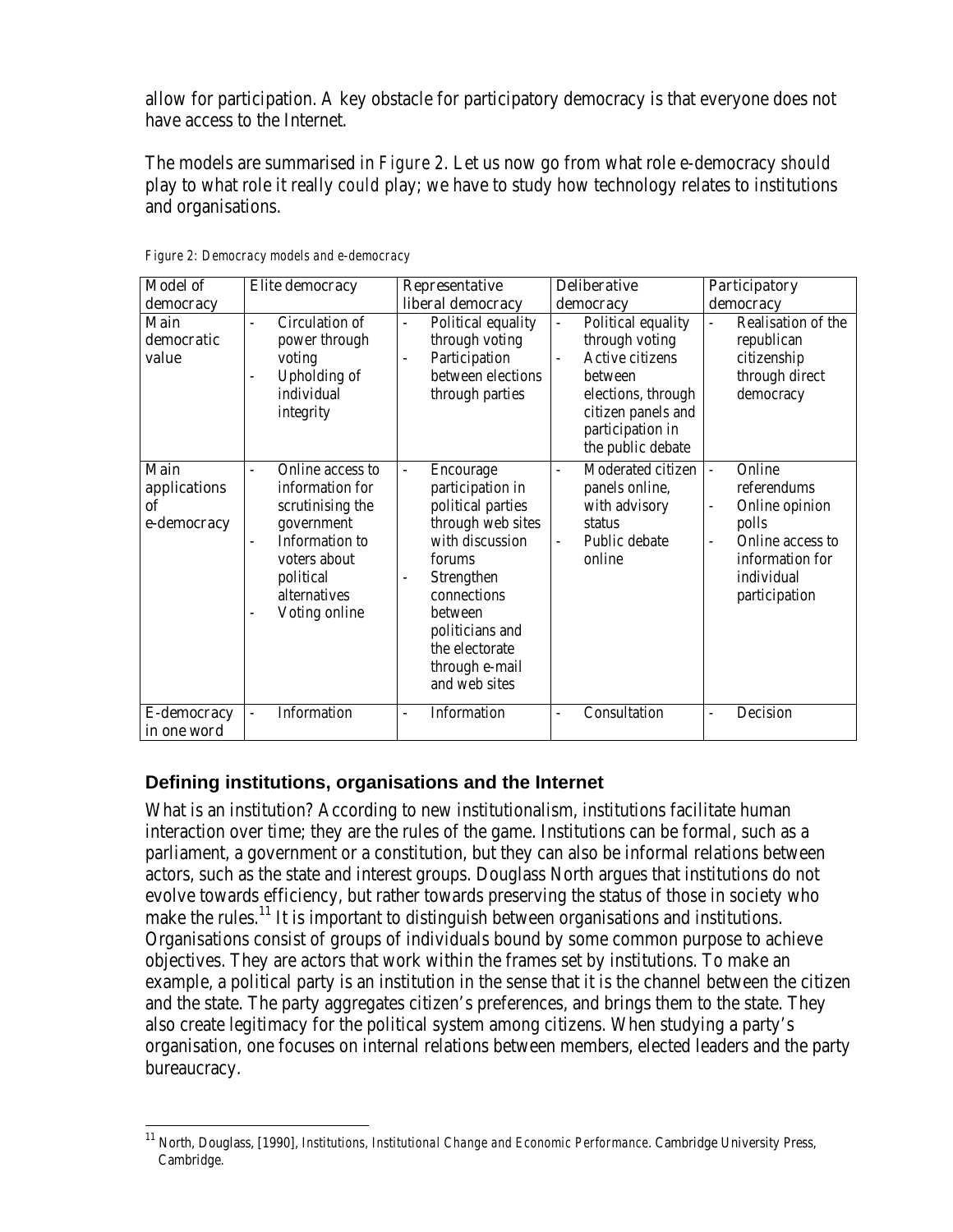Since relations between institutions and actors are sustained by and reflected in complex sets of information flows,  $^{12}$  it should theoretically be possible for  $\overline{ICTs}$  to change institutions. Before continuing this discussion, we should however try to define some characteristics of the Internet, which is the ICT studied in this thesis. This, in order to better appreciate the Internet's potential of affecting institutions. The Internet, as a technology:

- $\blacksquare$  Has a membership characterised by anarchy
- Has a content that is very difficult to control
- $\blacksquare$  Increases the speed and quantity of communication
- Reduces transaction costs drastically over time
- Reduces the importance of space in time and room for communication
- **SECT** Offers anonymity which reduces the importance of gender, sexuality, ethnicity and class in social interaction
- ß Gives younger generations an advantage over older generations, since they generally find it easier to learn how to use digital technology
- ß Creates horizontal instead of vertical flows of information
- ß Is an interactive medium for communication, reducing the importance of concepts like sender and receiver

### **How technology affects institutions and organisations**

The list of characteristics presented above is quite powerful, which by intuition implies that the Internet should be able to have quite a large impact on institutions, and thus also democracy. There are however differences on this issue. *Optimists* and *pessimists* make up two general schools of thought. *Optimists* believe that ICT have a large democratic potential, especially when it comes to creating new channels of communication between political institutions and citizens. It is argued that technological innovation will create new political needs and demands. When people get used to communicating horizontally in their daily life, they will also demand more of this in the political world. This will lead to changes in political conditions.<sup>13</sup> Optimists are often said to be technology-determinists, believing that intrinsic features of technology will create political change. *Pessimists* argue that it is unlikely that ICTs will have such a great impact on democracy. They often refer to the *reinforcement thesis*, which derives from new institutionalism. The reinforcement thesis means that institutions tend to tame new technology and shape it after their own purposes. Technology is thus a tool for the reinforcement of existing power structures. When technology is adopted it is done in a harmless way, that does not threaten the current order.<sup>14</sup>

Research so far tends to support the reinforcement thesis (or at least reject optimism). For example, a study made on e-democracy in Swedish municipalities concluded that most municipalities were much better at e-government than e-democracy. Only a small number of municipalities had moderated discussion forums on their web sites. Many municipalities published minutes from council meetings, though it was uncommon with information about matters that were to be processed.<sup>15</sup>

<sup>&</sup>lt;sup>12</sup> Lenk, Klaus [1998], "Book review: Bellamy Taylor", ICS. www.infosoc.co.uk/reviews/00104br4.htm 2001-04-27

<sup>&</sup>lt;sup>13</sup> Grönlund, Kimmo, [2001], "Do new ICTs Demand more Responsive Governance?" www.essex.ac.uk/ecpr/jointsessions/grenoble/papers/ws3.htm 2001-04-27, p. 7.

<sup>14</sup> Bellamy, Christine & Raab, Charles, [1999], "Wiring-up the Deck-Chairs*?". Parliamentary Affairs*, Vol. 52, No. 3, July, pp. 518-534.

<sup>&</sup>lt;sup>15</sup> SKTF, [2001], "Om demokratiska processer och offentlig service på Sveriges kommuners webbplatser." www.sktf.se/media/rapporter/2001/rapport\_2\_2001.pdf 2001-12-28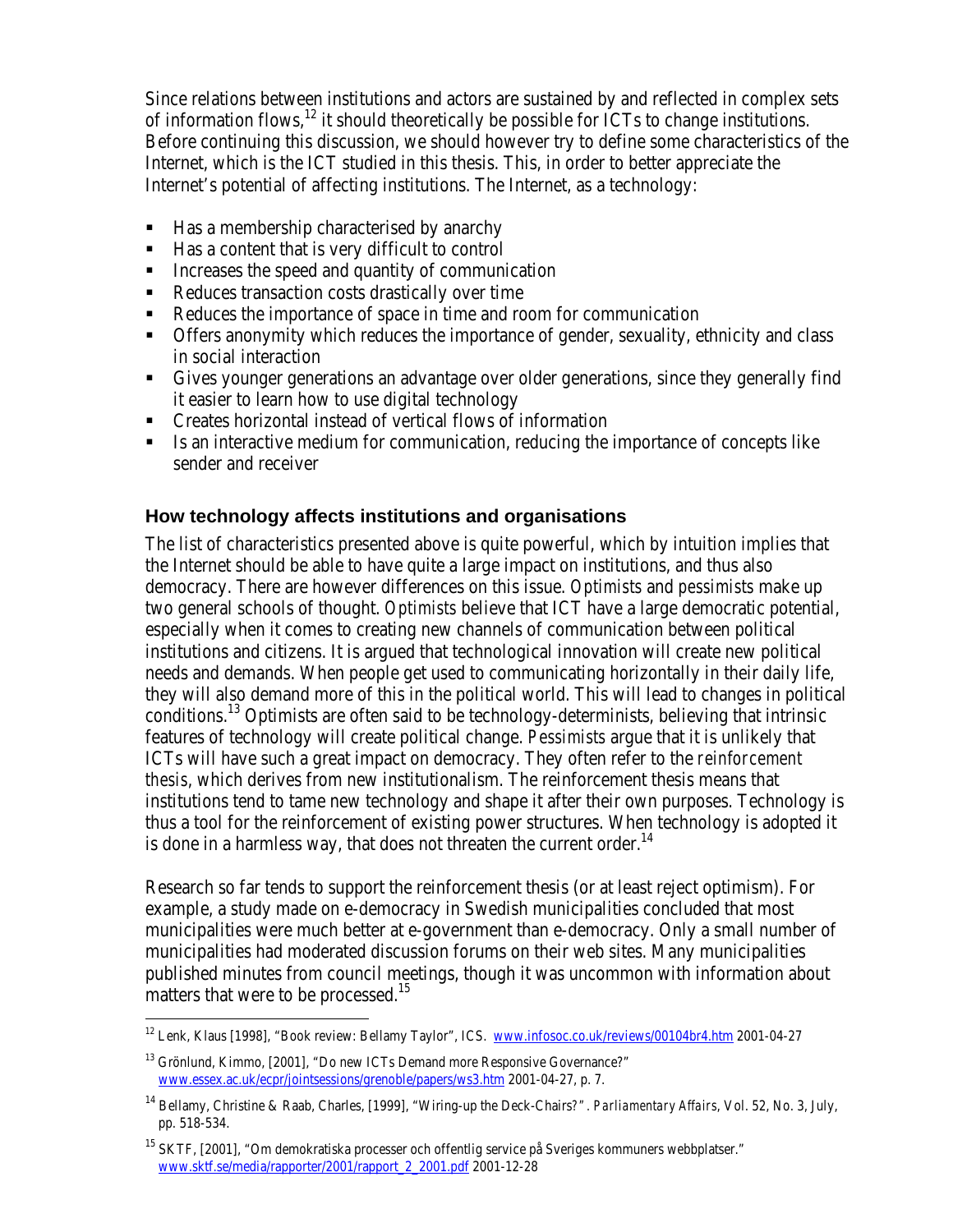Technology is likely to have more impact on organisations than on institutions, as they overall are easier to reform. This can not least be seen in the dramatic changes that have appeared in offices since PCs were introduced twenty years ago. Also here, however, social structures set the limits for what impact technology will have.

Organisations can utilise from ICT in two main ways. The first is that they do what they do now, but faster and better, for example through marketing online. The other way is to use ICT for organisational innovation. The Internet is then seen as a part of the environment where the organisation grows, and the organisation develops into some kind of network-organisation. There are several kinds of network-organisations, and in its highest form the organisation consists of teams that exist over project life spans. Exchange of information is essential for the organisation, and all members need to have equal access. In this organisation, an entirely new culture is built.<sup>16</sup>

### **A reason to reconsider the reinforcement thesis; the time factor**

There seems to be good support for the reinforcement thesis in the current research on edemocracy. However, the time factor is seldom mentioned in this research. Throughout 2001, different political entities in Sweden have used the Internet for multifaceted consultations of citizens and members. Several municipalities have consulted citizens on concrete issues. The municipality of Kalix asked its citizens to vote on the local tax level, received a higher turnout than what was measured in the elections to the European parliament in the same municipality. The Swedish Social Democratic Youth Organisation invited all its members to discuss how the organisation could be developed, and the conservative party, Moderaterna, asked the entire population to participate in their internal nomination election for the upcoming general elections. More examples could be given, also from large, institutionalised popular movements, such as trade unions. Many of them challenge the reinforcement thesis, as citizens and members have been trusted with new roles. How could this be explained? One answer is that institutions, instead of taming technology, are rather slow in adapting to it. So far, a lot of e-democracy initiatives have been experimental, driven by enthusiasts. It takes time to create an institutional ownership. Another answer would be that there has not been any well-working commercial e-democracy applications available on the market until now. Edemocracy might also be a field where research lags behind reality, and where a lot of research will have to be rejected after a few years. The rapid development and diffusion of technology changes the preconditions for e-democracy. Also this thesis must thus be seen in the light of that.

### **Research on state institutions and ICT**

 $\overline{a}$ 

A study of how three parliaments utilise ICTs gives support for the reinforcement thesis. In a comparison between the US House, the German Bundestag and the Swedish Riksdagen, it was found that no parliament polled citizens on policy issues. There were ideas in the US House to try to foster dialogue with citizens and increase access to information on a committee level. No such steps were taken in the other two parliaments. The difference between the US House and its European equivalents was explained with institutional theory; The US House is less important since it is operating in a presidential system, thus making it

<sup>&</sup>lt;sup>16</sup> Ward, Stephen, [2001], "Political Organisations and the Internet: Towards a Theoretical Framework of Analysis".www.essex.ac.uk/ecpr/jointsessions/grenoble/papers/ws3.htm 2001-04-27, p. 5-8.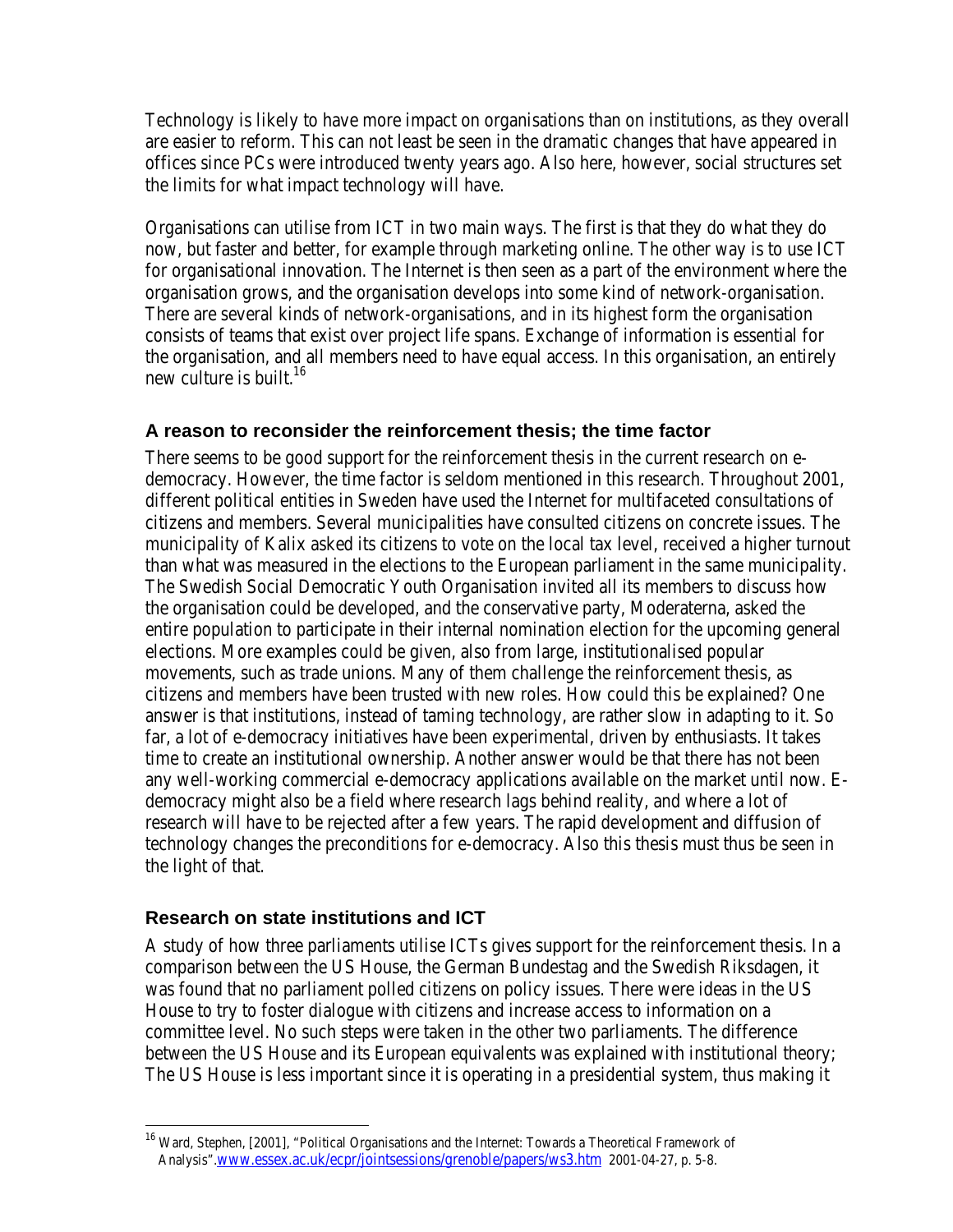more open to innovations.<sup>17</sup> Also research on parliaments in Denmark, Slovenia and Scotland offers little support for the optimist.<sup>18</sup>

### **Research on political parties and ICT**

Political parties function as channels between the people and the state. Optimists believe that ICTs will strengthen this function, as well as making the parties more democratic internally. However, many investigations of parties have found that so far ICTs are mostly used for topdown communication; thus "politics as usual".<sup>19</sup> Bellamy & Raab believe that ICTs can offer ordinary members tools to challenge the party elite, but at the same time they remind us of how hard it historically has been to reform party organisations.<sup>20</sup>

Another optimist idea is that small and large parties will have about the same costs for creating web sites, thus creating some kind of equality between parties. Global comparisons show that parties with more than 20 percent of parliament seats were as likely to have web sites as parties with between 20 percent and 3 percent. This suggests that there is some kind of equality between parties, even though the quality of web sites might vary with resources.<sup>21</sup>

Stephen Ward has developed a theoretical framework for explaining levels of activity and strategies for political parties.<sup>22</sup> Here are some of his assumptions:

- ß States with lower user costs and strong ICT strategies will promote the highest levels of political organisational Internet usage.
- ß Closed political systems are more likely to generate innovative and protest activity online whereas open consensual seeking systems are likely to generate more supplemental types of activity.
- In general, we would expect organisations with greater organisational capacity to develop more sophisticated and multi-purpose strategies than those with limited capacity.
- **Organisations with a high proportion of members and supporters of high socio-economic** status or geographically dispersed will have a more developed Internet-strategy than organisations with large numbers of working class supporters or geographically concentrated members.
- In organisations founded more recently, ICTs will be more central to communication strategies and more embedded in the organisation than older organisations.

These assumptions may work as a framework for interpreting some of the results found of Tanzanian political parties. Let us now proceed to the scientific study of democratisation.

 $\overline{a}$ <sup>17</sup> Zittel, Thomas, [2001], "Electronic Democracy and Electronic Parliaments – A Comparison between the US House, the Swedish Riksdagen, and the German Bundestag." www.essex.ac.uk/ecpr/jointsessions/grenoble/papers/ws3.htm 2001-04-27, p. 19-20.

<sup>18</sup> Coleman, S, Taylor, J, and Donk, W van de, (eds), [1999] *Parliament in the Age of the Internet*. Oxford University Press, Oxford.

<sup>&</sup>lt;sup>19</sup> Norris, Pippa, [2001], "Digital Parties: Civic Engagement & Online Democracy". www.pippanorris.com 2001-04-26, p. 3.

 $20$  Bellamy & Raab, 1999.

 $21$  Norris, 2001, p. 5-7.

<sup>22</sup> Ward, 2001, p. 10.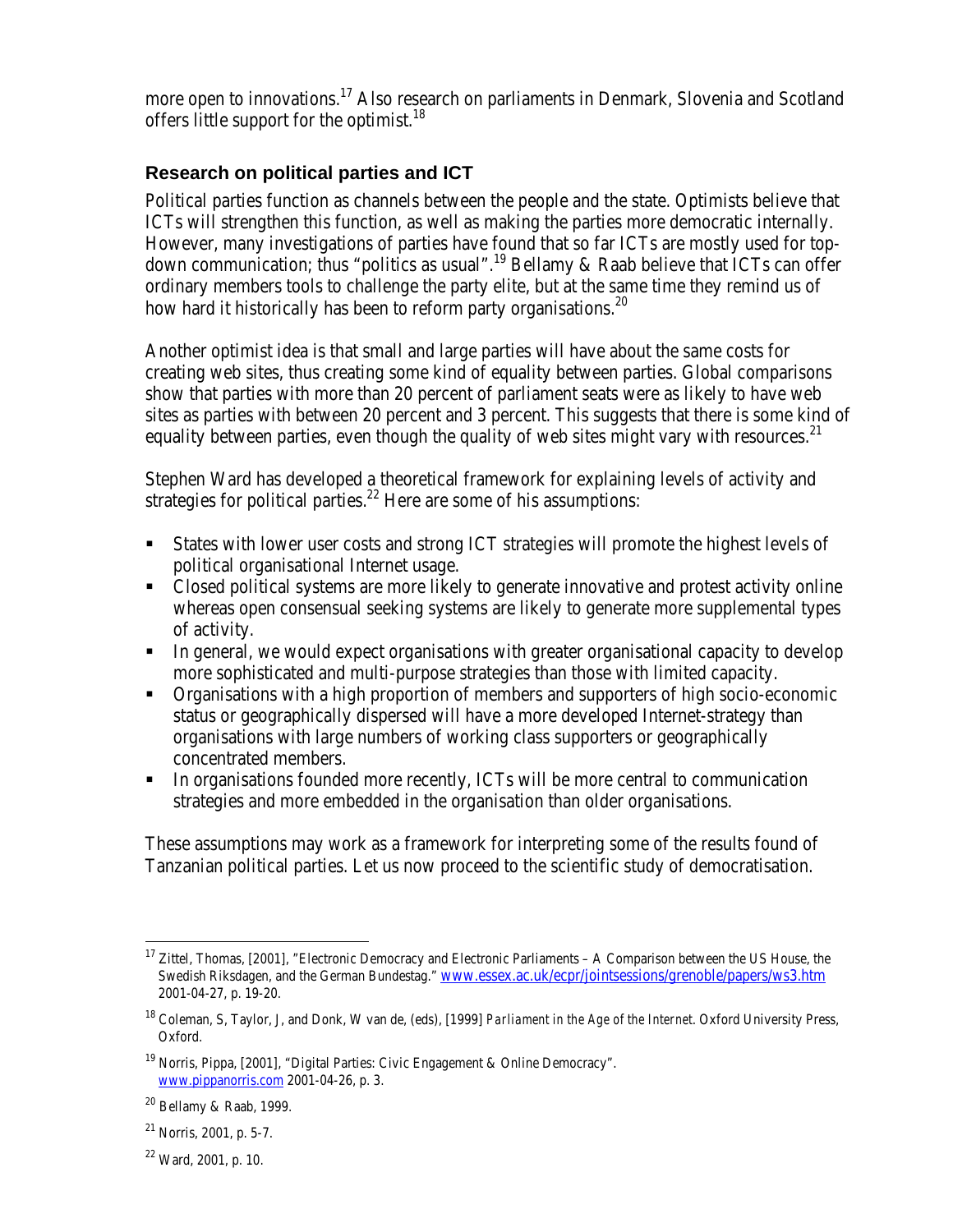## *Theory of democratic transitions and consolidations*

Following the fall of the Berlin wall, a wave of democracy swept over the world. By the midnineties one could with astonishment conclude that there were hardly any formally nondemocratic states left in the world. Eastern Europe, South America, the former Soviet Union, Africa and Asia; autocracies had fallen everywhere. Since then a large literature has grown out, studying what makes transitions begin, how they work, and then how democracy is consolidated

### **Defining transitions and consolidations**

Non-democratic regimes can take several shapes. In Linz and Stepan's major study on transitions in South America and Eastern and Southern Europe, two main regime models are the authoritarian and the totalitarian regimes. The *authoritarian<sup>23</sup>* regime does not allow elections and political rights, but allows pluralism when it comes to the economic and social life. The regime is not guided by a strong ideology. One example is Franco's Spain. In *totalitarian* regimes, the state grasps all over society, allowing no room for pluralism in any sphere. The regime is heavily guided by ideology, and can be exemplified with the GDR.<sup>24</sup> Transitions from totalitarian rule are considered as the more difficult, since they apart from political change also imply economical and cultural transitions.

Democratisation is often being divided into phases. The first phase, *liberalisation* occurs when a non-democratic regime starts loosening up. Liberalisation can include both political and economic factors. A good example is Gorbachev's Glasnost and Perestrojka-policy. It should be noted that liberalisation does not always take place; sometimes a regime falls over a night. On the other hand, there can also be liberalisation without a following transition.

The second phase is the *transition* from non-democratic rule. Transitions can take many paths. Sometimes the masses or the army take to the streets and pull down the regime. Sometimes the initial transition is negotiated between soft-liners in the regime and the opposition, a socalled *pacted transition*. Another case is when the regime initiates and leads the transition itself. There are many opinions about what constitutes a fulfilled transition from nondemocracy. Some argue that a completed multiparty-election is sufficient. I have chosen to use a bit of a more demanding definition. According to it, the transition phase is over when a new constitution has been approved, the democratic institutions have started working and the political elite has adjusted its behaviour to the new democratic norms. The remains of the authoritarian structure have been shut down, and new forms of co-operation and competition are established.<sup>25</sup>

The third phase is called *consolidation*. This is often a long process, and according to Linz and Stepan it ends when democracy has become "the only game in town". That is when no significant actor is trying to obstruct democracy, when a strong majority of the population supports democracy and when conflicts are solved according to laws and institutions decided

<sup>&</sup>lt;sup>23</sup> This term is somewhat confusing, since authoritarian is often used synonymously with non-democratic.

<sup>24</sup> Linz, Juan & Stepan, Alfred, [1996], *Problems of Democratic Transition and Consolidation: southern Europe, South America, and post-communist Europe.* Johns Hopkins University Press, Baltimore, p. 38-54.

<sup>25</sup> Goldmann, Kjell, Pedersen, Mogens & Ostrud, Oyvind (eds), [1997], *Statsvetenskapligt lexikon*. Universitetsvorlaget, Stockholm, p. 42-43.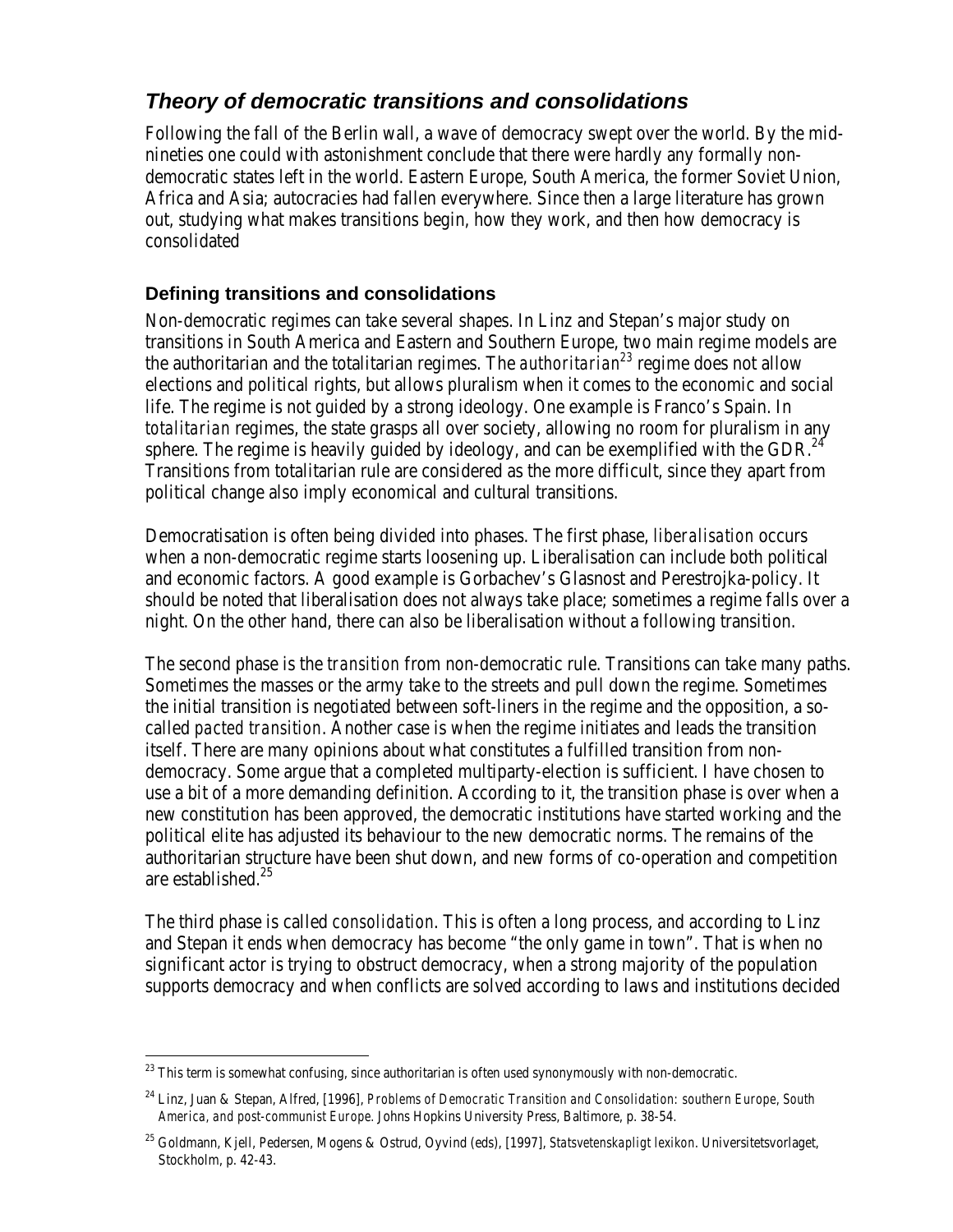by the democratic process.<sup>26</sup> To achieve consolidation, Linz and Stepan demands that five arenas be in place:

- **•** Preconditions for a free and lively *civil society*, allowing for people to organise autonomously from the state.
- A relatively autonomous and valued *political society*, with working political parties, elections, election rules and legislatures.
- **Rule of law to ensure legal guaranties for citizen's freedoms and independent associational** life.
- ß A *state bureaucracy* that is usable by a new government. Especially important is a professional army.
- ß An institutionalised *economic society* with a degree of market economy and plurality in ownership forms.

One important phase that might appear during and after a consolidation is a *reconciliationprocess*, where attempts to heal the wounds from non-democratic rule are made. One example is South Africa's Truth Commission. But even when reconciliation and consolidation are reached, there is always need to develop democracy further. There is a large span between consolidated democracies, when it comes to level of democracy. Of course, the optimum criteria for democracy vary between people, for example following the models of democracy presented earlier on.

Not all transitions are fulfilled and end up in consolidations. Larry Diamond presents two other possible outcomes. The first is the *electoral democracy*; in which free and fair elections are allowed, but where freedom of speech, press, organisation and assembly are not respected. Turkey, Russia and Colombia are examples of electoral democracies.<sup>27</sup> The second regime type is *pseudo-democracy*, which is similar to electoral democracy, but it also lacks an arena of multiparty-elections that is fair enough to allow a defeat for the ruling party. Opposition parties may pick a few seats in parliament, but they will never be able to take over government. Singapore, Kazakhstan and Mexico under the PRI are examples of pseudodemocracies.<sup>28</sup> Should these two types of regimes still be considered to be in transition? According to my opinion, this depends on whether there is any movement towards more democracy, or if the transition is blocked.

### **African regimes**

African regimes have some distinct features, why a literature only focusing on African transitions has emerged over the last years. The main institutional factor that makes African regimes unique is that *neopatrimonialism* is a core feature.<sup>29</sup> Neopatrimonialism means that traditional authority, where "big men" make decisions, is mixed with the modern, legalrational authority. The following institutions can be found in the neopatrimonial state. *Presidentialism* means that the president himself makes all decisions of any importance. Rule of decree is outspread, thus undermining the rule of law. Systematic *clientilism* is also used, where the patron (for example a president) builds up his political support through personal

<sup>26</sup> Linz & Stepan, 1996, p. 5.

<sup>27</sup> Diamond, Larry [1999], *Developing Democracy: Towards Consolidation*. Johns Hopkins University Press, Baltimore, p. 8- 10.

<sup>28</sup> Diamond, 1999, p. 15-16.

 $29$  This can also be said about a few other states, like Tahiti and the Philippines.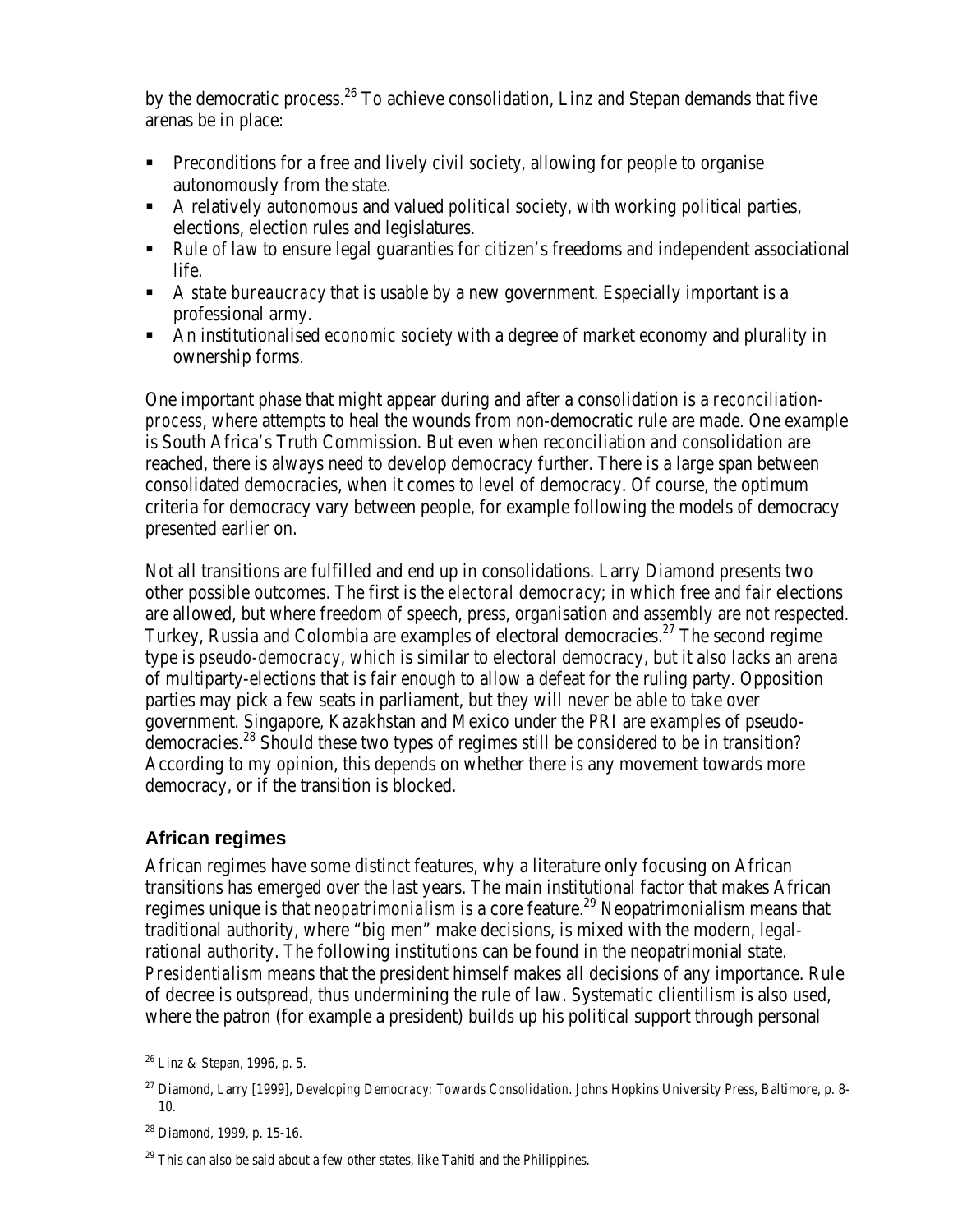favours to clients. These clients then act as patrons, giving out spoils to the clients under them, and then it continues in a whole chain of clients. Spoils often consist of public offices, but can also be a new road project to a village, etc. In a clientilist system, civil servants use their positions for gathering personal wealth and status, rather than carrying out their duties. Closely linked to clientilism is *the use of state resources* that to a large extent are considered as the personal assets of the ruler. Clientilism may, at least short term, be a good way of gathering support to stay in power, but it is hardly effective when it comes to controlling and running a state. Thus corruption and mismanagement is widespread and the state's development capacity is low.<sup>30</sup>

Other factors that are extreme in Africa, though not unique, is the outspread poverty and the influence and dependency of donors. There is a well-known relation between GNP per capita and level of democracy; economic development is a necessary, however not sufficient precondition for democracy. Low economic development generally implies a low level of education, as well as the absence of a middle class that can drive democratisation.

Bratton & van de Walle have made an important study of democratisation in Africa. Their approach is political-institutional, where they categorise regimes after how much participation and competition they allow for. From these two criteria they identified five modal regimes that existed in sub-Saharan Africa in 1989. The *plebiscitary* one-party system was the most common one, with states such as Zaire and Kenya. The regime type allowed for little competition in the political system, but contained high levels of popular participation. Participation was channelled through official rallies and elections, that functioned as rituals where the rulers where celebrated; all orchestrated from above. The *military oligarchy* included Nigeria, Liberia and Uganda, and allowed for little participation. Some competition was allowed in the junta, which was often led by younger officers. Another popular model was the *competitive one-party state*. Tanzania and Zambia are classical cases, where participation was as high as in the plebiscitary states, but with much more internal competition in the ruling party. These states were often led by founding fathers, like Julius Nyerere. The *settler oligarchies* only consisted of Namibia and South Africa, and were the only ones that did not have neopatrimonialism as a core feature. The settler oligarchies were quite democratic for their white minorities, but totally exclusive towards their black majorities. Finally, the *multiparty-system* only covered five states, notably Zimbabwe, Senegal and Botswana. These states allowed opposition, but in practise there was little chance of power circulation, and there were tendencies to neopatrimonial rule. Also in the multipartysystems, big men were setting the agenda.<sup>31</sup>

During the 1990's, most African states have held elections. The democratic experiments have however often suffered from serious backlashes. Today, only a few African states could be considered to be consolidated democracies. As was initially mentioned, African transitions are special. This does however not mean that it is impossible to apply general transition theory on Africa; you just have to keep the neopatrimonial aspect in mind when using them.

<sup>30</sup> Bratton, Michael, & van de Walle, Nicolas, [1997], *Democratic Experiments in Africa*. Cambridge University Press, Cambridge, p. 61-68.

<sup>31</sup> Bratton & van de Walle, 1997, p. 77-82.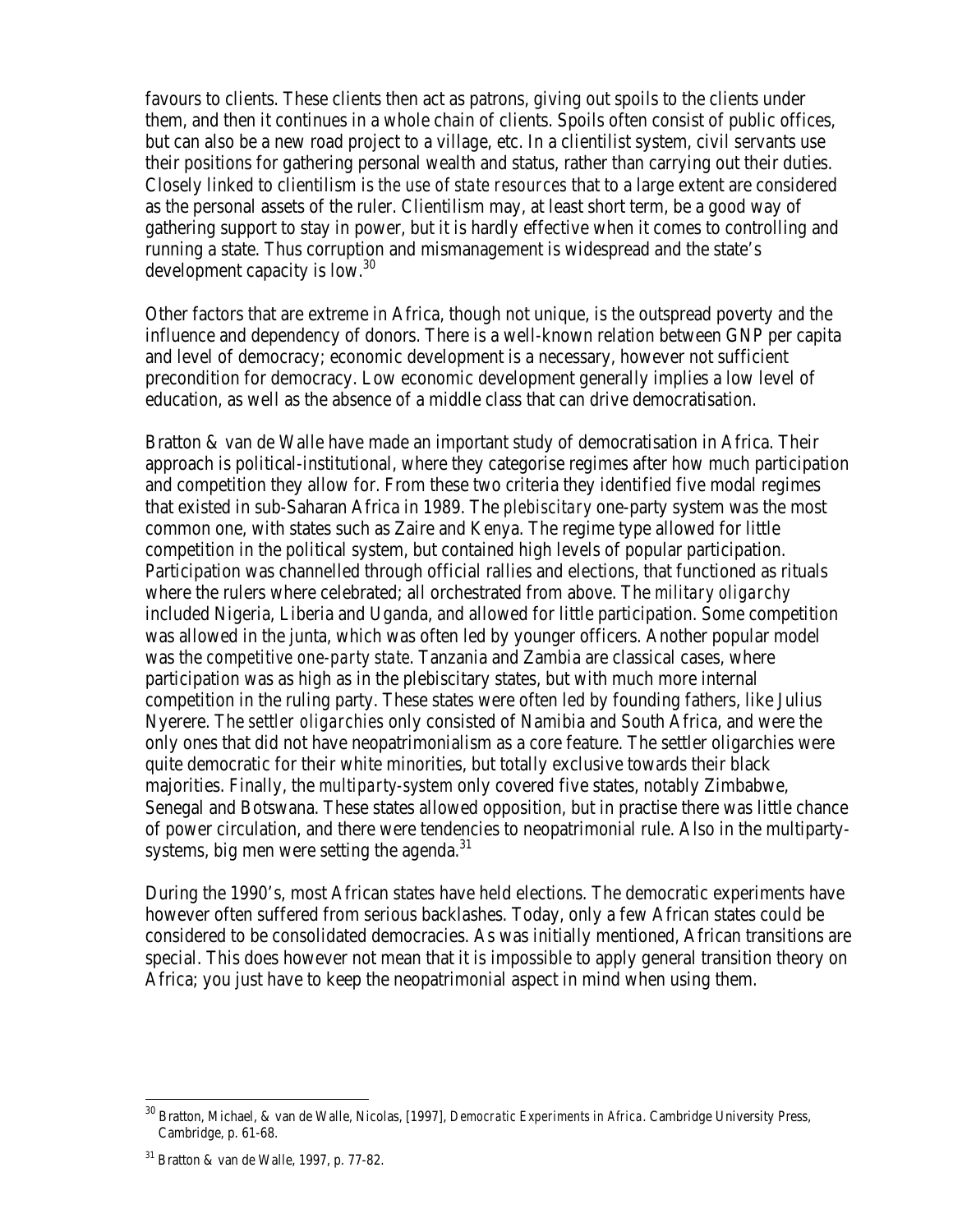#### **ICTs, non-democratic regimes and transitions**

For decades it has been widely known that mediums of mass-communication is a threat to non-democratic regimes. Already during World War Two, the Germans prohibited people in occupied states to use radio receivers. During the Cold War, Radio Free Europe spread western propaganda in Eastern Europe, and television played an important role in mobilising people when the Berlin Wall fell and the events that followed. So far ICTs have hardly been mentioned in the literature on democratic transition and consolidation. Reports by journalists or individual case studies have been our main source of knowledge in this area, though we can expect that more research will start pouring in, not least about the Internet in China.<sup>32</sup> Attention is often given to how the civil society uses the Internet.<sup>33</sup> Here, research focusing on the state and political parties will be presented.

Kalathil & Boas have made one of the first comparative studies of how non-democratic regimes meet the threat from the Internet. When comparing the regimes in China and Cuba they found that both took reactive measures; that is limiting citizen's use of the Internet. Cuba tried to limit the very access to the Internet, while China instead encouraged access, but at the same time put a lot of effort into filtering content, monitoring, deterrence and promoting selfcensorship. At the same time, both states have developed proactive strategies for utilising the Internet for their own purposes. Both states have set up their own propaganda web sites, and are also planning for national intranets, where only approved information will be published. When it comes to e-commerce, Cuba has focused on some areas that can deliver hard currency, while China has a broader policy. Both states invest in e-government, to increase bureaucratic efficiency and provision of services. On top of this, China is also using the Internet for increasing transparency and targeting corruption.<sup>34</sup> The conclusion reached is that the Internet will not automatically make non-democratic regimes fall, but might in fact even prolong their livelihood. In an African context, the issue of e-government and transparency is highly interesting. Though many African regimes are committed to good governance and transparency, it does not mean that they will support democratic governance. In an ICT context, this means that initiatives for e-government will not automatically include edemocracy.

Let us now turn to the study of online parties in non-democracies. Pippa Norris has found that the level of democratisation cannot explain the density of parties online. Even though nondemocratic states have few parties online, and slightly more can be found in states in transition and consolidation, the correlation fails when it comes to democracies. There is a large variation between democratic states, and when cross-checked it was found that the number of parties online is rather dependent on socio-economic and technological development, than on the level of democratisation.<sup>35</sup>

<sup>&</sup>lt;sup>32</sup> For example, the Carnegie Endowment for International Peace has started a comparative program where Internet impact on authoritarian regimes in Asia and the Middle East will be studied.

 $33$  See for example Abbott, Jason, [2001], "Democracy@ internet.asia? The Challenges to the Emancipatory Potential of the net: Lessons from China and Malaysia". Third World Quarterly, Vol. 22, No. 1, p. 99-114, or Brophy, Peter & Halpin, Edward, [1999], "Through the Net to Freedom: Information, the Net and Human Rights". *Journal of Information Science*. 25(5): 351-364, or Larsson, Karin, [2001], "CLICK - OR CONTROL? A Case Study of the Adoption and Impact of the Internet on the Vietnamese Civil Society". Student thesis, Lund University.

<sup>34</sup> Boas, Taylor & Kalathil, Shanthi, [2001], "The Internet and State Control in Authoritarian Regimes: China, Cuba and the Counterrevolution". Carnegie Endowment for International Peace, www.ceip.org, p. 15-17.

<sup>35</sup> Norris, 2001, p. 9-10.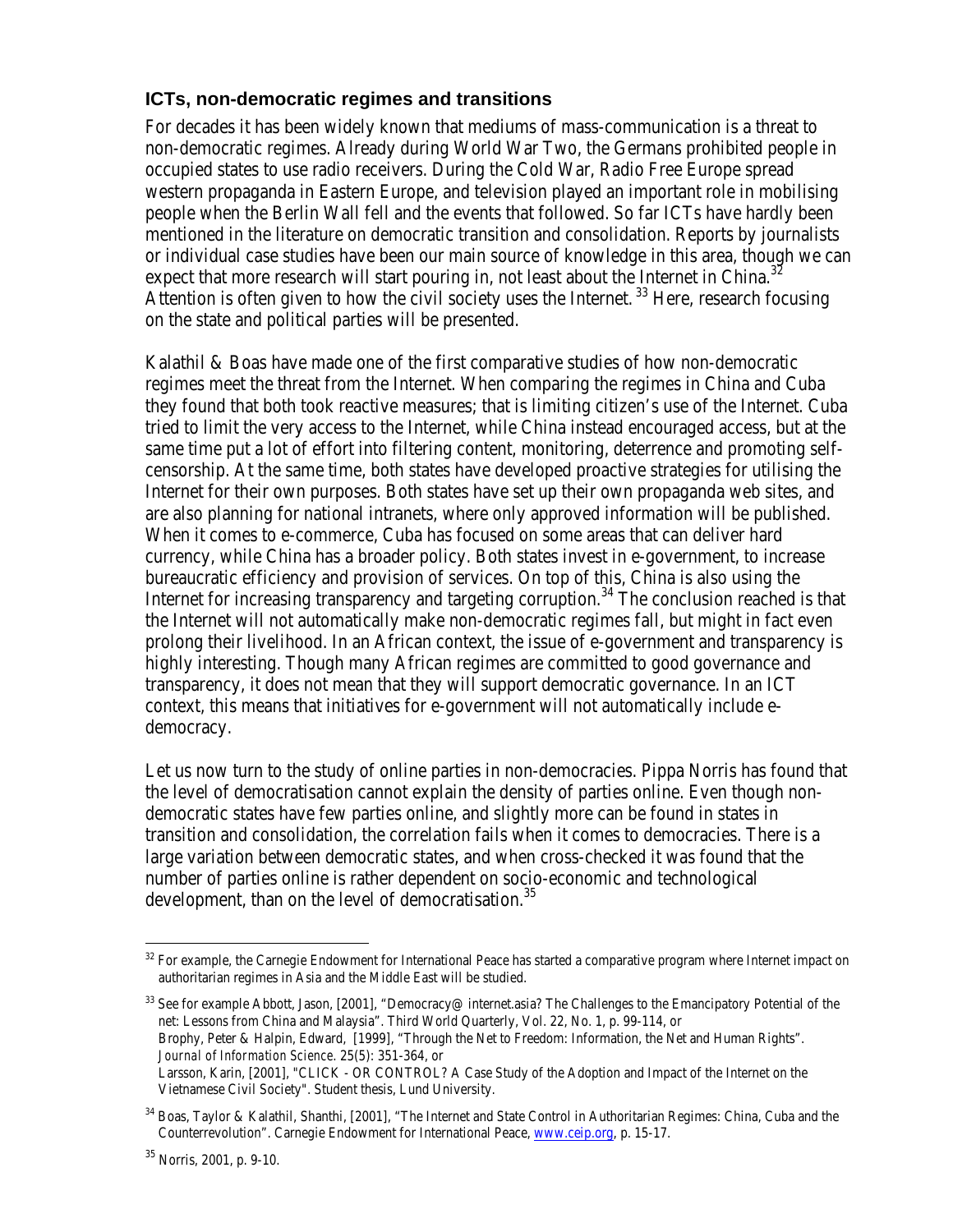Semetko & Krsanoboka have made a comparative study of online parties and media in two countries in transition, namely Russia and Ukraine. Major parties were generally more prominent online, but in some cases newer parties had even higher prominence. People seldom visited party web sites, at least during the non-election period studied. This could be a consequence of low interest, but it could also depend on low accessibility. Promotion of web sites is uncommon, and the parties proved difficult to find through search engines. Unlike in Europe and North America, references to web sites are seldom made in newspapers in Russia and Ukraine, why web sites are not naturally exposed to publicity. Even more important than low accessibility is that few web sites offered content that made them worth visiting. The level of user-friendliness, interactivity and updatedness was generally low.<sup>36</sup>

What about Africa then? So far I am only aware of one academic article focusing on the Internet's importance for democracy in Africa. It contains a fairly general discussion on the democratic potential of the Internet, followed by a quantitative study of the correlation between Internet density and level of democracy in Africa. A connection was found, but no causality could be established.<sup>37</sup> When it comes to case studies and comparative studies of the importance of the Internet in transitions and consolidations in Africa, our knowledge seems to be nil.

# *The digital divide*

When studying e-democracy in the developing world, the *digital divide* must always be considered. The digital divide is rather an empirical phenomenon than a school of theory. The concept was coined a few years ago, and highlights the divide that has been created between people who do have access to new ICTs and those who do not. It springs from the idea of a new network society, where access to information and means of communication for everyone is a prerequisite for a successful participation in society. Initially, the term focused on the divide within states, where different social groups would have different ability to access the Internet. In the mid-nineties, when the impact of the Internet was starting to be appreciated, many governments in the western world took measures to counter this digital divide. A main strategy was to bring the Internet to schools and public libraries. Investment in public infrastructure was also on the agenda. However, towards the late nineties, when the Internet revolution was a fact, more concern was directed towards the developing world. It was found that the digital divide between developing and industrialised countries was even larger than the old economic divide. A lot of hope had been put into how ICT would speed up development, through reduced transaction costs and increased access to knowledge. Applications such as telemedicine and e-education created entirely new opportunities for remote rural areas. There were even thoughts of that ICT would offer possibilities of technological leapfrogging; perhaps the developing countries could skip the industrial phase and jump straight into the network society? Instead, the developing world seemed to be about to miss the second train as well.

Statistics about the digital divide tend to be short-lived, since the development in ICTs is so rapid. Figures from 2000 state that the percentage of Internet users of the population was 54.3

 $\overline{a}$ <sup>36</sup> Krasnoboka, Natalya & Semetko, Holli, [2001], "The Political Role of the Internet in Societies in Transition". http://www.essex.ac.uk/ecpr/jointsessions/grenoble/papers/ws3/semetko.pdf 2002-11-04, p. 15-16.

<sup>&</sup>lt;sup>37</sup> Ott, Dana & Rosser, Melissa, [2000], "The Electronic Republic? The Role of the Internet in Promoting Democracy in Africa". In Ferdinand, Peter (ed.), "The Internet, Democracy and Democratisation". Frank Cass Publishers, London.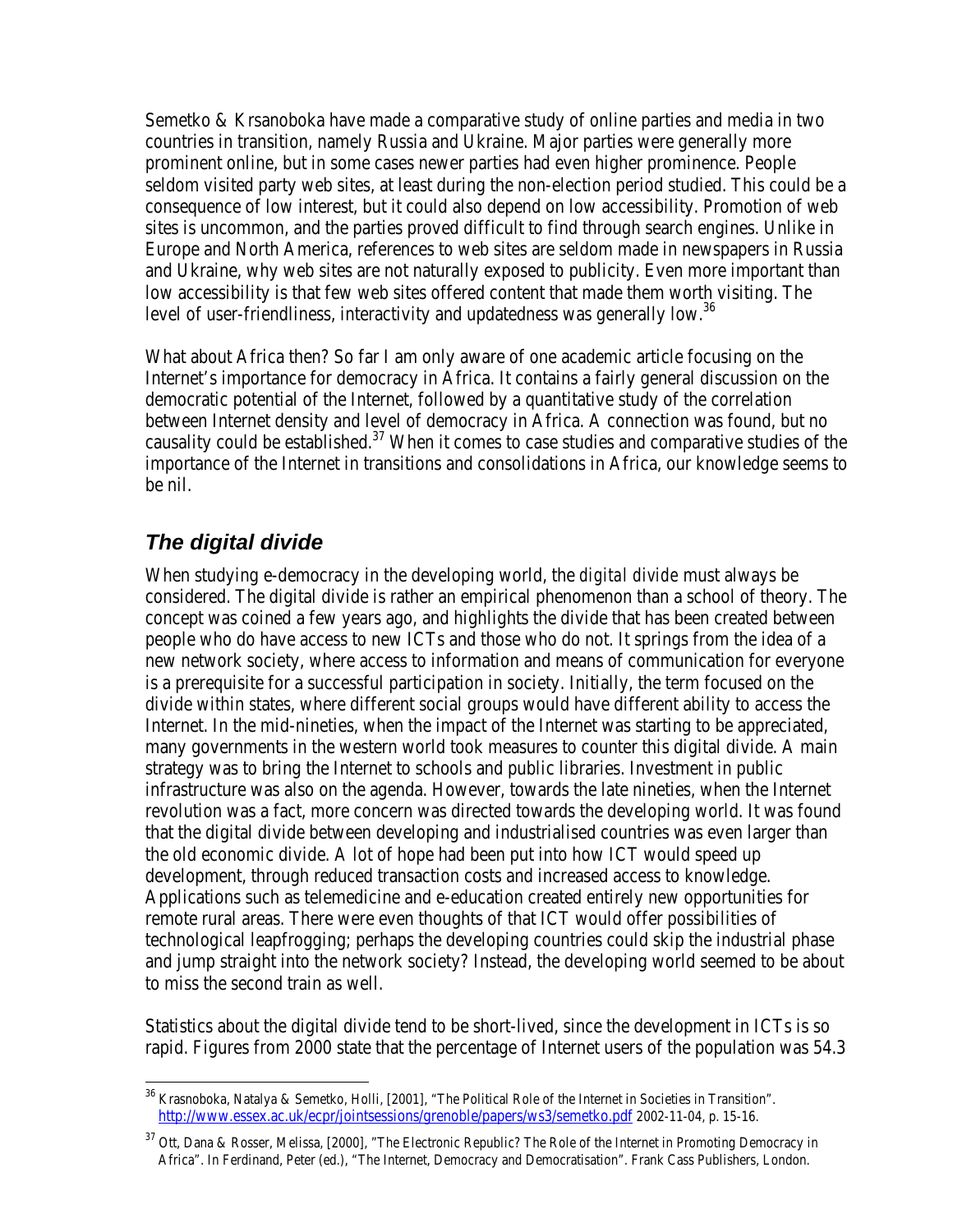for USA, 28.2 for the rest of the high income OECD, while the rest of the world had less than 4. Sub-Saharan Africa, together with South Asia was in the bottom of the list with 0.4 percent. Taken together, the Internet users made up 6.7 percent of the world's population. As many as 79 percent of the Internet users lived in OECD countries.<sup>38</sup> UNDP has created a new index for their annual Human Development Report, focusing on technological achievement. Aspects of technology creation, diffusion of recent and old innovations as well as human skills are taken into account. While Finland leads the index with 0.744, the first sub-Saharan African country is South Africa with 0.340, and is together with Zimbabwe, with 0.220 considered to be dynamic adopters. Tanzania is considered to be marginalised at 0.08. For most of sub-Saharan Africa, statistics for the index could not even be produced.<sup>39</sup>

It can thus be stated that there is a digital divide, and that sub-Saharan Africa is one of the regions that are poorest of information. There are however also differences within the region. As mentioned, South Africa is the leading ICT country in sub-Saharan Africa, while a country like Sudan is far behind.<sup>40</sup> The digital divide that is found within rich countries does also apply to the developing world and Africa; in fact, it is most probably even bigger there. Internet access in developing countries is concentrated to urban areas, not least because there are few Internet rural hosts and phone calls are often very expensive. Likewise the typical Internet-user has higher education, higher income, is younger and is more often male. In Ethiopia 86 percent of the Internet users are men. $41$ 

The digital divide can also be seen in the applications of e-democracy. In 2000, Pippa Norris found that in sub-Saharan Africa, only 15 out of 50 parliaments were online<sup>42</sup>. The region was likewise at the bottom of the list when it came to online governments and parties; Scandinavia had more parties online than the entire sub-Saharan Africa.<sup>43</sup> Mike Jensen, who delivers Internet-statistics about Africa concludes that though the number of governments offering web sites are growing, few offer any services online. The most advanced web pages generally relate to tourism and foreign investment. Some countries are however developing a more advanced content.<sup>44</sup>

There are several barriers to increased Internet use in sub-Saharan Africa. There is a lack of capital for buying computers, trained staff for maintenance, as well as access to telephonelines and electricity. To this comes that the African continent is poorly connected to the global Internet backbone. To add on, even if there was connectivity, most of the Internet's content is in English, and thus demands literacy in this language.

The reasons for the low capacity in infrastructure is to a large extent lack of performance by government actors, such as telecom companies and electricity companies, as well as legislation that has been holding development back. With deregulation of these markets there has been a dramatic increase in the use of the Internet and mobile phones over the last years.

<sup>38</sup>UNDP, [2001], *Human Development Report 2001*, p. 40.

<sup>39</sup> UNDP, 2001, Technology Achievement Index.

<sup>40</sup> UNDP, 2001, Technology Achievement Index.

<sup>41</sup> UNDP, 2001, p. 40.

<sup>42</sup> Norris, Pippa, [2000a], "Democratic Divide? The Impact of the Internet on Parliaments Worldwide?". www.pippanorris.com 2001-10-18, p. 8.

<sup>&</sup>lt;sup>43</sup> Norris, Pippa, [2000b], "Parties and Governments Online". www.pippanorris.com 2001-10-18, p. 5-8.

<sup>44</sup> Jensen, Mike, [2001], "The African Internet– A Status Report, may 2001". www3.sn.apc.org/africa/afstat.htm 2001-12-09.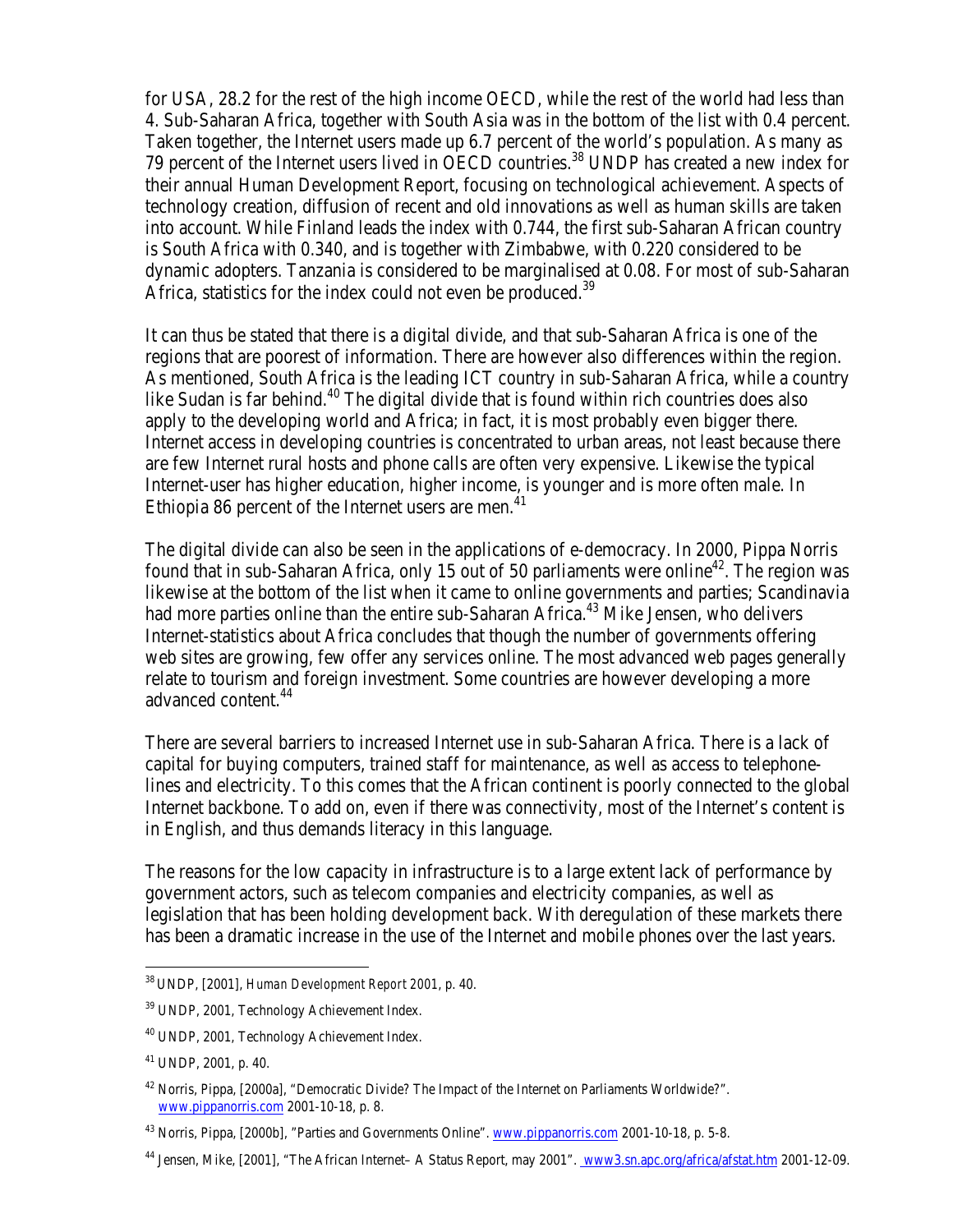Analysts forecast that there will be more than 140 million mobile-phone users in Africa by the year 2005, while there is a 90 percent annual growth-rate in the African Internet- $\check{\rm{connectivity}}^{45}.$ 

Several initiatives have been started to reduce the digital divide by international actors, often focusing on Africa. The G8's Okinawa Chapter, the World Bank's African Virtual University and infoDEV-project, as well as the UN ICT TASKFORCE are examples from multilateral organisations. Also among bilateral donors it has become high fashion to do something about the digital divide. The US Leland initiative as well as the IDRC Acacia programme are examples here. Technology development might however be an even more important allied. Low-orbiting satellites will be able to bring broadband to rural areas, without raising high demands on infrastructure. Also mobile Internet and 3G mobile-phone networks can create new opportunities for connectivity, while the lack of electricity can be handled by new cheap solar panels.

How should e-democracy relate to the digital divide, on a national level? In the western world, concerns have been made that e-democracy can marginalise weak groups even more from the political life, as they can not afford access. *Radicals* argue that participation by a few is better than by none and that exclusion should not be a reason to refrain from, for example, using electronic consultations. The logic goes that if equality would be such a priority, one should also stop debating issues in newspapers since far from everyone can afford a newspaper. *Conservatives* think that equality should have priority, and that one should keep democratic key functions off the Internet until most people are connected.<sup>46</sup>

Having gone through theory on e-democracy, theory on democratic transition and consolidation, as well as the digital divide, we now turn to see where Tanzania stands in its democratic transition, and what the digital divide looks like there.

<sup>45</sup> Parkes, Sarah, [2001], "Land of opportunity", *Telecommunications Magazine* (November 2001), www.telecommagazine.com 2001-12-07.

<sup>46</sup> It should be admitted that the terms *radicals* and *conservatives* carry some normative load.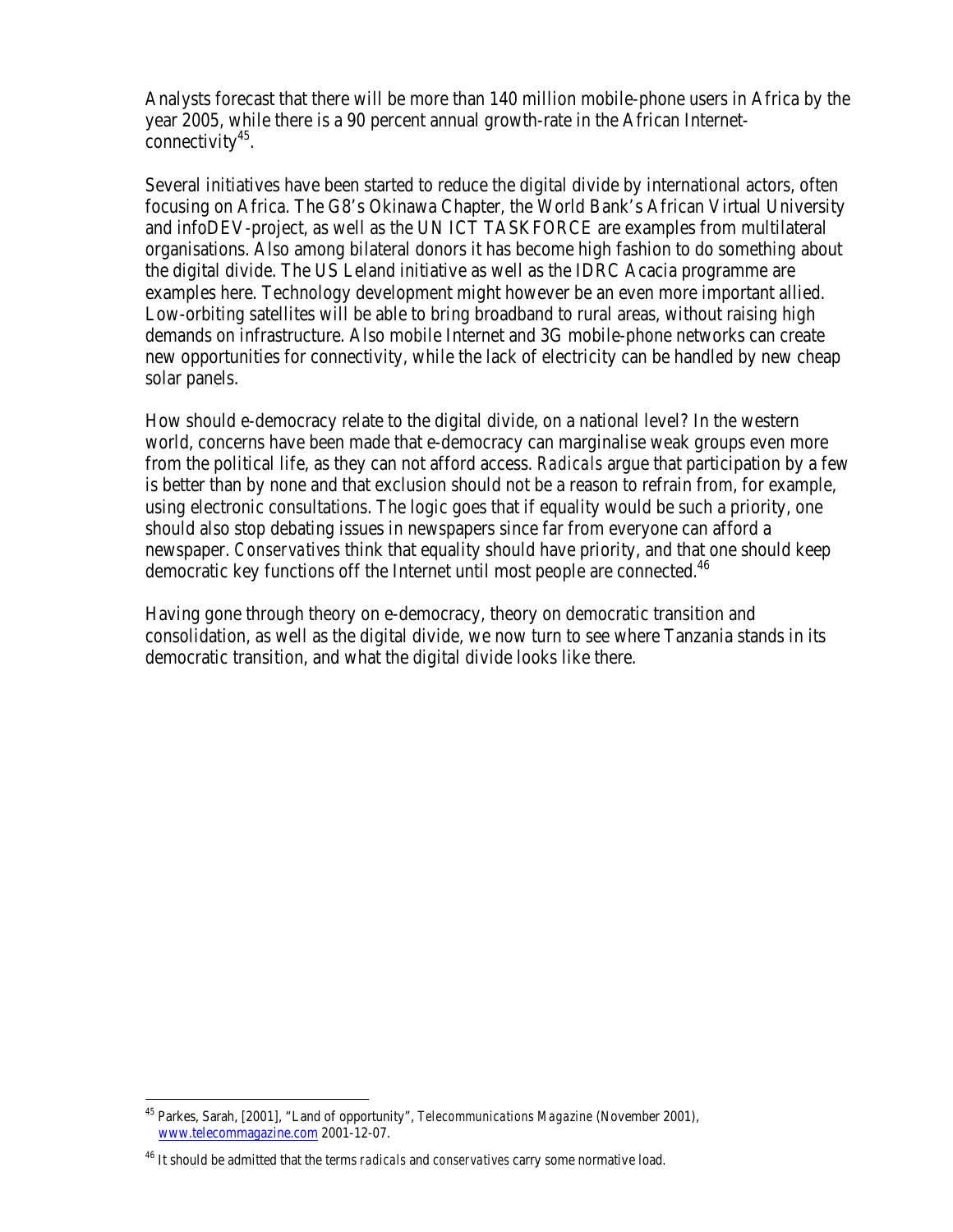# **Presenting the case – Tanzania**

Tanzania is a coastal East African state, with a population of approximately 30 million people. It is one of the least developed countries in the world, ranking 140 out of 162 countries in UNDP's Human Development Index, and most people have agriculture as their main source of income. Tanzania is a plural society, with about 120 ethnic groups, most of which have their own language, though about 95 percent are Bantu-people. Nilotic pastoralists make up one minority group, and another one is the small Asian minority that has a large economic power. Most people are fluent in Kiswahili, but only part of the population can speak English, though both are official languages. About 40 percent of the population are Christians, while a third are Muslims and about 23 percent belong to traditional religions.

# *A political background*

Tanzania became independent from Great Britain in 1961. From the start, the Tanganyika African National Union (TANU), led by Julius Nyerere dominated the political scene completely. The Zanzibar-islands achieved their independence from Britain two years later, soon followed by a revolution in which the Arab sultan was kicked out. The Afro Shirazi Party (ASP) took power. In 1964, the union between Tanganyika and Zanzibar was completed and Tanzania was formed. Zanzibar was given autonomy, with its own government and parliament.

In the 1965 Constitution it was decided that Tanzania was a one-party system.<sup>47</sup> According to Nyerere's ideology the multiparty-system was only suitable for the western world, where there were social classes. In Africa, society was based upon the extended family, in which cooperation instead of competition was the core value. Nyerere saw the multiparty-system as immoral, and instead argued for a "one-party democracy".<sup>48</sup> Initially there was quite some competition within the system, and signs of a democratic spirit. People were for example allowed to chose between two parliamentary candidates within each constituency.<sup>49</sup>

In 1967 the Arusha-declaration was made, introducing the socialist *Ujamaa*-policy. The policy aimed at national unity, self-reliance and development based on the traditional village community. The goals were to be achieved through a socialist policy, where the party and the state kept the country together and led development. A command economy was introduced, with extensive nationalisation. An ambitious social programme was also launched which up to about 1980 led to increased literacy, reduced infant mortality and increased life expectancy. In the mid-70's, thousands of people were moved to Ujamaa-villages, in an attempt to modernise agriculture. People were also supposed to get access to services such as education, water and healthcare. The project was a success in terms of moving people into villages, but a complete failure when it came to agricultural production. It also included that people were forced to move to the Ujamaa-villages.<sup>50</sup> The one-party democracy was starting to get authoritarian. This also showed in elections, that to a higher extent were controlled by the party. In 1977 TANU and ASP merged into Chama cha Mapinduzi (CCM, the Party of the

 $\overline{a}$ <sup>47</sup> Hydén, Göran, [1999], "Top-Down Democratization in Tanzania*". Journal of Democracy*, 10:4, p. 142-155.

<sup>48</sup> Larsson, Reidar, [1997], *Politiska ideologier i vår tid*. Studentlitteratur, Lund, p. 77-79.

<sup>49</sup> Pinkney, Robert, [1997], *Democracy and Dictatorship in Ghana and Tanzania*. Macmillan Press Ltd, Hampshire, p. 97.

<sup>50</sup> Pinkney, 1997, p. 104-106.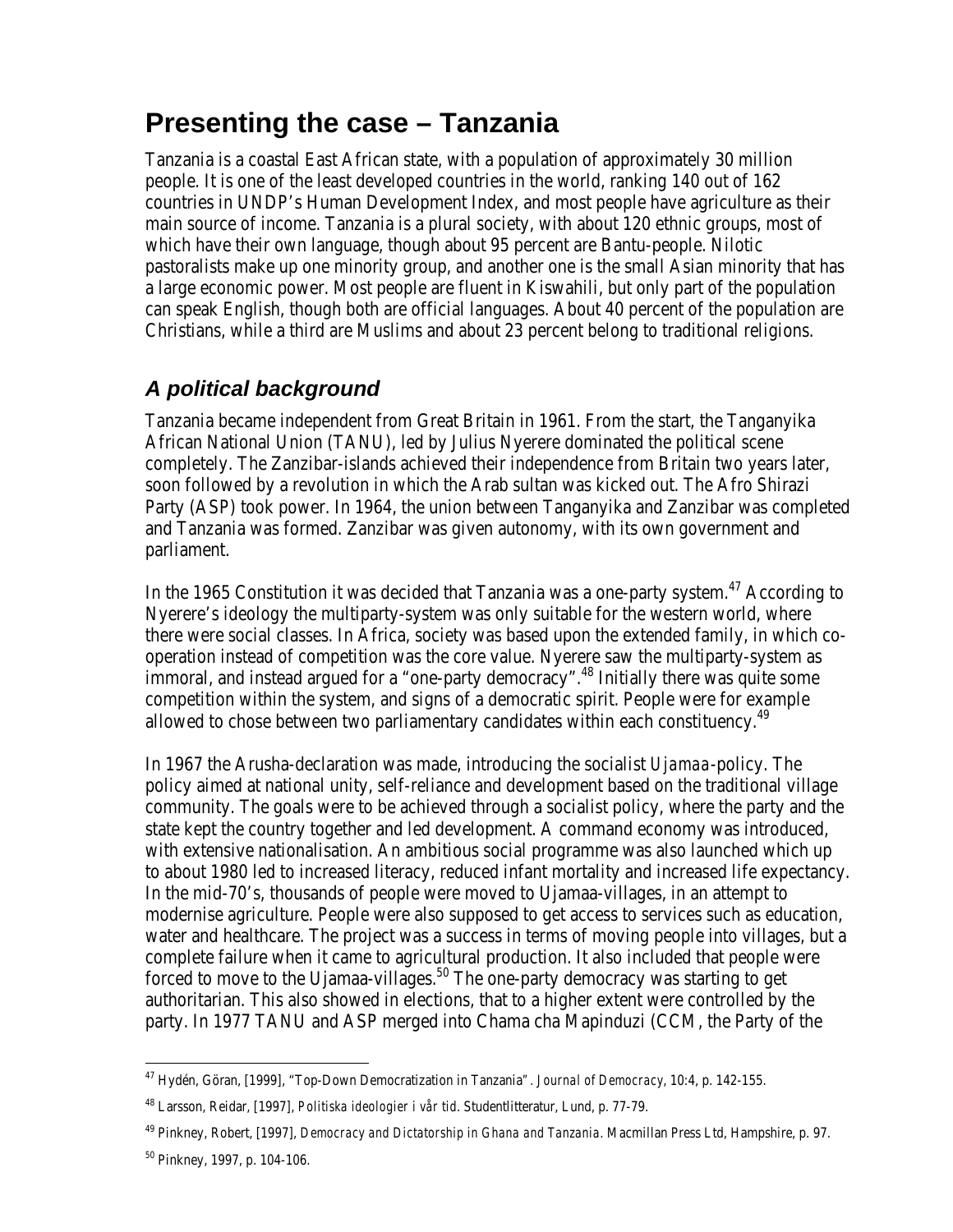Revolution) and the new Tanzanian constitution brought the country even closer to a communist system in terms of party-state relations.<sup>51</sup> In the mid-eighties, the party had moved further away from the people, with fewer attending meetings and paying membership fees. Nyerere also criticised party officials for being too concerned with their own enrichment.<sup>52</sup>

All along the process, Tanzania received huge amounts of support from the international donor community. Nyerere's policy of self-reliance made him the darling of the donors. In practise this however led to that Tanzania became one of the worlds most aid-dependent states in the world. Inefficiency was spreading, as structural weaknesses were covered by donor money, and in the process nurturing corruption. It should however be noted that the policy of peace and national unity was a success. With Tanzania's 120 ethnic groups, ethnic violence was kept to a minimum, and religious freedom was maintained while avoiding religion to play a role in politics. One of the most important weapons the government used was spreading Kiswahili as the national language.

The combination of command economy, mismanagement and the worsened international trade situation led to a falling economical performance of the country. Nyerere, clinging to the policy of self-reliance and socialism rejected all reform-initiatives from the IMF and the World Bank. The economical situation only got worse, and in 1985 Nyerere resigned and handed over the presidency to Ali Hassan Mwinyi. With Mwinyi in power, Tanzania joined the Structural Adjustment Programme (SAP). A period of economic liberalisation began, with privatisation, reductions in salaries and subsidies as well as cost sharing in the school system. Mwinyi lacked socialist commitment and focused on liberalising the economy. Initially, no signs of political liberalisation were seen. The laissez-faire politics brought an epidemic of corruption and lawlessness to Tanzania, destabilising the country.<sup>53</sup>

With the fall of the Berlin-wall, Nyerere realised that the time for one-party-systems was over. As an elder statesman with a large amount of influence over the government, he argued for a transition to a multiparty-system. In 1991, president Mwinyi appointed the so-called Nyalala-commission to look into what legal and constitutional changes that were demanded to reintroduce multiparty politics. The commission finished its work in 1992, suggesting about 40 laws to be revised, but only a few of them have been implemented. The government also decided to wait with elections for another three years.<sup>54</sup> In 1992 opposition parties were legalised, but with two restrictions. Parties could not have an ethnic or religious base, and they had to be active both on Zanzibar and on the mainland, in order to prevent separatist elements to enter the political life.<sup>55</sup>

In the first multiparty parliamentary election in 1995, CCM received 59 percent of the votes, but through the majority election system took 80 percent of the directly elected seats. The CCM candidate Benjamin Mkapa won the presidential election with 62.8 percent compared to 27.8 for the leading opposition candidate Augustine Mrema. Irregularities and administrative chaos were reported from the elections in Dar es Salaam, where they were remade. There were also reports of irregularities on Zanzibar, but here no action was taken from the

<sup>&</sup>lt;sup>51</sup> Hydén, 1999, 144.

<sup>52</sup> Pinkney, 1997, p. 185.

<sup>53</sup> Hydén, 1999, p. 144.

<sup>54</sup> Hydén, 1999, p. 144.

<sup>55</sup> Bratton & van de Walle, 1997, p. 165.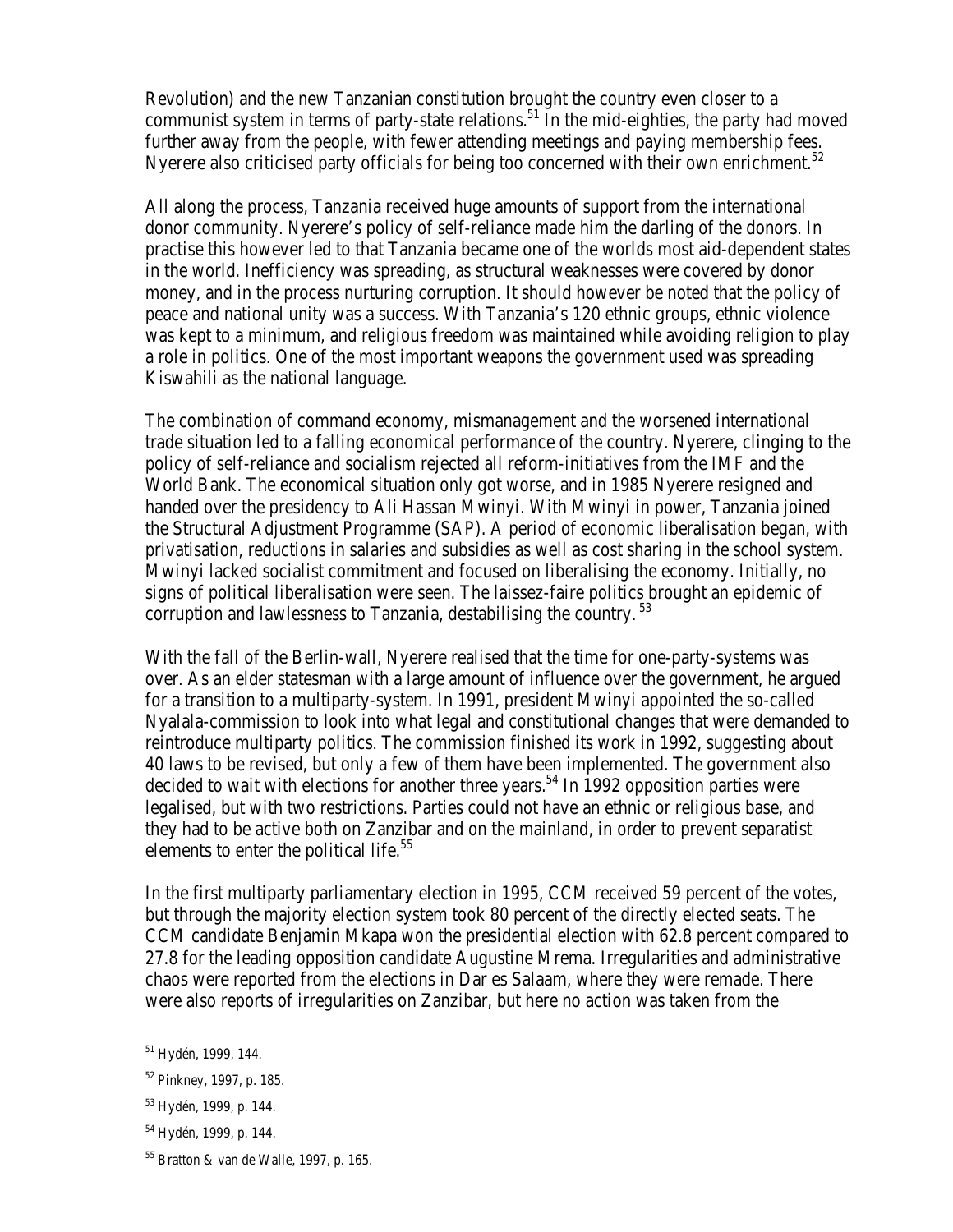governments side.<sup>56</sup> After this, most foreign donors decided to leave Zanzibar. Despite the huge advantage for the CCM in controlling the state apparatus, the media and large financial resources, the opposition did fairly well in the elections. This gave some promise for a continued transition to democracy in Tanzania.

The irregularities on Zanzibar created political tension between CCM and the opposition party CUF. An agreement was brooked by the Commonwealth, containing a reform of the Zanzibar electoral commission, a review of some of Zanzibar's constitutional and electoral laws, as well as two more CUF seats in the Zanzibar parliament.<sup>57</sup> The agreement was not implemented, which caused a lot of bitterness among the opposition. Between 1997 and 2000, 18 CUF leaders were sent to jail charged for treason, until they were finally released as a court declared that there was no legal basis for the charges. In the period following up to the 2000 election there was also political violence on the Islands.<sup>58</sup>

The elections in 2000 were carried out in a satisfactory way in the Tanzanian mainland. Mkapa was re-elected President, and the CCM once again won a large majority in parliament. On Zanzibar, cheating was reported in 15 constituencies and the opposition demanded a rerun of elections. On the  $27<sup>th</sup>$  of January 2001, CUF made a protest march on Zanzibar. Securityforces answered with brutal force, and at least 20 people were killed, most of whom were from the opposition. Western diplomats have said that the number of killed people is more likely to be about 60. Mass arrests and torture of prisoners followed. After the killings, about 2000 CUF-supporters fled to Kenya, a unique event in the history of the normally so peaceful Tanzania.<sup>59</sup> There was hard criticism from the donor community and human rights groups. Eventually, new discussions started between CCM and CUF, and an agreement was reached during the autumn of 2001. Again, there have however been difficulties in the implementation of the agreement.

Though the political transition has been stalled under the Mkapa-government, the economic transition has kept going at high pace. There has been a clear understanding within the regime that there is no turning back to command economy. Professor T.L. Maliyamkono painted a chaotic picture in 1995, just before the first elections "There is a total collapse in the public service system … Getting loans now is more difficult than trying to make a telephone call to the next town if you don't own a mobitel. It is surprising that electricity, water, trains buses and planes are still in business."<sup>60</sup> Since then, Tanzania has made very good macro-economic progress, bringing down inflation and keeping a high rate of economic growth. This progress has so far not shown to the country's poor; partly because the country has a higher growth of population than economic growth. The government has privatised most of its parastatals, and developed regulatory bodies for markets like public transport, telecom, and electricity.

The government has also started up several reform programs for good governance, like the Public Service Reform, The Legal Sector Reform and the Local Government Reform. They

<sup>56</sup> Gros, Jean-Germain [1998], "Leadership and Democratization: The Case of Tanzania". In Gros, Jean-Germain (ed), "Democratization in Late Twentieth-Century Africa". Greenwood Press, Westport, p. 105-107.

<sup>57</sup> Commonwealth press release, "Commonwealth Secretary-General to Witness Signing of Zanzibar Agreement" 1999-06- 08.

<sup>58</sup> Amnesty International, [2000] *Tanzania 2000 Annual Report*.

<sup>59</sup> Amnesty International press release, "Tanzania: Amnesty International calls for independent inquiry into Zanzibar killings and torture." 2001-03-01.

<sup>60</sup> Maliyamkono, T L, [1995], *The Race for the Presidency*. Tema Publishers Company Ltd, Dar es Salaam, p. viii.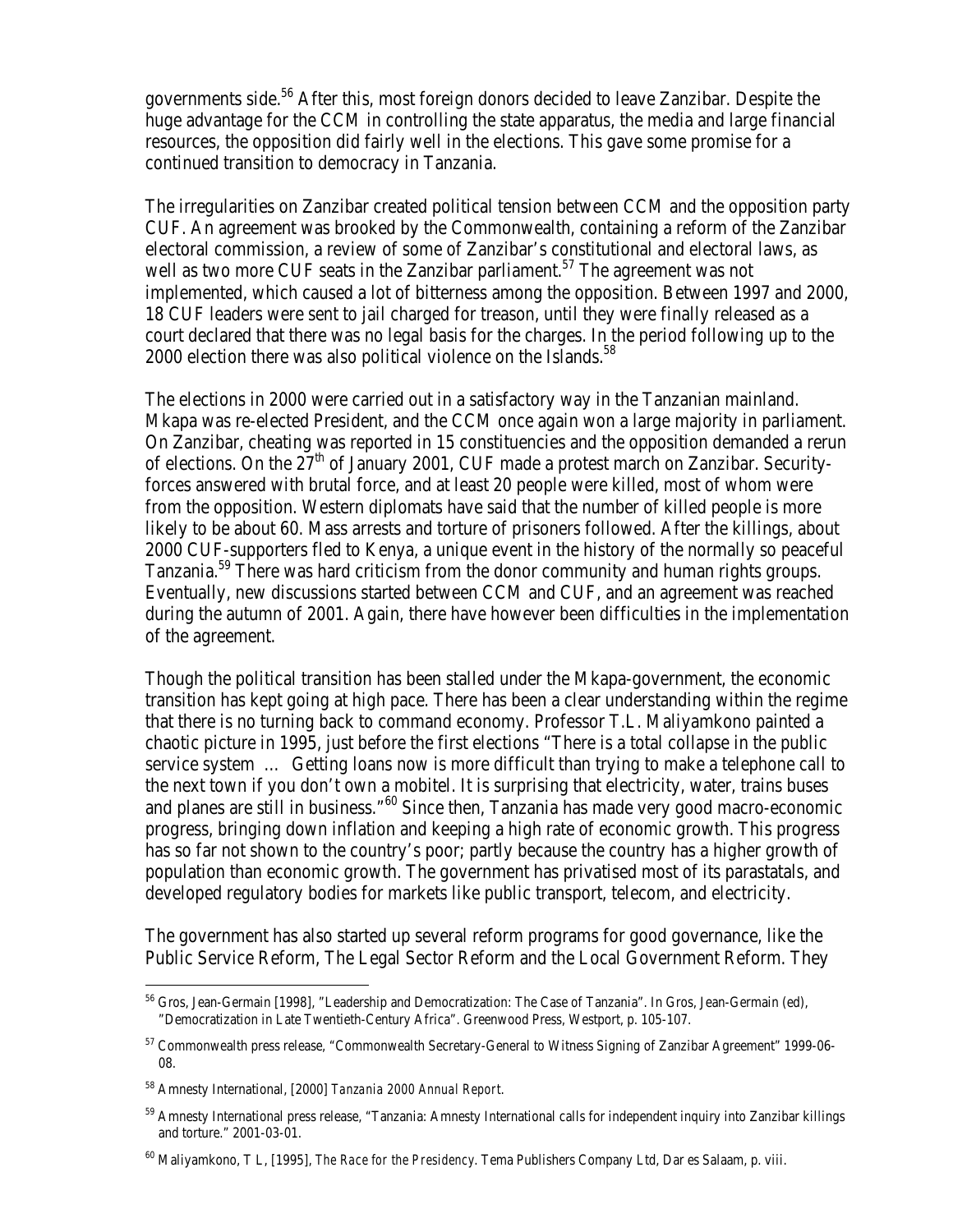are very much needed, as the delivery of services is disastrous and Tanzania is one of the world's most corrupt states. The reforms are in line with World Bank recommendations, and for example the Public Service Reform has in its scope to reduce ghost workers, raise salaries, create greater transparency, and create new management systems based on individual performance. The usage of ICT plays an important role in this programme.

### *Putting Tanzania's transition into a theoretical context*

According to Bratton & van de Walle's typology, Tanzania was a competitive one-party state up to 1995, thus allowing for comparatively high levels of popular participation and internal competition. In their study, which goes up to 1994, Tanzania is considered to be a blocked transition. As we know, the transition moved on the year later, but followed a different path than most African countries. The transition was not initiated from protest, but rather engineered by the government itself. This can be explained if we turn to Linz & Stepan's totalitarian regime type.

In Nyerere's Tanzania, the state controlled most spheres of society; the political society, the economy and the civil society. The state even abolished the municipalities and replaced them with government offices. It was basically only religious groups that were autonomous in Tanzania. It should be mentioned, that although the regime was totalitarian, even opposition politicians admit that the oppression was moderate. Under Mwinyi's rule, Tanzania looked more like a post-totalitarian regime, where economy was being liberalised, and the system was starting to crack up from its own weight, not least through corruption. The belief in the socialist ideology was being loosened up, while the mantra about national unity remained strong, allowing for the party to maintain control over civil society and the political society. There were thus no organised civil society or opposition parties that could take the initiative of democratisation. At the same time, the system was not oppressive enough to bring people out on the streets. For people that were living on less than half a US dollar a day, lack of political rights seemed to be a minor problem.

What did the transition then end up in? According to my definition, a transition to democracy is far from fulfilled. Many of the necessary constitutional changes have not been implemented, and the CCM has not adjusted its behaviour to democratic norms. While the two elections, that on the mainland were largely free and fair, can be considered as major steps towards democracy, the killings on Zanzibar on the  $27<sup>th</sup>$  of January 2001 must be considered as the major setbacks. It should be noted that this is not a separate Zanzibar issue. The union government took part in the killings with mainland security forces. President Mkapa also gave the police officers responsible for the killings a promotion the following days, and he has refused to set up a commission to investigate the events. I argue that Tanzania's transition has ended up in a *pseudo-democracy*; there are elections now and then, but there is no realistic chance for a change in power, and human rights are not respected  $61$ . With the CCM sitting on such vast resources, and using undemocratic methods when it suits them, the opposition has little chance of winning elections.<sup>62</sup> Even if they would, the Zanzibar-killings show that it is far from evident that CCM would accept a defeat.

<sup>&</sup>lt;sup>61</sup> Except for the already mentioned incidents, police brutality is common, and it has often happened that people have died in prison. The legal system is very poor, and there have been little effort from the government to improve the situation. See for example Annual Reports by Amnesty International.

 $62$  For further discussions on the transition, see Pinkney, Robert, [1999], "Democratic Consolidation in East Africa: External Pressures and Constraints". www.essex.ac.uk/ecpr/jointsessions/manpapers/w3/pinkney.pdf 2002-11-04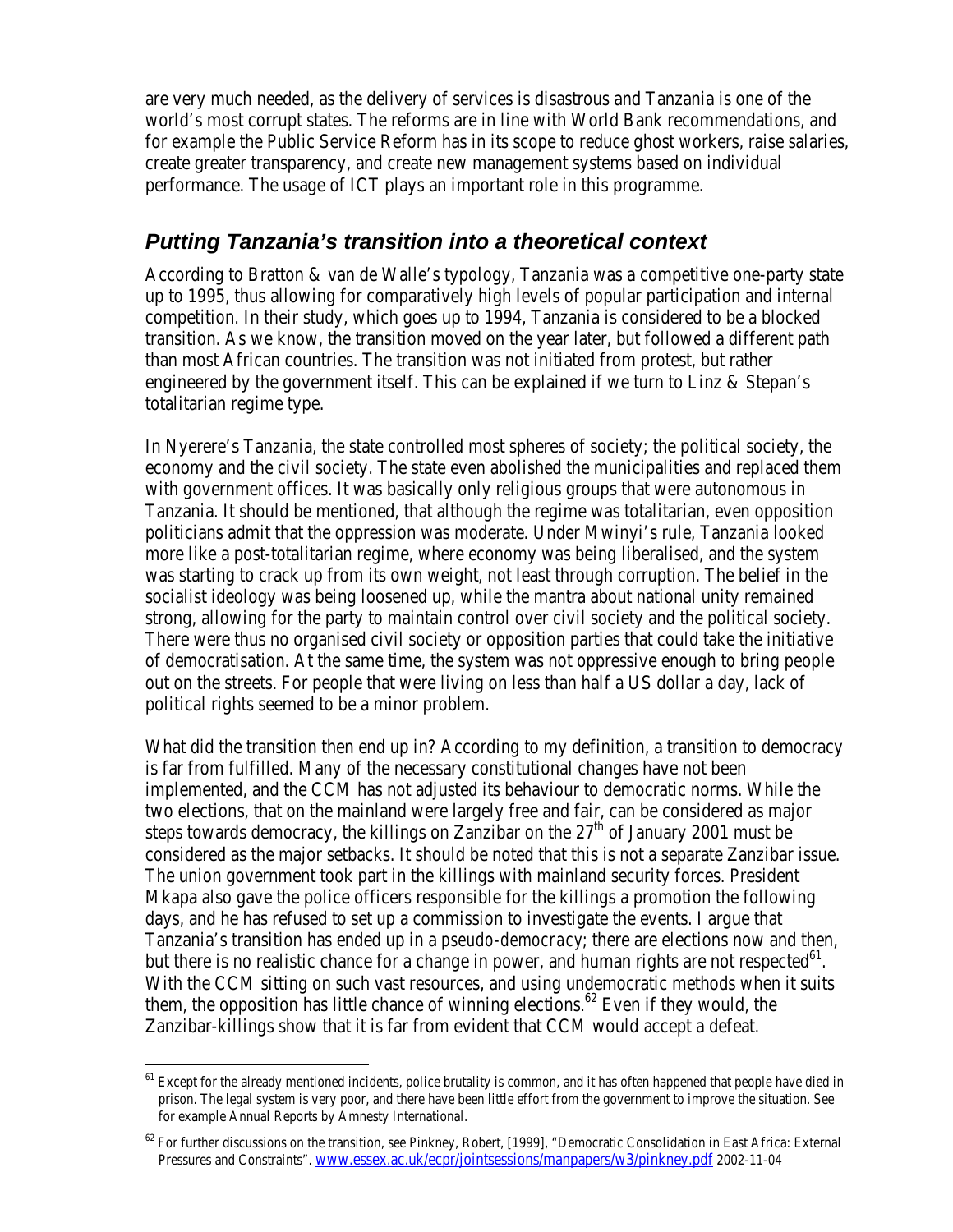What is then the way forward? We never saw the masses storming the state house, or the CCM collapsing from within, and we are not likely to see it either. Nor is it perhaps desirable, as many of the more rapid transitions in Africa have suffered from major backlashes. Göran Hydén refers to Tanzania as a creeping transition; moving slowly ahead and managed from above. He borrows Huntington's terminology, that African transitions are more about *transformation* than *replacement*. <sup>63</sup> Is this then a sort of Catch 22 for democracy? The system is likely to become less authoritarian through various government reforms, but the CCM will never allow defeat? Larry Diamond argues for a developmental perspective on democracy, in which no timetable is followed, but where small steps count. The continued transition then looks more like a consolidation-process. He gives the examples of Mexico, Jordan and Marocco as states where there actually is good potential of change to electoral democracy. Indeed, Mexico has taken this step since Diamond wrote his book. Another example Diamond gives is Ghana, where electoral democracy was achieved in 1996.<sup>64</sup> CCM-supporters often ask if democracy means that CCM has to lose an election. The answer is: not necessarily, but the party must follow the rules of the game and win fairly. After the Zanzibar-killings, it seems even more that the only way we can know that the CCM will stick to the rules is by going through a defeat.

From this developmental perspective, we may have to allow the Tanzanian transition to keep creeping, while at the same time hoping that the surrounding world puts pressure on the regime and gives its support to an independent judiciary and bureaucracy, civil society, opposition parties and so on. In this creeping transition, ICT can play a role. Before we look at what this role could be, let us first learn some more about Tanzanian politics and ereadiness.

### *Examining Tanzanian politics further*

Here the study-objects will be presented; the government, the parliament and the political parties. To better understand what function e-democracy could fill in Tanzania, the country's political culture and the extent of popular participation will first be examined.

### **Political culture and popular participation**

Tanzanian political culture is still dominated by a strife for peace and unity. To start with, it implies a fear from conflict and the seeking of consensus. A leader must never be seen losing his temper. It also implies that it is illegitimate for a politician to play on ethnic or religious strings. Challenging the union between Tanganyika and Zanzibar is also taboo, even though there are voices for secession within CUF. For the CCM, there has been a struggle of balancing pluralism with national unity. That is allowing political parties and civil society to operate, without seeing the nation falling apart and the party losing power.<sup>65</sup> The level of religious tension has lately increased somewhat. During the summer and autumn of 2001, some Muslim groups became dominated by militants, and there has been violence related to religion.<sup>66</sup>

<sup>63</sup> Hydén, 1999, p. 154.

<sup>64</sup> Diamond, 1999, p. 16.

<sup>65</sup> Johansson, Sofia & Lindberg, Åsa, [2000], "Balancing Pluralism and National Unity". Master's Thesis in Political Science, University College of Södertörn, Stockholm, p. 67-69.

<sup>66</sup> *Majira*, 2001-08-28.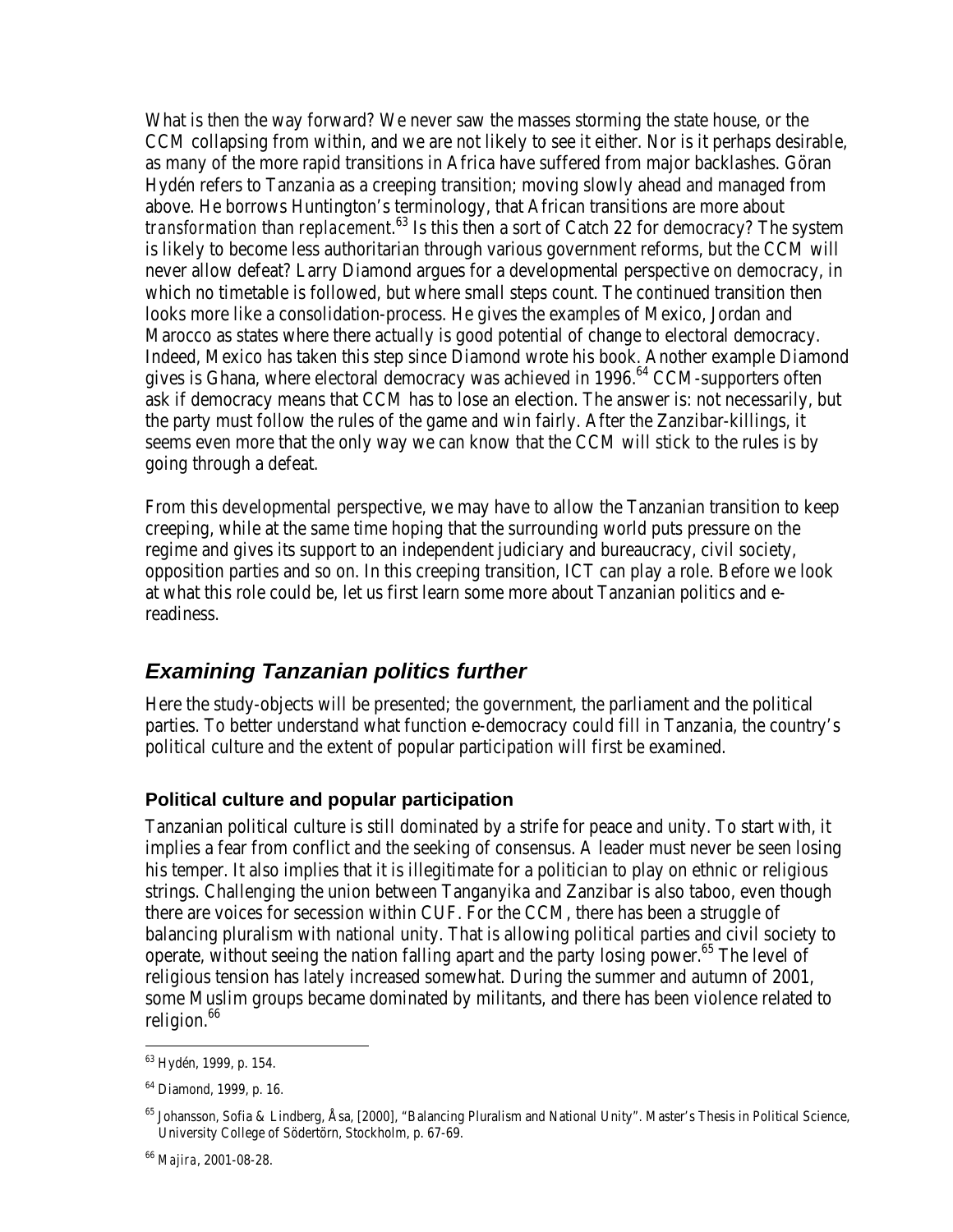However, the Tanzanian polity has never been free from ethnic tendencies. The Chagga- and Haya-groups have had a disproportional influence in politics and bureaucracy because of their high level of education. Likewise, the Asian minority is said to have disproportional informal political influence due to their economic power.<sup>67</sup> The opposition is also to some extent organised after ethnicity.

Tanzanian society is by tradition authoritarian and patriarchal. On all levels elders, and particularly men, make the decisions. From school, people are taught not to question authority and this can be seen in the political culture; there are few women and young people in politics, and female politicians often face strong resistance from the political society. The dominance of the elders is partly upheld by an oral culture. It is far from obvious for a Tanzanian to read something every day, and information has traditionally been spread orally. Decisions are often made in discussions that exclude women and young people. The oral culture makes it difficult to control decisions that are made, and it has also nurtured a culture of secrecy. Knowledge is seen as power, why it should not be shared. During the one-party rule, CCM adjusted to this oral culture and built an impressive structure for spreading and controlling information from the party top down to the cell, which consisted of ten households.<sup>68</sup> This structure is to a large extent still active.

How do people then relate to politics in Tanzania? The society might seem highly politicised, as there are flags from the different parties hanging from houses and street stands all over Tanzania. However, research tends to show that people, and especially young people, are not very interested in politics at all.<sup>69</sup> The same opinion is given by opposition politicians; "People are not interested in politics, they are interested in football."<sup>70</sup> Poverty and the fatal HIV-epidemic are reasons for fatalistic attitudes among many people, both in urban areas and rurally. People see little possibility of improving their lives, and therefore politics become meaningless.<sup>71</sup>

When it comes to attitudes towards democracy, the Nyalali-commission from 1992 found that 77.2 percent were in favour of continued one-party system.<sup>72</sup> A survey from 1999 however showed that 69 percent of the respondents thought that the multiparty-system could contribute to the development of democracy, and that it was an essential part of democracy.<sup>73</sup> Democratic values are being more and more institutionalised among people, though it is not self-evident to be a supporter of multiparty democracy. The voter turnout in national elections has remained high, with over 75 percent in 1995, and approximately 80 percent in 2000, out of the officially registered voters.<sup>74</sup>

 $^{70}$  Interview with Mr. Hamad Rashid Mohamed, Member of the CUF national board, Dar es Salaam, 20 July 2001.

<sup>67</sup> Embassy of Sweden, Dar es Salaam, [2000], "Perspektiv på demokratins kultur och fortsatt demokratisk utveckling i Tanzania", p. 13.

<sup>68</sup> Embassy of Sweden, 2000, p. 4.

<sup>&</sup>lt;sup>69</sup> Interview with Professor T.L. Maliyamkono, Executive Director ESAURP, Dar es Salaam, 19 July 2001.

<sup>71</sup> Hydén, 1999, p. 153.

<sup>72</sup> Whitehead, Richard [2000], "Institutionalisation of the Tanzanian Opposition Parties: How Stable are they?" home.enitel.no/stunetii/Tanzania/Seminar%20Paper.doc 2001-09-02, p. 8.

<sup>73</sup> Mpangala, Gaudens, [1999], "Peace, Conflicts, and Democratization Process in the Great Lakes Region: the Experience of Tanzania." www.fiuc.org/ids/pdf/mpangala1.pdf 2002-01-01, p. 47.

<sup>&</sup>lt;sup>74</sup> Electoral Institute of Southern Africa. www.eisa.org.za/WEP/WEP\_12.htm 2002-01-01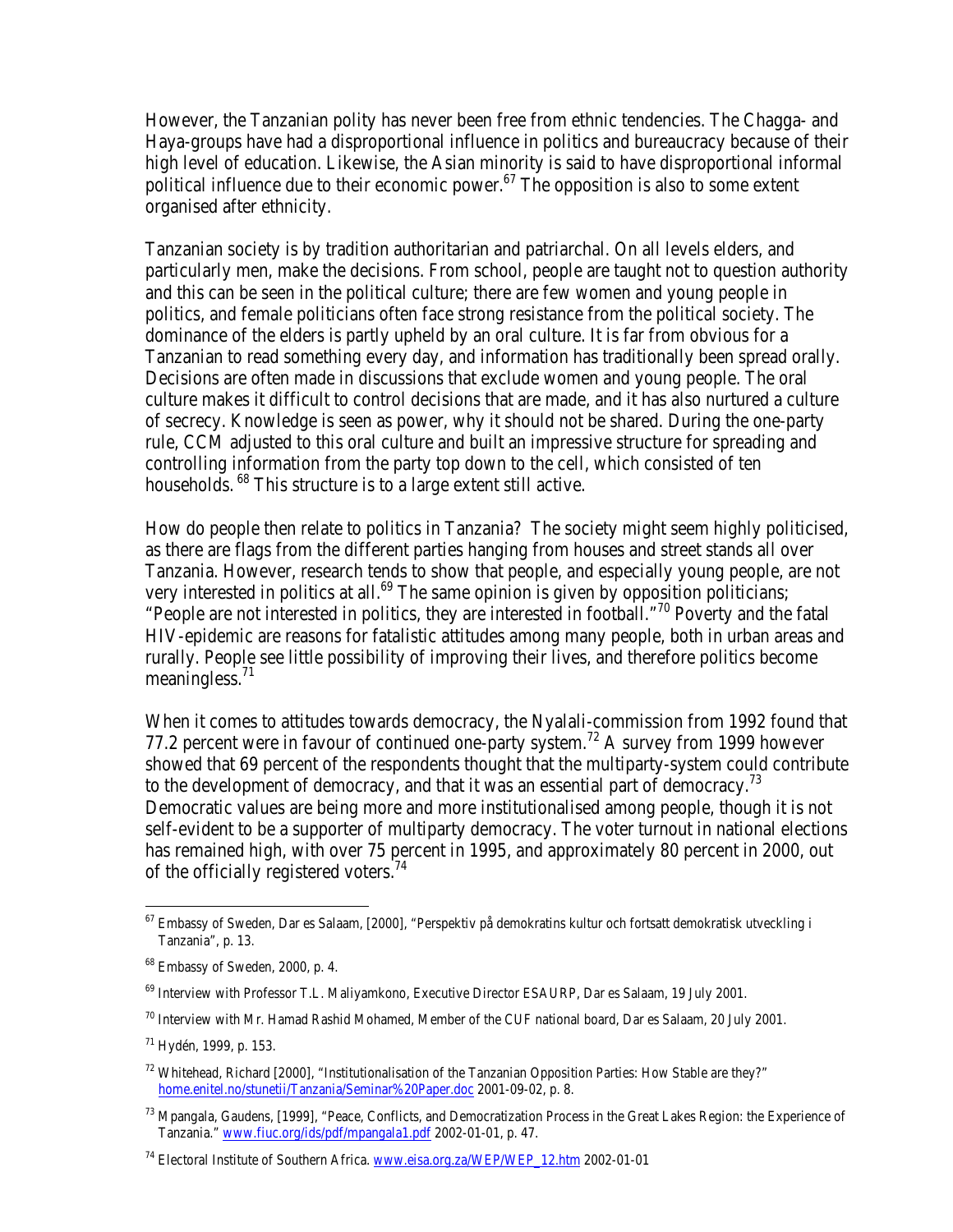Politics in Tanzania is very much centred around individuals. Political discussions tend to be about personalities rather than ideologies, and it is not uncommon for politicians to change parties. Politics is also very much about "delivering the goods"; a politician's main task is to make sure that his constituency receives government resources. Ideologies and policies are thus of limited importance.

Tanzanian media is by African standards quite free. With the introduction of multipartyelections there has been a dramatic increase in privately owned newspapers, radio-stations and TV-channels. There are however legal restrictions on the broadcasting of both radio and TV, prohibiting private channels to cover more than 25 percent of the country.<sup>75</sup> This gives the government radio and TV a national monopoly over the only mediums that cover all Tanzania. Printed media has difficulties in distribution, because of the poor infrastructure. Thus, few people in rural areas read newspapers. The high cost of a newspaper is also a major obstacle to any greater popular impact of this media. For example, *The African* costs 200 Tanzanian Shillings (TSH) while the minimum daily salary is 500 TSH.

Censorship is uncommon and critical articles about corruption, human rights violations and lack of democracy are published. Self-censorship is however widely used by journalists and editors. Newspapers, as well as journalists, need licenses, why they have a strong incentive to adjust their coverage to government views.<sup>76</sup> The government also openly encourages journalists to restrain themselves for patriotic reasons. Another reason for the self-censorship is that most of the bigger newspapers are aligned to the CCM. The practise of self-censorship was quite obvious when *The Guardian* argued that one should stop discussing the Zanzibarkillings, just a few days after they had happened.

Most opposition politicians that I interviewed complained about the government control of the media. It was difficult for them to get space in newspapers, and reports from opposition meetings were often being manipulated. Most parties considered the radio to be the most effective medium, but no party had their own station. Instead, public rallies were often the main way of reaching people.

There is legislation that prohibits people to receive information from a public official that is not authorised to do so; no matter how trivial it might be. Investigating journalism is thus very difficult.<sup>77</sup> According to one journalist, it is very hard to get any information from the ministries. "They give out press releases rather than letting the journalists access information that is not prepared. The ministries often answer a question with "*we want written questions.*" He also said that it was easier to get information from the parliament.<sup>78</sup>

### **The Union Government**

The directly elected President is head of state, head of government, commander in chief of the armed forces as well as specifically responsible for issues relating to good governance. The President appoints the entire cabinet, including the Prime Minister, from the parliament. As the President leads the cabinet meetings, the Prime Minister plays a limited role as the

<sup>75</sup> Tripp, 1999, p. 26.

Lång, Ulrika & Nilsson, Torsten, [1998], "The State of Democracy, Human Rights and Peace in Tanzania". Consultancy Report for Sida, DESO, p. 9-11.

<sup>77</sup> Lång & Nilsson, 1998, p. 9.

<sup>78</sup> Interview with anonymous journalist, Tanzania, 2001-07-10.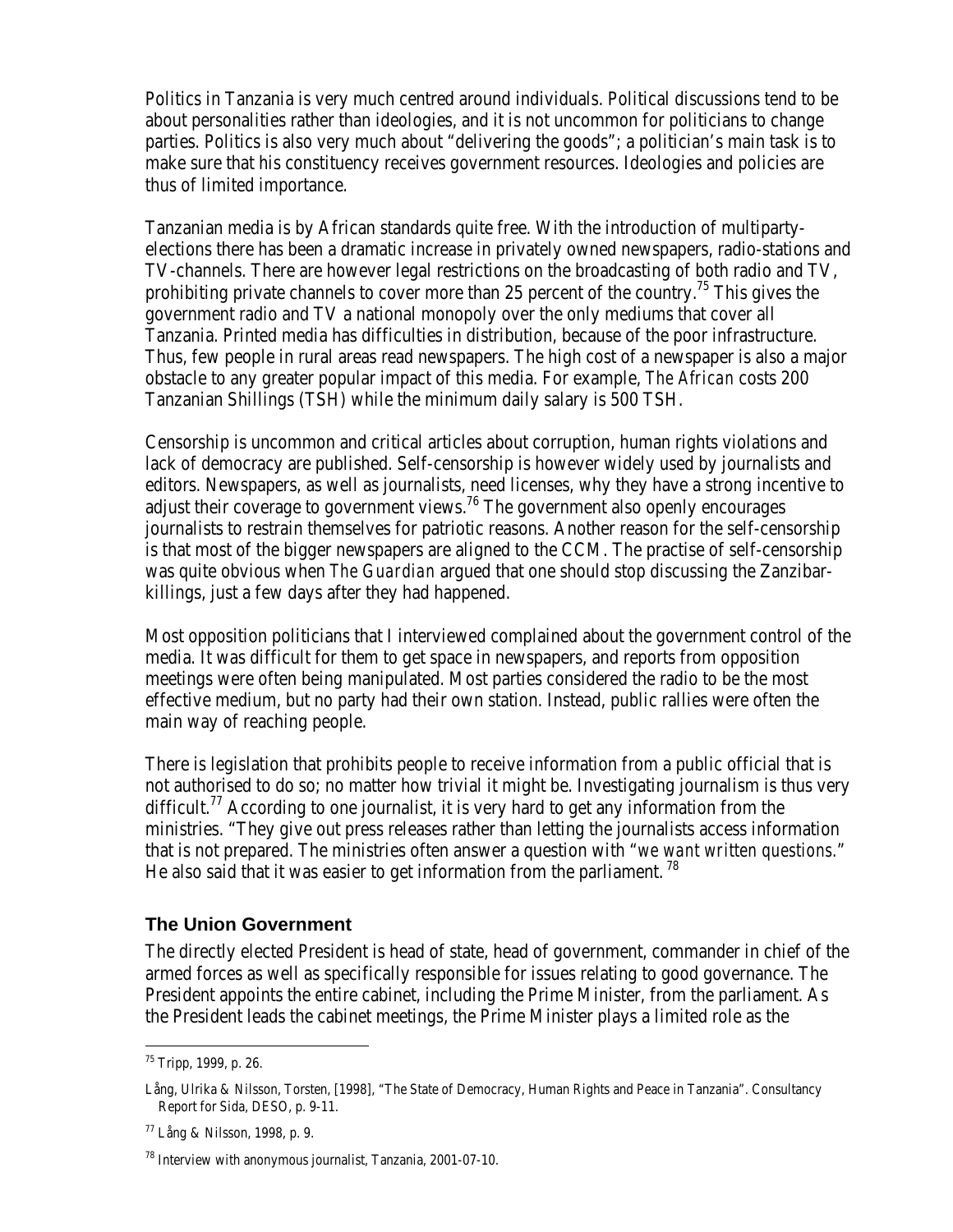government's representative in parliament and as leader of day to day activities in the government. The President of Zanzibar is also a member of the cabinet, but is elected directly on the Zanzibar-isles. The cabinet is divided into a number of ministries that handle their respective portfolio of issues. Under them there are specific agencies. The President and most of the ministries are located in Dar es Salaam.<sup>79</sup>

The President's power is very extensive; and has been strengthened further in constitutional amendments prior to the elections of 2000. Tanzania lacks effective checks and balances in form of strong parliament and an impartial and effective judiciary.<sup>80</sup>

According to people with insight, the situation in the ministries is chaotic; people don't know what the person next door is doing. This partly emanates from top-down management. In the administration there is an extreme concentration of power, information and material resources to the top.<sup>81</sup>

#### **The Union Parliament**

The parliament has 285 members. 232 MPs are elected in a majority "winner-takes-all" system, which gives great advantages for the CCM. Opposition candidates mainly make their way into parliament in constituencies where they have a regional stronghold. The president appoints 10 MPs, and there are 37 special women seats that are distributed proportionally between the parliament parties. There are also 5 MPs from the Zanzibar House, as well as the attorney general. The parliament has a five-vear term.<sup>82</sup>

The parliament is quite weak constitutionally, and the separation of powers is confusing, as the president appoints some MPs. The parliament has some control powers, such as confirming appointments by the president. In reality this is however worth little; when a new vice-president was being sworn in on July 2001, the MPs got to know his name about an hour prior to their vote. Many MPs complained that they had never heard about the person before.<sup>83</sup>

The parliament is situated in Dodoma, in the middle of the country, and MPs are only there during session. Sessions from parliament are broadcast daily on national television where many people can follow their proceedings. The MPs are divided into two offices, one for the majority and one for the opposition. Ordinary MPs do not have offices, and thus have limited ability to work with policy proposals. There is a shadow cabinet where the opposition parties comment on government policy. All committees are chaired by the CCM, and the speaker, who belongs to the majority-party, appoints all committee members. As decisions in the committees are made in consensus, party affiliation has a lighter weight than the weight of arguments. Opposition MPs have managed to change details in bills, and some cases even forced the government to withdraw bills.<sup>84</sup>

 $79$  Tanzanian National web site, www.tanzania.go.tz/governancef.html 2001-11-18.

<sup>80</sup> Embassy of Sweden, Dar es Salaam, [2001], "Strategic Framework for Swedish Support to Democratic Development in Tanzania 2001-2005", p. 3.

<sup>81</sup> Embassy of Sweden, 2001, p. 3.

<sup>82</sup> Elections Around the World. www.electionworld.org/tanzania.htm 2001-11-18.

<sup>&</sup>lt;sup>83</sup> I happened to be present when the event took place.

<sup>84</sup> Lång & Nilsson, 1998, p. 16.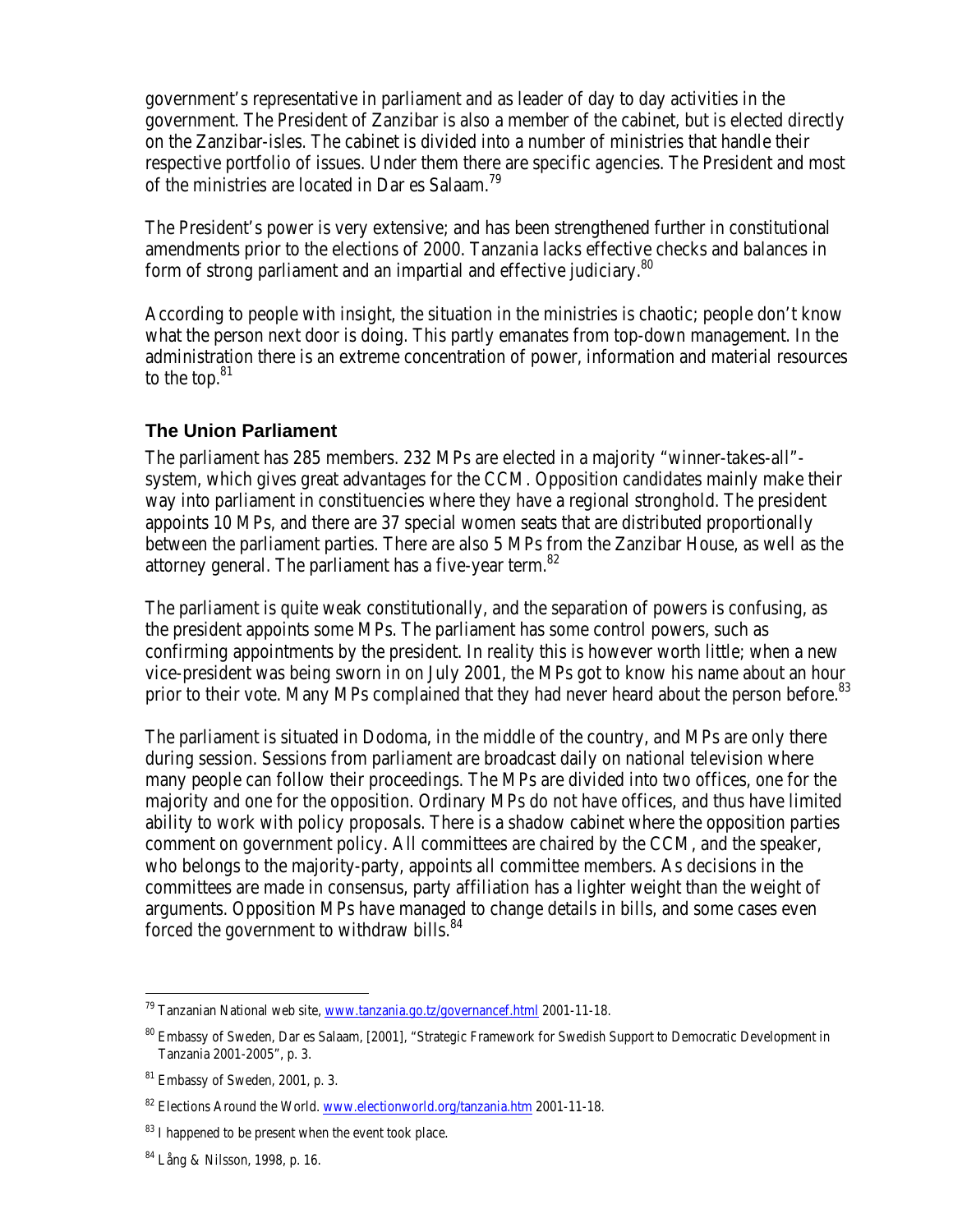The MPs have a quite low reputation among many Tanzanians. They are seen as badly informed and with little capability to really affect politics. A political career is often considered to be more for private enrichment than for the best of the country.

### **Political parties**

Tanzania has thirteen registered political parties, but only six are represented in parliament. The other seven are quite small and will not be studied in this thesis. There is a major difference between the ruling CCM and the opposition parties. CCM has accumulated vast resources during the days of one-party rule, and is to some extent also able to use the state apparatus for the party's own purposes, although the flow of resources has been restricted since the separation of party and state. The opposition complains that it is impossible to work for the government and be active in the opposition at the same time, and that CCM uses bribery and fraud in elections. It is commonly known that CCM spends a lot of money and effort trying to buy over opposition leaders to their own party. The party is also extensively clientilistic. The business sector is included in the clientele, where donations to the party are traded for concessions.<sup>85</sup>

The opposition parties suffer from weak institutionalisation. They are heavily dependent upon party leaders, and for example the NCCR-Mageuzi<sup>86</sup> suffered from great losses in support when the party leader Mrema left for TLP. Internal factions often struggle for power in the parties. Also the opposition-parties are to some extent clientilist.<sup>87</sup> Ideologies play a quite small role in the parties, even though they all adhere to ideologies. The opposition parties have so far mostly filled a function of criticising the government for corruption and ineffectiveness, while positive policy proposals have been rare. The opposition has small financial resources and find it difficult to reach out with their message. The picture of the opposition-parties is however not only dark. The parties have made quite some progress over the ten years they have been allowed. There is some co-operation between the parties, not least in parliament where they share common localities and staff. A good example of a party that is trying to actively increase its institutionalisation and come up with more policyproposals is NCCR that has produced a strategic plan.<sup>88</sup>

Here follows a brief description of the different parties:

- ß *Chama Cha Mapinduzi* (CCM) is the ruling party, and has gone from being socialist to supporters of capitalism. Some critics complain that the party has lost its soul, and not found anything to replace it with. Some claim that the party is dominated by businesspeople these days and that common people are forgotten about. The party has members and offices all over the country.
- ß *The Civic United Front* (CUF) has become the main opposition party. It has been leading the struggle for a new election on Zanzibar, where it also has its main support. Likewise, the issue of the union and human rights-violations have been important for CUF. The party is often being associated with Muslims, but it has no formal link to religion. CUF

 $\overline{a}$ <sup>85</sup> Whitehead, 2000, p. 9.

<sup>86</sup> In this thesis, NCCR-Mageuzi will just be called NCCR.

<sup>87</sup> Whitehead, 2000, p. 6.

<sup>88</sup> NCCR-Mageuzi, [2001], *Strategic Plan*. www.nccr-mageuzitz.org/s\_plan.htm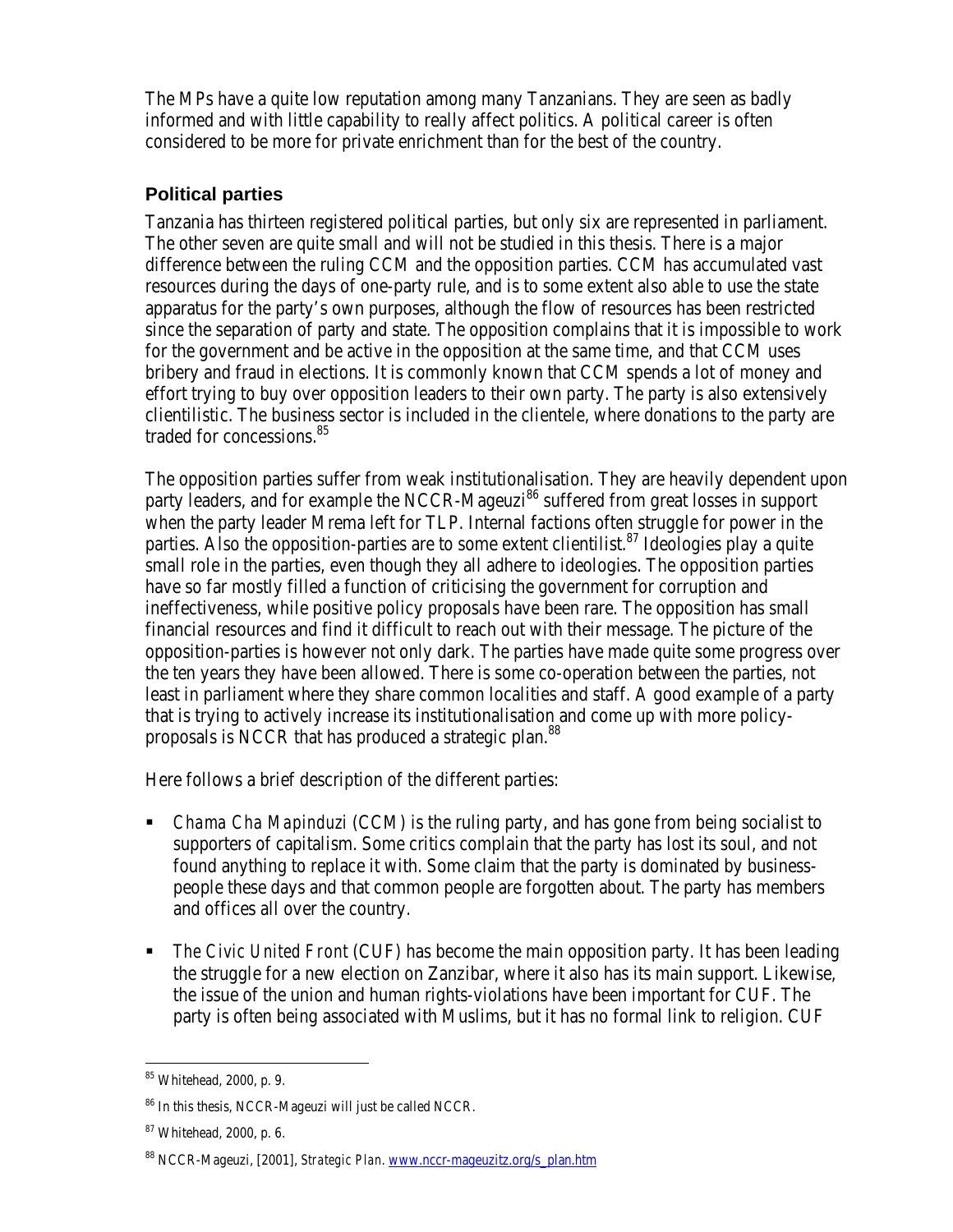receives support from the Liberal International and is considered to be in the middle of the ideological spectrum. It is lead by professor Ibrahim Lipumba.

- ß *The National Convention for Reconstruction and Reform* (NCCR-Mageuzi) has just recovered from strong internal power struggles and poor results in the parliament election. The party has its base in the Kilimanjaro- and Mara-regions. NCCR calls itself social democratic and has its main support from poor people, such as rural farmers and youth. A new party leader called James Mbatia has been elected, and he presents the party as being for young people. A strategic plan has been made to institutionalise the party further. One of the components in the plan is that NCCR is going to come up with positive policy suggestions to government.<sup>89</sup>
- *Chama Cha Demokrasia na Maendeleo* (CHADEMA) is a market-oriented party, that strongly supports free capitalism. One of its main policies is financial reform. It is business-oriented also in its internal party-structure, and the members of the party-board have to own property.<sup>90</sup> The party is dependent on support from the private sector.<sup>91</sup> CHADEMA has, like NCCR, its base of support in the Kilimanjaro-region. It mainly turns to middleclass voters. The party is a member of the conservative international Democratic Union of Africa.
- **•** *United Democratic Party* (UDP) is another liberal party, focusing on individual freedom and empowerment. The party has policies similar to CHADEMA, but also emphasises social responsibility of the state. Redefinition of property rights is an important issue for the party. UDP was created by the party leader John Cheyo, a rich businessman, and the party is somewhat seen as a political company. UDP has many if its supporters in the regions of Mwanza and Shinyanga.<sup>92</sup> It has observer status in the Liberal International.
- ß *Tanzania Labour Party* (TLP) describes itself as a social democratic party and has grown considerably since Mrema took over leadership for the party. There has though been internal turbulence during 2001. One of the party's key issues is irrigation.

### *E-readiness in Tanzania*

When assessing a country's ICT-development, the term e-readiness is often used. We will shortly make an e-readiness assessment of Tanzania to show limitations and possibilities for e-democracy.

### **Access and use of the Internet**

To start with, electricity is needed for Internet access. In Tanzania this is very much an urban phenomenon. Between 75-80 percent of Tanzania's about 30 million citizens live in the rural areas, spread in about 8-9,000 villages. The power-market is being deregulated, and service delivery is expected to improve.

<sup>89</sup> Interview with Mr. James Mbatia, Party Leader NCCR, Dar es Salaam, 20 July 2001.

<sup>90</sup> Mmuya, Max, [1998], *Political Reform in Eclipse*. Friedrich Ebert Stiftung, Dar es Salaam, p. 25.

<sup>91</sup> Whitehead, 2000, p. 9.

<sup>92</sup> Whitehead, 2000, p. 8.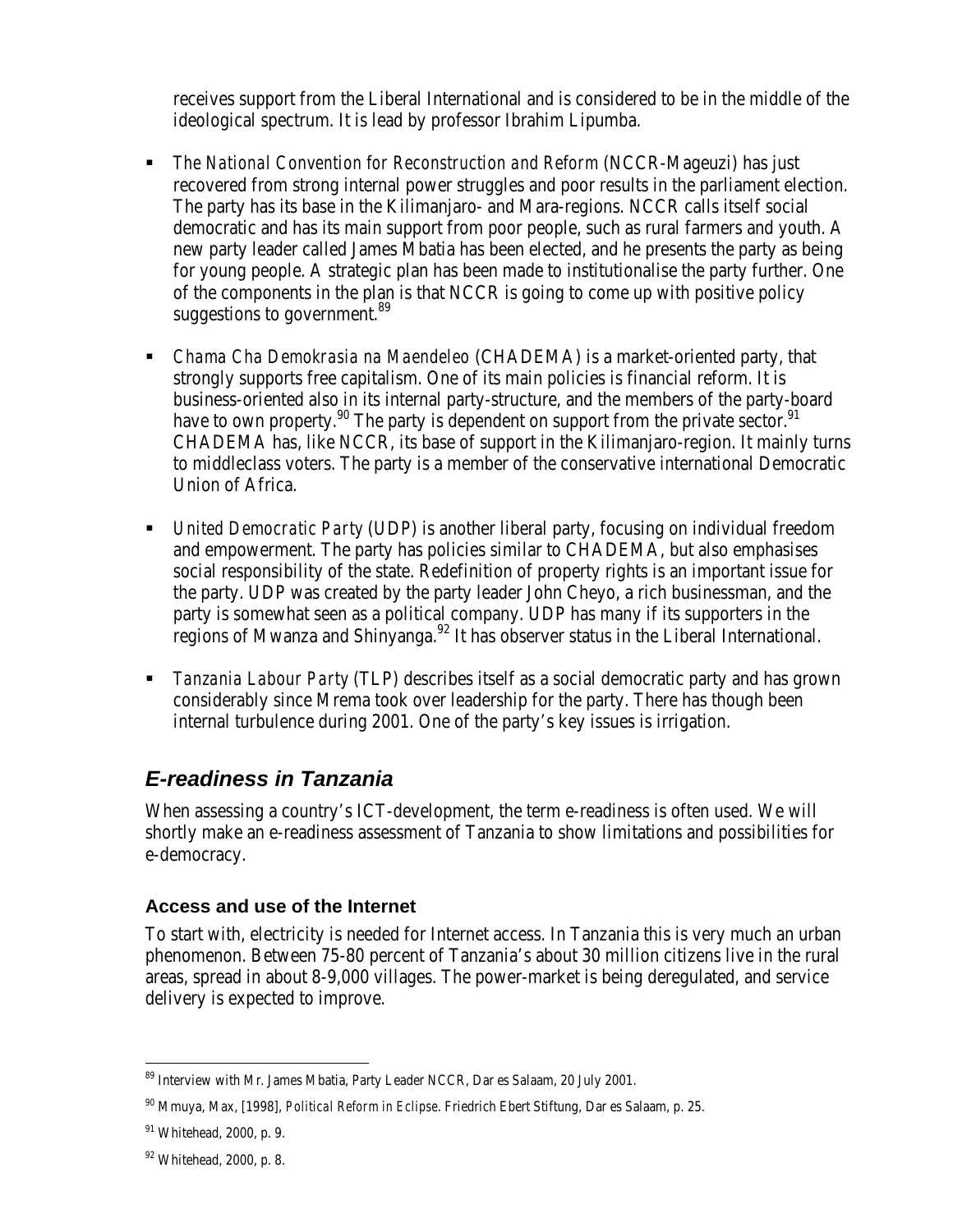A telephone line has so far also been a prerequisite for Internet-connectivity. Tanzania has about 5.5 landlines per 1000 inhabitants. It should be noted that landlines are often used collectively in Africa. Therefore, more people have access in reality. These lines are concentrated to urban areas, and then especially Dar es Salaam. Some say that only about 70 percent of the lines are working. The backbone is built of fibre optics in Dar es Salaam, while microwaves are used in rural areas and between cities. Also for landlines, dramatic improvements are expected following privatisation and deregulation. According to the privatisation conditions for Tanzania Telecommunication Company Ltd (TTCL), the company will keep its monopoly on the mainland until 2005, provided that it constructs 800,000 new lines. The TTCL has to put a line in every village with more than 2,500 citizens. Whether this is realistic could be discussed, but it would surely be a great improvement to today's 165,000 landlines.<sup>93</sup> There are also plans for a rural telecom-fund that will subsidise telecom investment in one third of the regions, where commercial investment is not viable.

When it comes to Internet-access, the market has been liberalised $^{94}$  and there are 13 Internet Service Providers operating. Services have so far been concentrated to Dar es Salaam, but are spreading at high speed out to the smaller cities. Last year, there were 816 new Internet-hosts in Tanzania. There are only 0.26-0.38 Internet subscriptions per 1000 citizens, but many more have access through company networks and Internet cafés. The Internet-cafés are a real phenomenon in Dar es Salaam, where there are supposed to be between 300-400. Half an hour online costs 500 TSH, which equals about 0.5 US dollars. This can be compared to making a national telephone call which costs about  $0.34$  US dollars per minute.<sup>95</sup> Internet cafés are frequented by youngsters, and according to owners, the most common sites visited relate to email and news. Sites related to politics are rarely visited. Little web-content is available in Kiswahili as it is now, though it is growing. This makes it difficult for large parts of the Tanzanian society to use the Internet.

Computers are too expensive for common people in Tanzania. Up to 1993 it was even prohibited to import computers. The hot climate and the unreliable power-supply also demands extra maintenance and special equipment for power supply. Computers are rare in the Tanzanian bureaucracy; on national as well as on local level. Hardly any libraries have computers, and only a few private schools are connected.

The Ministry of Communication and Transport is now developing a national ICT-policy. The donor community and the eThinkTank support the process.

### **Civil society as a user of the Internet**

Tanzanian NGOs are not just limited in numbers and members; they also have a modest presence on the web. The umbrella organisation Tanzania Association of NGOs (TANGO), the Tanzania Gender Networking Program (TGNP), the Journalists Environment Association of Tanzania (JET) and a few other organisations have web sites. From TANGO's NGOregister one can also tell that some more use e-mail. The independent Economic and Social Research Foundation (ESRF) is a keen user of the Internet, and is running an online database

<sup>93</sup> Sida, [2001], *A Country ICT Survey for Tanzania*. Made by Miller Esselaar and Associates. www.sida.se/Sida/articles/9400-9499/9481/tanzrep.pdf, p. 13.

<sup>&</sup>lt;sup>94</sup> However, IP-telephony is still prohibited, though it in practise is impossible to control.

<sup>95</sup> Sida, 2000, p. 42-44.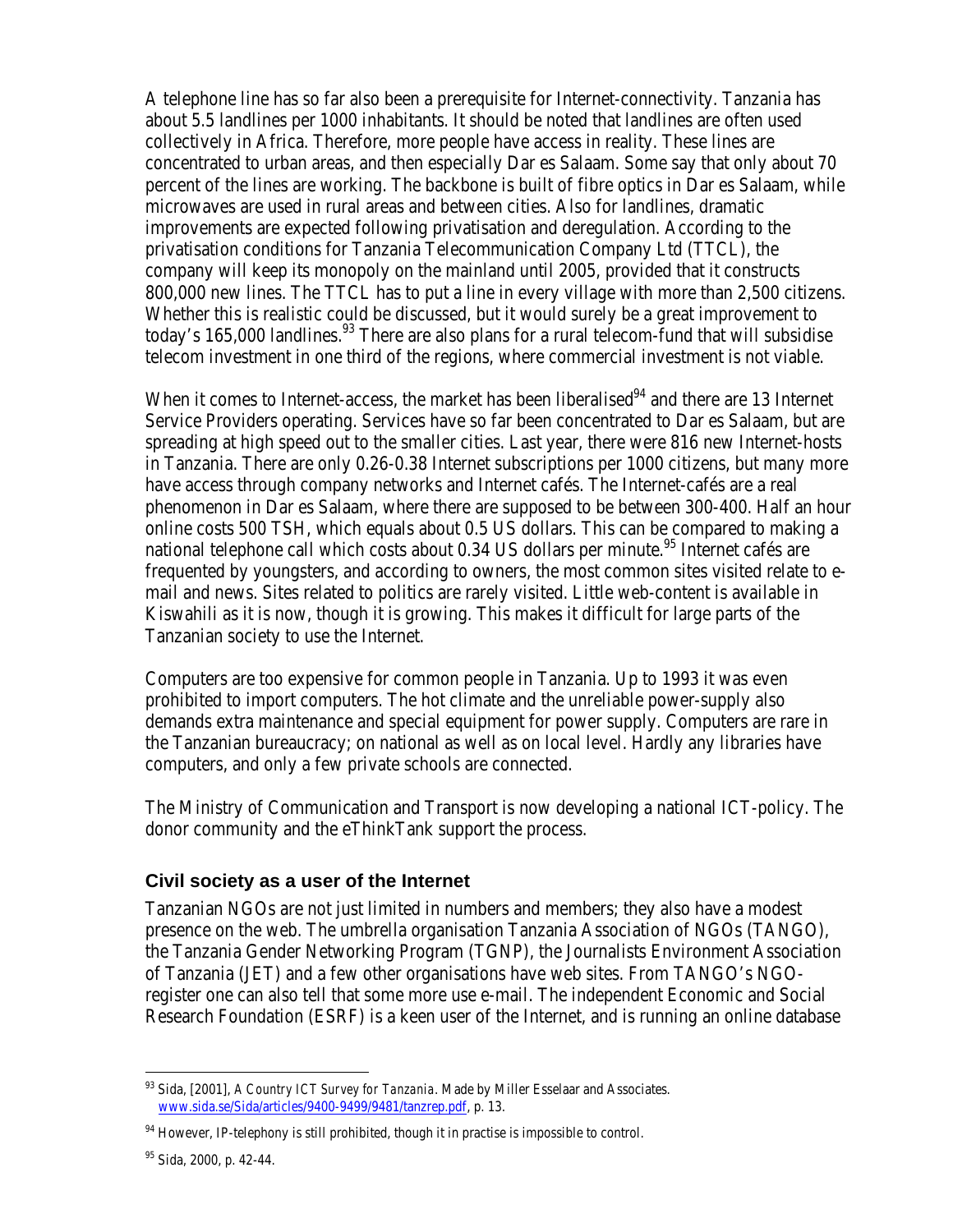on development research in Tanzania, called TZ-ONLINE. The database is funded by UNDP and the Tanzanian Government, and is open to the public.

When it comes to e-communities there is Tanzanet, Zanzinet and the eThinkTank. Tanzanet and Zanzinet are mainly turning to Tanzanians abroad. They offer Tanzanian news and have discussion forums, where political and religious issues are debated. The eThinkTank is a network for ICT-professionals, which mainly exist on its web site and e-mail list, though there are sometimes "live" sessions.  $96$  The list discusses all issues relating to ICT, though there is a focus on policy-issues and e-commerce. The eThinkTank recently presented a proposal for a national ICT-policy.

In the document, e-democracy is mentioned, though the term used is "e-governance". It is said to consist of three components:

- "The first is gathering information as a basis for policy development, and the public dissemination of the results of policy deliberations.
- The second involves using ICT to facilitate participation and debate in order to formulate policies and set strategic directions and priorities.
- The third component and the most advanced involves electing political representatives using ICT."<sup>97</sup>

This should be seen as first evidence that there are indeed proponents for e-democracy in Tanzania even at this stage. With African measures, the eThinkTank is quite unique, and it has been given international attention, for example from the G8.

Several newspapers have web sites where they publish their paper-edition online, thought it is still uncommon with net-only newspapers. Africa Online and Tanzania News are part of international companies and offer online-news only, though they produce few articles themselves.

### **Conclusion on Tanzania's e-readiness**

 $\overline{a}$ 

Given that we only expect collective access, the constraints for popular use of the Internet in the cities are mainly about people's low purchase power. Rurally, the situation is much more difficult, both regarding electricity, telephones, Internet hosts, Internet cafés and maintenance staff. It remains to be seen how government and donor action can change this situation. As mentioned earlier, technology-development in form of low-orbiting satellites, mobile Internet, and cheap solar-panels could bring down demands on infrastructure dramatically.

<sup>96</sup> Interview with Mr. David J. A Sawe, Director Management Information Systems in the Civil Service Department, The President's Office, and member of the Interim Steering Committee of the eSecretetariat, part of the eThinkTank, Dar es Salaam, 20 July 2001.

<sup>&</sup>lt;sup>97</sup> eSecretariat, [2001], "Proposal for Tanzania's ICT Policy Formulation Framework", p. 15. (the eSecretariat is a part of the eThinkTank)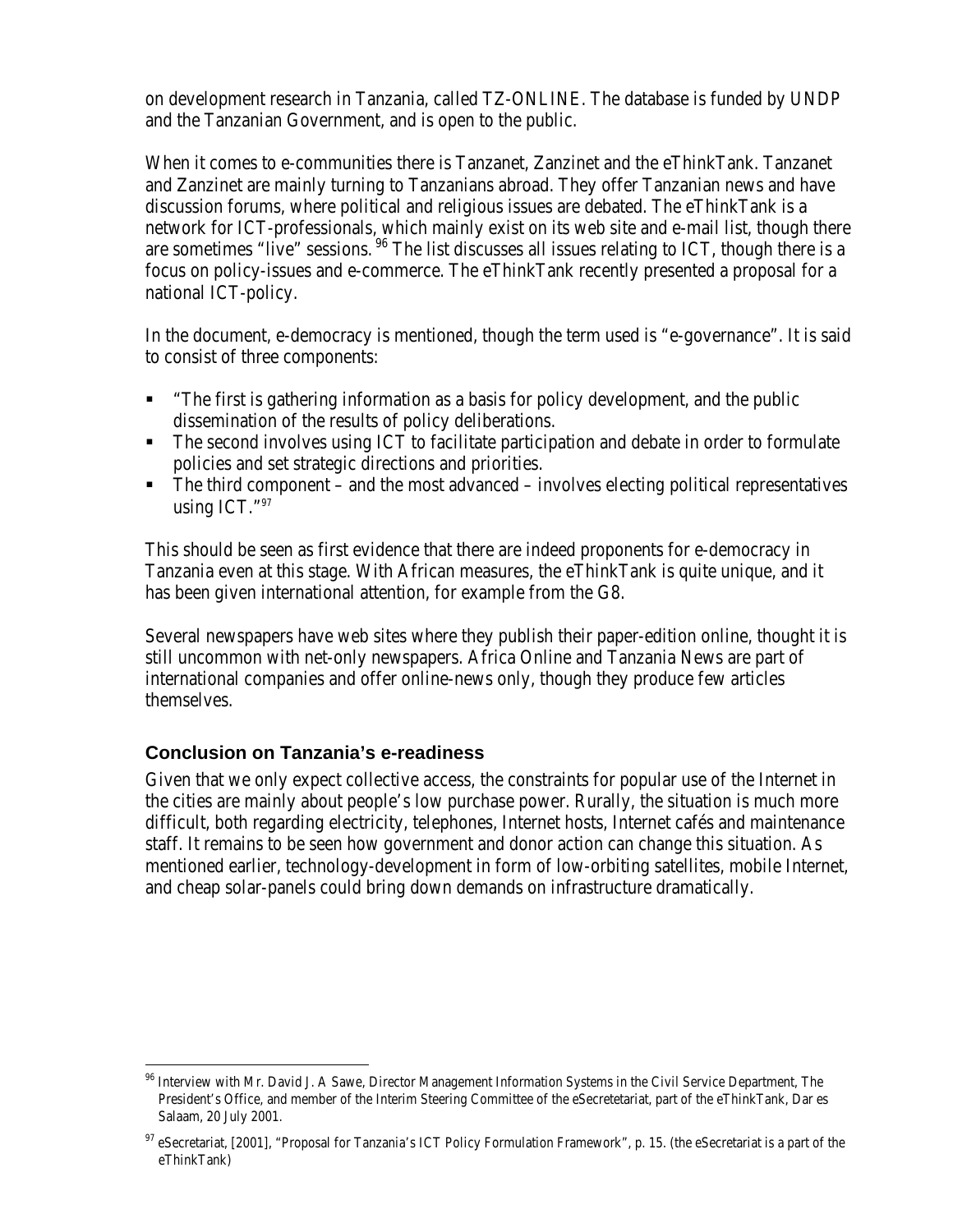# **What function could e-democracy fill in Tanzania?**

## *General aspects on the Internet and democratisation in Tanzania*

Let us now try to compare the characteristics of the Internet with characteristics of Tanzanian society, to see how the Internet generally can weaken neopatrimonial structures and strengthen democratisation. The most striking parallel is the vertical organisation of Tanzanian society compared to the Internet's horizontal structure. With the Internet, information and communication could be spread in a more egalitarian way in organisations and institutions. Likewise, anonymity on the net could be of great importance in the patriarchal and ethnically based Tanzanian society. The power of the old could be challenged if the Internet was used more extensively, because of young people's advantage in learning how to use new technology. The difficulty in controlling access and use of the Internet could also lessen the state's ability to demand self-censorship on people and thereby support freedom of expression. The reduced importance of place in time and space could also be of great importance for a country with as poor infrastructure as Tanzania's. Reduced costs for communication as well as increased speed could increase the amount of communication in Tanzania. As it is now, letters and phone calls are very expensive, and a letter can take weeks to deliver. This would simplify political activity in the country. An interesting aspect is that text on the Internet is generally short and accompanied with pictures. This could be an advantage for Tanzanians that rarely read books, and thus are not used to longer texts.

Increased Internet-use could thus theoretically make Tanzanian society more egalitarian. However, as the situation of connectivity looks today, the Internet's main political role in Tanzania will be to support pluralism within elites, and help cracking up clientilist patterns. For common people, the radio will probably remain the dominant mass medium for quite some time.

# *Prospects for e-democracy in Tanzania*

Let us now assess if any of the four models of e-democracy is viable in Tanzania, if we only consider barriers set by the digital divide. *Elite democracy*, focusing on publishing information online, seems fully viable, though online voting is out of the question. Elite democracy is probably also the democracy model that lies closest to the political system in Tanzania of today, although the same elite remains in power over time. *The representative liberal democracy* model is a bit too demanding, as it implies that a large part of the citizens participate in political parties online. To accept this model one has to apply an extremely *radical* perspective, where exclusion is not a reason to refrain from e-democracy, as long as the application does not necessarily demand full popular participation, as in referendums. *The participatory democracy-model*, focusing on referendums, is thus out of the question. However, the *deliberative model* could be adopted, as it does not demand that everyone participate. Limited consultations could be carried out, as long as one sticks to a sample of the population, and lowers the demands on being representative for the whole population.

What is possible is thus a deliberative elite democracy, with some marginal elements of representative liberal democracy; a strange hybrid indeed. Let us for a while care little about implications for democracy theory, and instead see how it could work out practically in Tanzanian state institutions and political parties. Financial resources, when lacking, should be taken from donor funds, of which there are plenty.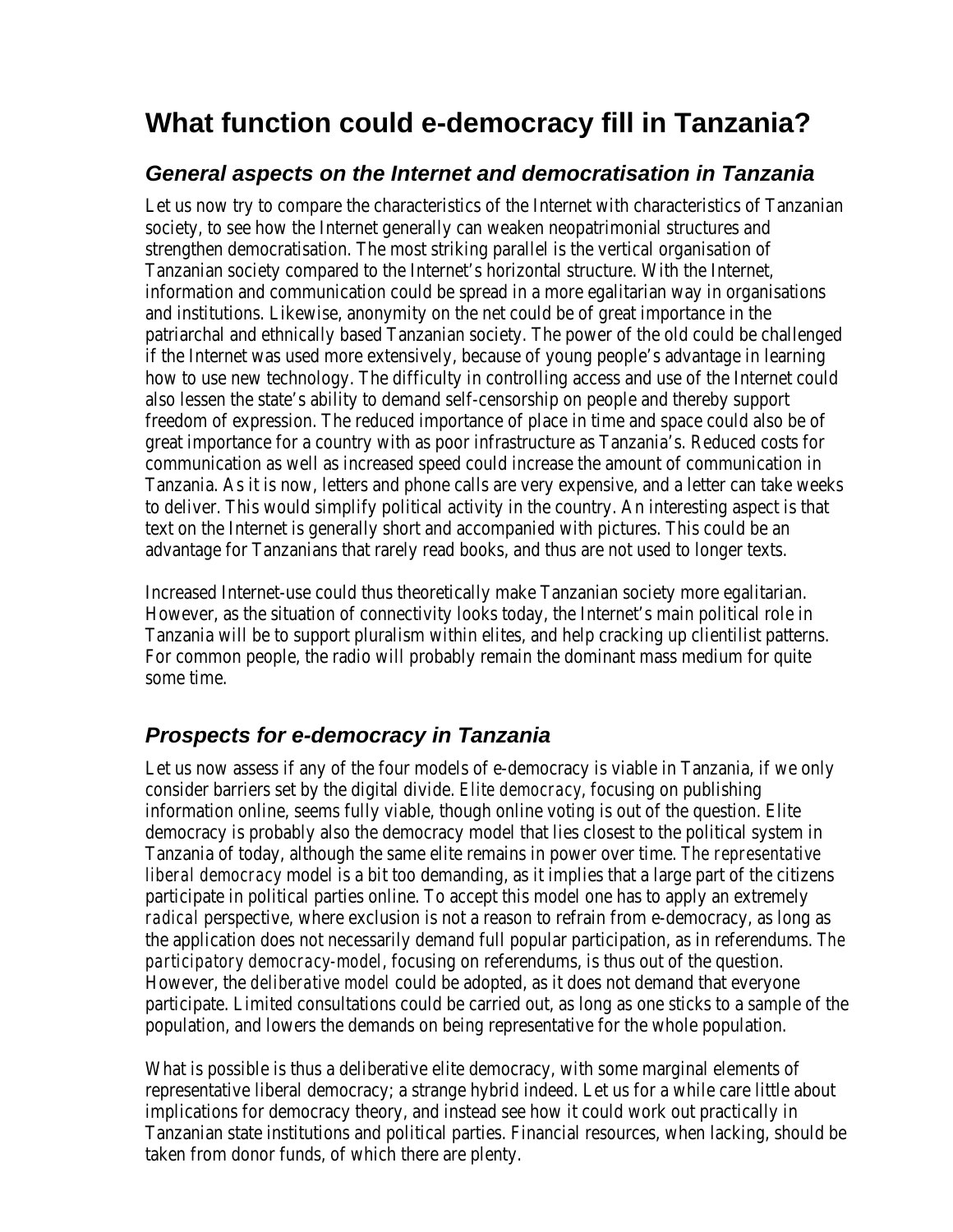### **The parliament**

*Information*: The parliament could have a web site for publishing current bills being processed, bills passed, reports, as well as information about elections, the political procedure and presentations of MPs. Minutes from the parliamentary debate could be published (the Hansard), and the actual debate could also be broadcast live online. This would be important for journalists, political parties as well as interested citizens with access. Access to passed laws would be a great benefit to courts, where staff sometimes is unaware of current legislation.

*Consultation*: The parliamentary committees could build up a system for regular consultations through online citizen panels. To be representative, the participants would have to be spread over the country. The consultations could utilise already existing computers with Internetaccess, for example in community telecenters. The participants would be a sample of citizens, picked randomly in the districts. As mentioned, the number of the participants would have to be adjusted to what is viable. They would discuss real issues with other citizens and in the end make a vote. Real time discussion would not be necessary. Access to expert information would give citizens a real opportunity to build their own opinions independently. As it is today, the lack of newspapers make people very much dependent on rumours, and the informal CCM information-structure. An independent NGO could facilitate the panels, from running the technical platform to picking the participants and giving them training. The participants would be anonymous, but the result would be public and it would serve as advise to the parliament. This would increase citizen presence in the parliament, and could be one way to empower citizens and build a more egalitarian political culture. A less demanding model would be for each committee to have an online discussion forum open to the public.

### **The government**

*Information*: The government could publish all official documents on a web site. Documents could include budget information, policy proposals (White Papers), proposals put forward for consideration and public discussion (Green Papers), diplomatic documents such as treaties, reports from committees of inquiry and reports produced in the ministries. This would benefit journalists, politicians, the bureaucracy and interested citizens.

*Consultation*: Each ministry could have a discussion forum for receiving suggestions from various stakeholders.

### **Political parties**

*Information*: All major political parties could have web sites where information about organisation, ideology, policy, contacts etc is presented. This would provide members, voters and journalists with up-to-date information. Also drafts of party programs, party policy proposals etc could be published for comment from the members. This would give members new tools for being active and challenging the party elite.

*Consultation*: Online discussion forums, open to the public could be established on the web sites. They could serve as new arenas for the public debate in Tanzania. There could also be conference-systems on the web sites for internal debate. This could increase the internal debate in the hierarchical parties. With more pluralism, the importance of the party leadership could be reduced, and the parties thus become more institutionalised.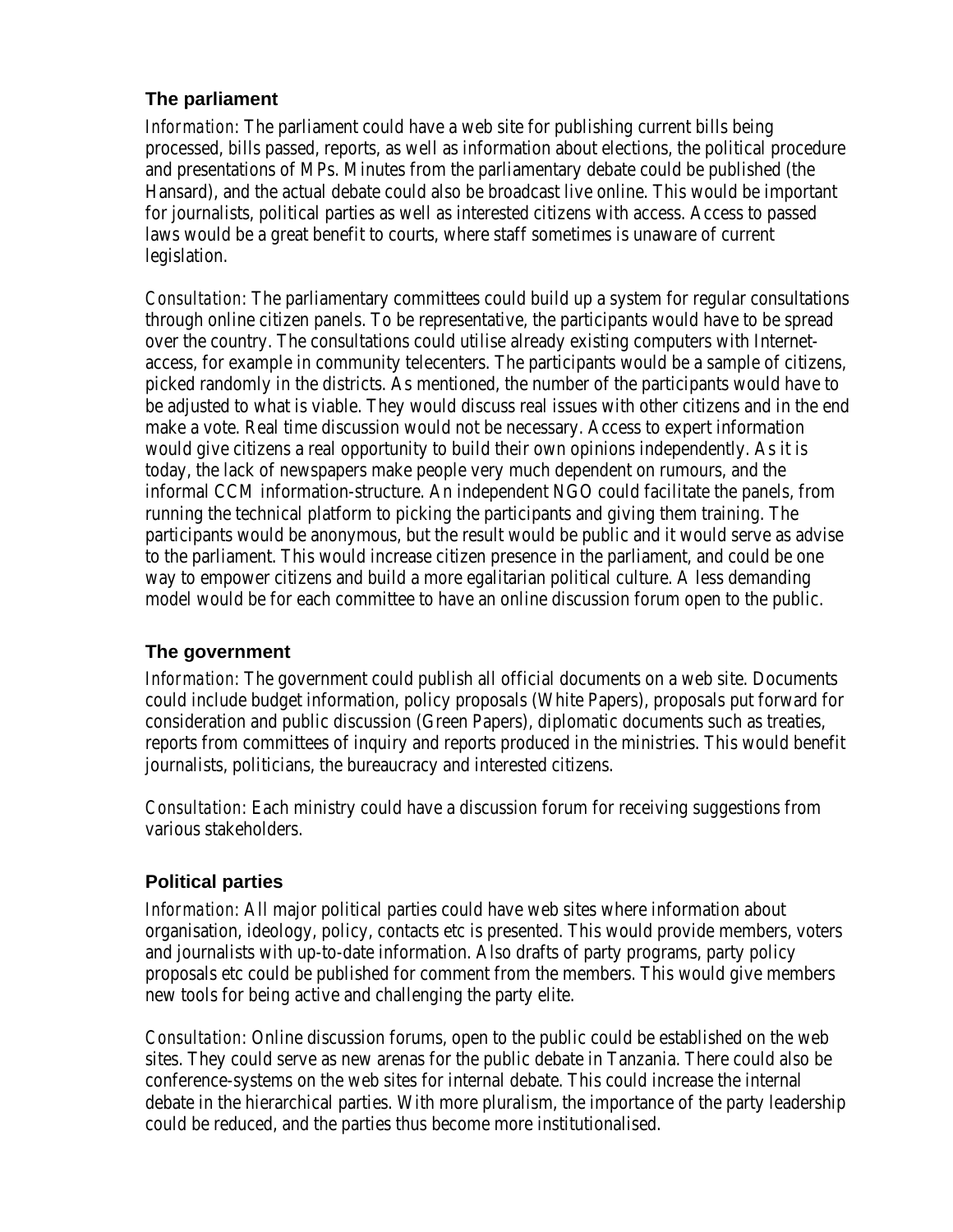### *What are the pros and cons?*

Intuitively, these actions might seem very far from reality and shooting high over the target in a country as poor as Tanzania. Three important arguments speak against this. The first is, that provided that documents are written on computers, the cost for putting them on the web is marginal. Likewise, the consultations could be carried out without major costs, as they could be co-ordinated with other ICT-initiatives, like community telecentres. Studies from the industrialised world show that e-democracy is more dependent on commitment and political will than on resources. Secondly, Tanzania has a rapidly growing number of Internet-users. Why should there not also be a political aspect of the Internet for Tanzanians? Or as Benjamin Barber has put it "Should it be a place for commerce or a place for us?"<sup>98</sup> Third, these projects might actually be small steps towards a more egalitarian, plural and open society. Citizen consultations could especially help giving voice to young, women and politically marginalised ethnic minorities.

After having made this speech of defence over e-democracy in Tanzania, I will also try to problematise it somewhat. To start with, the issue of connectivity is not the only technical obstacle to e-democracy. Also in the industrialised world, it is acknowledged that there are major issues of accessibility, usability and security that e-democracy must tackle.<sup>99</sup> Even the least demanding form of e-democracy, information, is faced with large obstacles. There must be citizens that have the time and money it takes to access it, they must know that the information exists, and they must be motivated to access it.<sup>100</sup> Another major obstacle is the low user-competence in Tanzania. Rural people hardly have any experience of digital technology, and would demand extensive training to be able to participate in a citizen consultation.

One should also have in mind that ICT-projects in Africa have a very high rate of failure.<sup>101</sup> One example is the Tanzanian Integrated Financial Management System that was brought to 27 pilot districts. Non of the districts had managed to close the financial year in the new system, and a consultancy-report especially pointed at the lack of ownership as a reason for this. $102$ 

A greater concern is however if there would be institutional ownership within the government for e-democracy. There are most likely constraints on to what extent it wants to increase transparency and citizen influence.<sup>103</sup> Both citizen panels and online publication might demand constitutional change; and thus a genuine interest from policy-makers. This interest is essential, as e-democracy should not be a gimmick; there must be a serious intention behind, and if a citizen panel is implemented, it must also have impact on policy-making.<sup>104</sup> Another

<sup>98</sup> Barber, Benjamin, [1999], "En plats för kommers eller en plats för oss? IT i demokratiteoretiskt ljus", in SOU 1999:17, *IT i demokratins tjänst*, Demokratiutredningen.

<sup>99</sup> Coleman, Stephen & Gøtze, John, [2001], "Bowling Together - Online Public Engagement in Policy Deliberation". www.bowlingtogether.net 2001-12-28.

<sup>&</sup>lt;sup>100</sup> Heeks. Richard, [2000], "Government Data: Understanding the Barriers to Citizen Access and Use." idpm.man.ac.uk/idpm/isps\_wp10.htm 2001-12-28, p. 5.

<sup>&</sup>lt;sup>101</sup> Heeks, Richard, [2001], "Understanding e-Governance for Development". idpm.man.ac.uk/idpm/igov11.htm 2001-12-28, p. 18.

<sup>&</sup>lt;sup>102</sup> "Review of Platinum Implementation in 28 LGAs, Debriefing Notes, 2 May 2001."

<sup>&</sup>lt;sup>103</sup> For a good discussion on different views on access to government information, see Heeks, 2000.

<sup>104</sup> Coleman & Gøtze, 2001.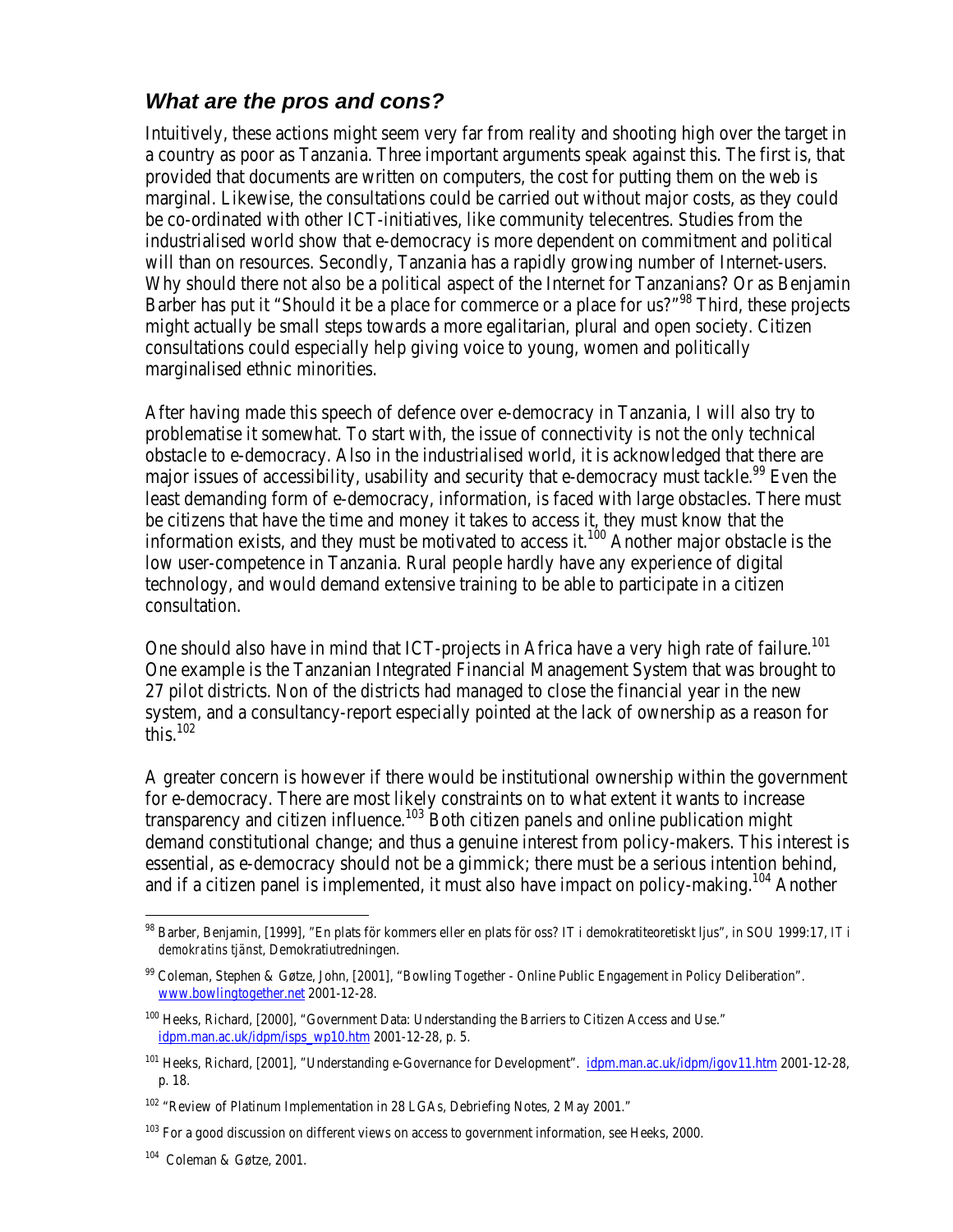risk it that the government would point at e-democracy and say "See what we are doing for democracy", and use this as an excuse for not carrying out other democratic reforms. One must therefore always be clear on that e-democracy is a complement to "normal" democracy, and that fundamental political rights and institutions must be in place and respected.

Other concerns relate to democracy theory. Although most democratic governments would agree to publish information and have a public discussion forum, not all would agree that there should be online citizen panels. The idea of deliberative democracy does not have universal support, why this should be taken into account. Even if one supports deliberative democracy, Tanzanian citizens might not be the ideal participants. According to Jürgen Habermas, who is one of the main theorists behind the model, it is only when the individuals' autonomy is secured, and their freedom is respected that there is a basis for rational participants in deliberations.<sup>105</sup> The authoritarian aspects of Tanzanian society, and the outspread poverty makes one doubt if people really are autonomous enough. Is it desirable to give common Tanzanians influence over complex and important political issues? Imagine a farmer from the small town of Kibaya, who might never read a newspaper, and with little knowledge about the surrounding world. Would he or his wife be able to take aspects like globalisation into account in their decisions? Let alone, do they even have a conception of politics as anything but "bringing in the goods" to the constituency? This is a difficult issue, where arguments easily can emanate in elitism. A solution could though be to concentrate on issues, in which a majority of the population has expert-knowledge, such as poverty or agriculture. The function of the panels would rather be to gather information about the condition in the country then ask for real policy-advice.

To conclude, given all these obstacles, e-democracy in Tanzania should probably focus on information, while deliberative applications should be considered as experimental.

 $\overline{a}$ <sup>105</sup> Eriksen, Erik Oddvar & Weigård, Jarle, [2000], *Habermas politiska teori*. Studentlitteratur, Lund, p. 155.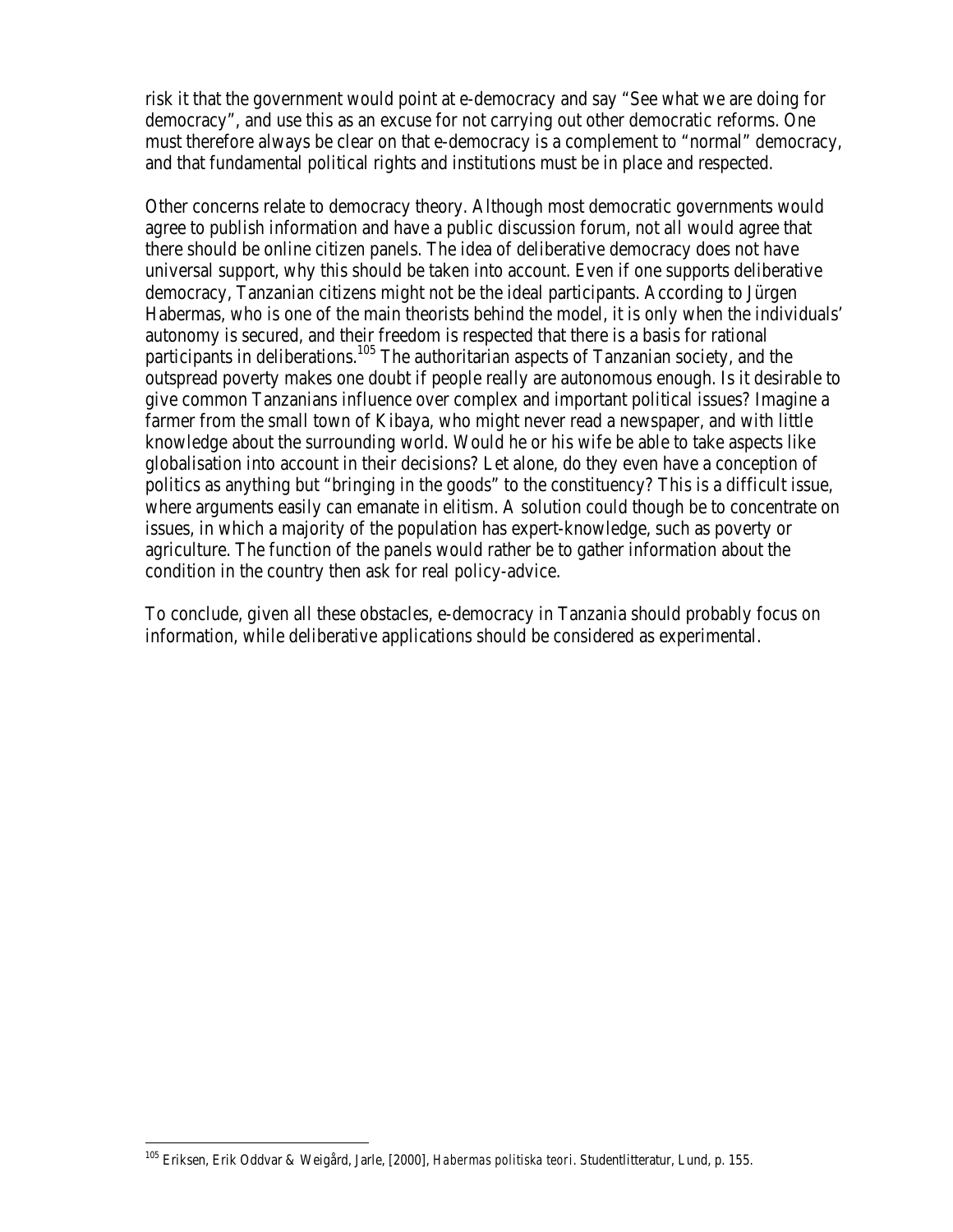# **Is there e-democracy in Tanzania?**

# *State institutions*

*Figure 3 Tool of analysis for institutions*

| <b>Topic</b>         | <b>Question</b>                                                                        |  |
|----------------------|----------------------------------------------------------------------------------------|--|
| E-readiness and      | How are computers and the Internet used within the institution?                        |  |
| future plans for     | Is there a web site, and if so, what content does it have?<br>$\overline{\phantom{a}}$ |  |
| Internet use         | Future plans for use of the Internet<br>$\overline{\phantom{a}}$                       |  |
| Target group for     | Is it for Tanzanians, Tanzanians abroad or foreigners?                                 |  |
| the web site         | What language is used?<br>$\overline{\phantom{a}}$                                     |  |
| Democratic           | e-commerce, e-government or e-democracy?<br>$\overline{\phantom{a}}$                   |  |
| quality of the       | Inform or consult?                                                                     |  |
| web site             | Any indications of non-democratic use?                                                 |  |
| <b>Institutional</b> | Is the initiative driven by an individual enthusiast, a donor or the<br>$\sim$         |  |
| ownership of the     | institution?                                                                           |  |
| web site             | Outsourced or home-made web site?<br>$\blacksquare$                                    |  |
|                      | Financed by the institution or by donor?                                               |  |
|                      | Is the web site updated over time?                                                     |  |

The following questions will give an insight into the appearance of e-democracy in Tanzanian state institutions:

First, *e-readiness and future plans for Internet use* is presented. The topic gives a basic idea of where the institution stands, and where it is heading when it comes to the use of the Internet. Here, it will be presented how the Internet is used within the institution. If possible, an estimate of the number of computers connected to the Internet is made. The existence and content of a web site is crucial, why web sites are visited and assessed. Plans for further development of the institution's use of the Internet are then handled. As it is difficult to assess how far in the process plans have come, they should be considered with some caution.

*The target group for the web site* can vary between Tanzanians, Tanzanians abroad and foreigners, for example investors or donors. The target group is important, since a domestic Tanzanian focus is a precondition for e-democracy. Use of English instead of Kiswahili means that many Tanzanians will find it difficult to use the web site.

*Democratic quality of the web site* means that intentions behind, and to some extent the content of the web site is considered. Is it e-commerce, e-government or e-democracy, according to my definitions? If there is e-democracy, how advanced is it? Information can be ranged from contact information to Green Papers. A further step would be to have possibilities for interaction. Finally, possible indications of non-democratic use are discussed. Such indications could be web content dominated by regime leaders, untruths about the opposition or the appearance of hate speech.

Since the assumption of this thesis is that Internet-usage is in its earliest stage, it is important to study the *institutional ownership of the web site*. When the Internet was a new phenomenon in the industrialised world, it was easy to find web sites for organisations that some enthusiast had put up, but that had not been integrated into the regular activities of the organisation.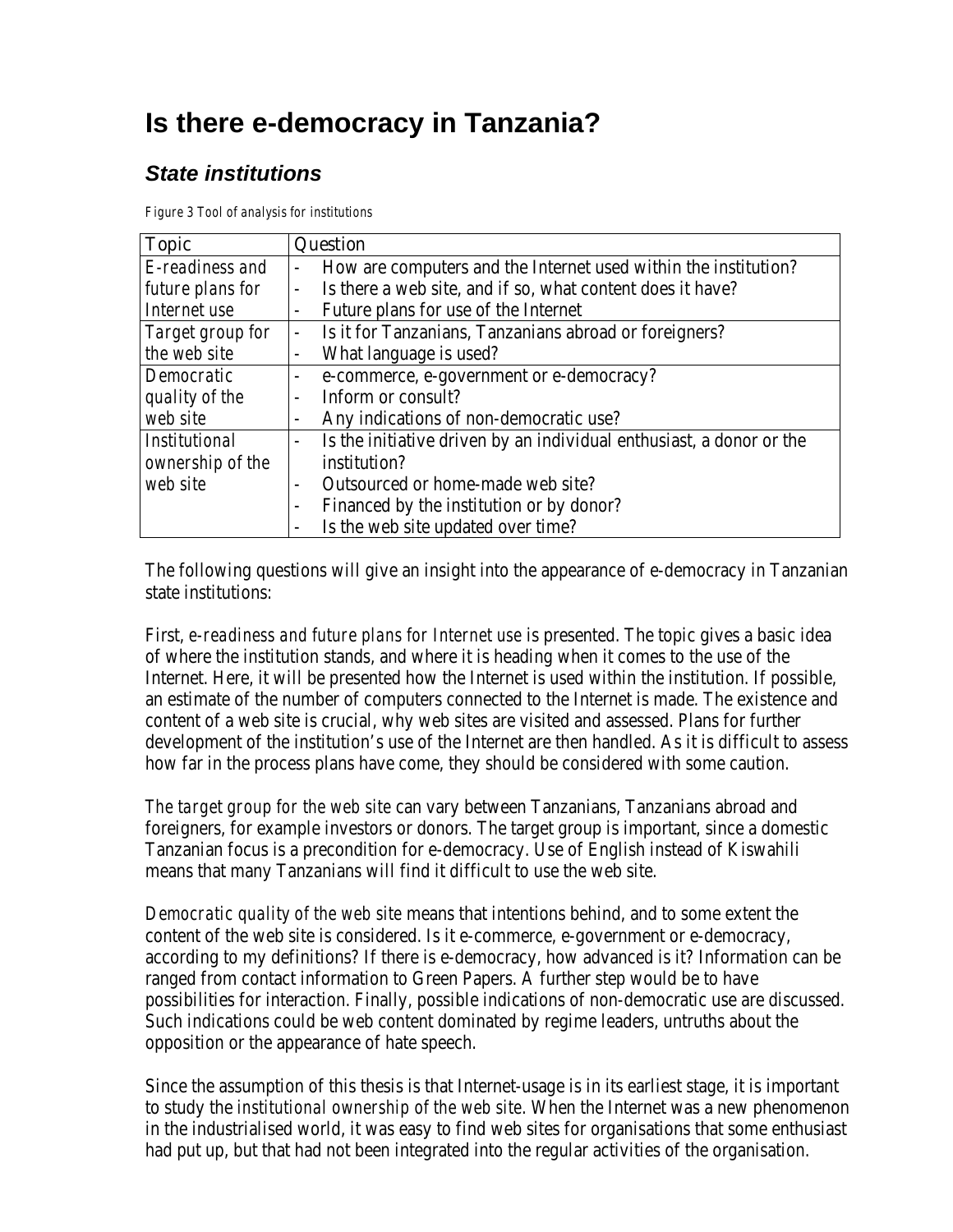Therefore, they were not updated and people soon lost interest in them. Ownership is thus a precondition for that the web site will be "alive" over time, but also for the possibility of the Internet to have an institutional impact. The first question asked is *whose initiative* was it to build a web site? More credit is given if it was the management rather than some individual enthusiast or donor that drove the process. The second question is if the *construction of the web site* was outsourced or not. The answer can have different meanings. An outsourced web site shows that the institution is prepared to invest hard cash into it, and it thus indicates ownership. A home-made web site does not necessarily have to mean the opposite. If competent staff is assigned to the task and given resources to work with, this could also be a sign of ownership. Third, *whose money* financed the web site and the necessary hardware? If only the institution's money is used, it indicates stronger ownership. Finally, an *updated* web site might be the strongest indication for that the institution cares about it.

### **E-readiness and future plans for Internet use**

**The government** has a quite short history of using computers. The level of e-readiness differs quite a lot between the ministries. The Ministry of Finance and the Ministry of Energy and Minerals even have their own web sites, while others only have a few computers. A more thorough examination of all the ministries can not be made here. Two general digital systems have however been launched in the Tanzanian ministries. The first is an Integrated Financial Management System (IFMS) that is used by all ministries in Dar es Salaam and Dodoma via a wide area network, and the other an integrated HR and Payroll system.<sup>106</sup>

There is today one National and one Government web site, both at the same web-address. The National web site provides basic information about the country, with presentations of branches of business, tourism attractions, the political system, ongoing state-reforms and various topics related to the Tanzanian society. In time, there will also be profiles of Tanzanian companies on the site. The Government web site is a portal where ministries and their agencies are presented briefly, together with contact information and links to their respective web sites. One can also find the national constitution, some policy documents, press releases and speeches by the president. The two web sites were officially launched in December 2001, though both have been available on the net since May 2001.

A new government net is being built around the National and Government web sites, where all ministries will have one external web site and one internal. Staff in the ministries will be trained so that they can update the web sites themselves. There will also be communication between the ministries. There are plans for bringing computers down to government offices on regional and district level, connected via the landlines. There could even be ICTs on ward level, where the civil servants could use palm pilots.<sup>107</sup>

The parliament bought some computers in 1994, and got another 26 from the UNDP in 2000. For the MPs, there is an Internet-café consisting of 7 computers and it has about 60 visitors during each day of session. In 2000, 180 MPs were given Internet-training. However, half of them did not come back to the parliament after the election the same year. Among the new MPs, 50 were IT-literate. Altogether, 200 of the about 300 MPs are IT-literate. The

 $\overline{a}$ <sup>106</sup> Ntiro, Simbo, [2000] "eGovernment in East Africa". www.ethinktanktz.org/esecretariat/DocArchive/EGOVERNMENTea.htm 2001-12-28.

<sup>107</sup> Interview with Mr. Sawe.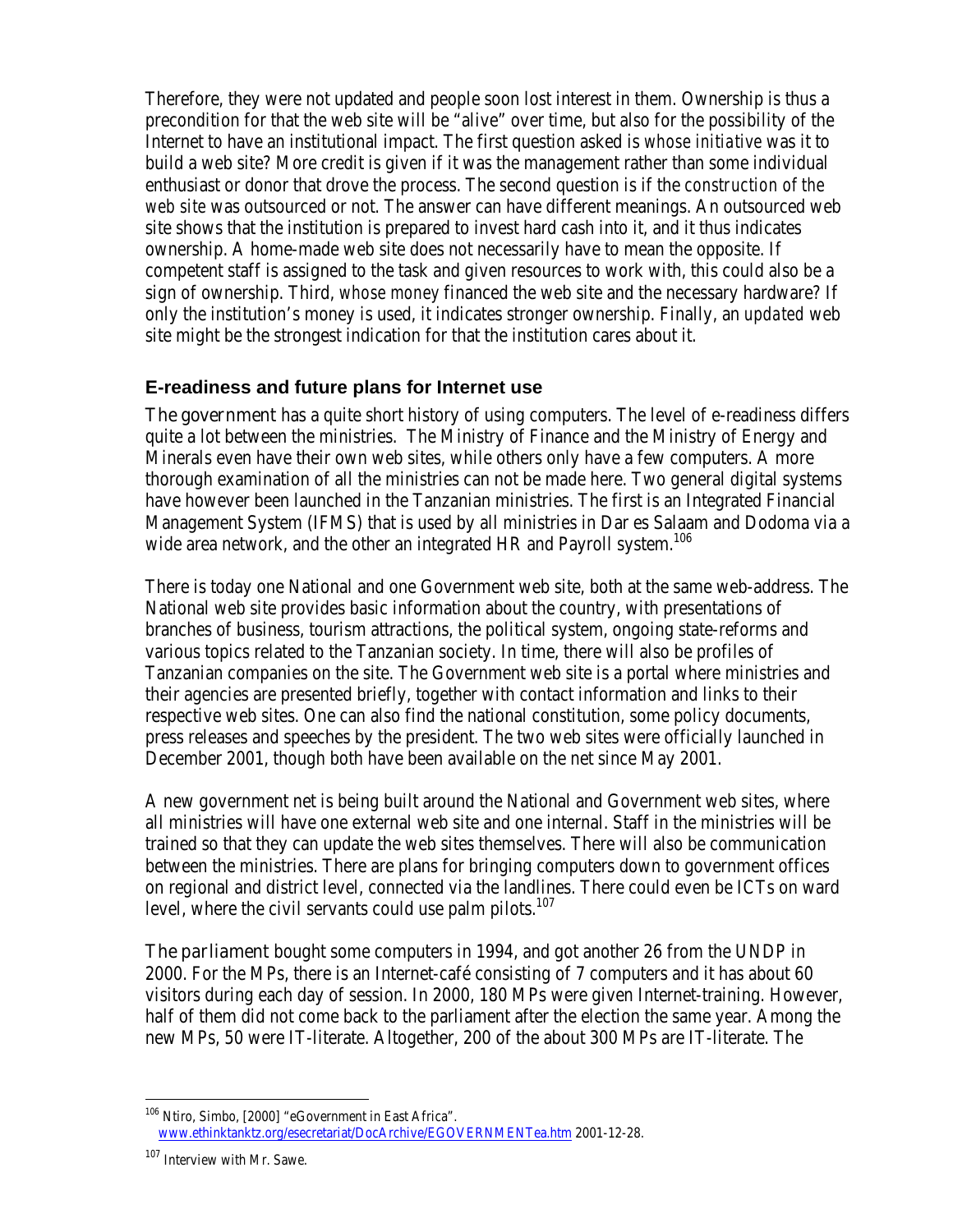parliament has some problems with Internet-access, as there is little capacity in the landlines to Dar es Salaam.<sup>108</sup>

The current web site is from 1997 and has not been updated for years. According to the menus, information about most parliament issues would have been presented here, but little is available. A new web site is however about to be launched<sup>109</sup>. Apart from general information about how the parliament works, the new web site will mainly consist of three databases:

- The first will contain bills and acts. All documents produced by the parliament since 1926 will be available in Adobe Acrobat-format. The task is quite large since all documents have to be scanned.
- ß The second is the Tanzanian Parliament Online Information System that will contain information about what is happening in parliament, for example debates.
- $\blacksquare$  The third will be a database over the MPs, where as much information as possible will be available, including CVs. This database will only be available for authenticated users; that is government departments, political parties and people interested in politics.<sup>110</sup>

There are plans to increase Internet-connectivity for MPs in rural areas, so that they can work from home. Every MP would then be given his or her own computer. So far, a study has been carried out. There are also plans to increase the number of computers available in the parliament to about 100 from the end of 2002.<sup>111</sup>

#### **Target group for the web site**

The Government and National web sites have a quite broad target group; they are for all in the world that can access the Internet. The Tanzanian public could however also be reached by CD-ROMs with the content of the web sites on it. These CD-ROMs would be distributed to areas where there is no Internet-access. This is however still only an idea. English is the first language used in the web site, but since the government wants to promote Kiswahili, all content is translated into this language. $112$ 

The Parliament web site is using English in its web site, as the parliament is trying to limit the use of Kiswahili as much as possible. This way it will be easier to communicate with other parliaments. According to the co-ordinator of the web site, the Tanzanian target group understands English. When the project of spreading the Internet to all MPs is completed, there will however be two language options; one English and one Kiswahili.<sup>113</sup> So far, the web site seems to be focusing both on foreigners and Tanzanians that speak English.

<sup>108</sup> Interview with Mr. Thomas Didimu Kashililah, Head of *IT, Research & Projects*, Tanzania Parliament, Dar es Salaam, 16 July 2001.

<sup>&</sup>lt;sup>109</sup> It was about to be launched in July 2001, but because of difficulties, the new date is set to January 2002. A trial version is already available online.

<sup>110</sup> Interview with Mr. Kashililah.

<sup>111</sup> Interview with Mr. Kashililah.

<sup>&</sup>lt;sup>112</sup> Dr. Ngalinda, Co-ordinator of the Government and National Web site, Civil Service Department in the President's Office, Dar es Salaam 4 July 2001.

<sup>113</sup> Interview with Mr. Kashililah.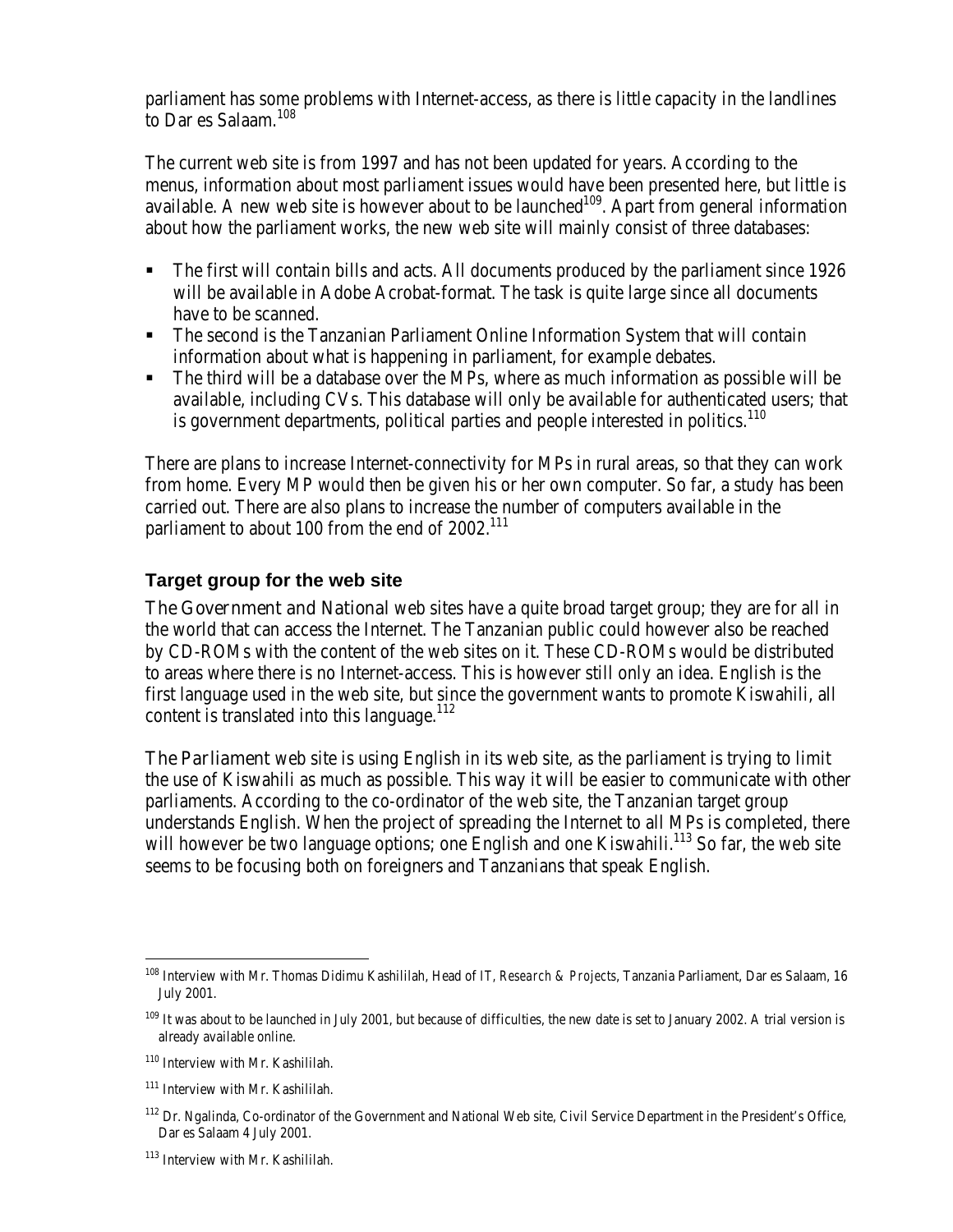**Democratic quality of the web site**

**The Government and National** web sites do not have an outspoken objective to strengthen democracy, though increased transparency and good governance is mentioned as one of the benefits.<sup>114</sup> The National web site mainly consists of country information for tourists and investors, though there is also a description of the political system of Tanzania and some of its reform processes. By and large, I consider the National web site to be an example of ecommerce and e-government.

The Government web site has a more political approach. As it is today, contact information dominates the site. When asked about what kind of government information that will be published, the co-ordinator of the web site put emphasis on presidential speeches. But he also said that the staff of the web site is only publishing objective material, and that it was no place for propaganda. He ended by saying "Tanzania goes from all secret to all open."<sup>115</sup> Indeed, the web site gives no indication of being a propaganda-tool, but it does not offer much information that can be used for political participation either. There are no Green Papers or White Papers available at this stage. Only a few ministries are represented in the publicationarea, and the publications that are listed cannot be opened. There are a few reports that can be read under "what's new". Despite an outspoken objective to co-ordinate the government's publishing on the web site, more policy-documents can be found in the research database TZ-ONLINE.

According to the co-ordinator, there are no plans for online dialogue at this stage. To conclude, the Government web site contains elements of e-democracy, though in a very early stage. As it has only been operative for a short period, this is understandable. So far the Government web site looks more like e-government than e-democracy. If there is going to be a move towards greater e-democracy, more documents with importance for political participation must be published.

**The Parliament** web site is difficult to assess, since it has not yet been put online. What is known so far about the databases indicates that it can become an important tool for political participation. One question is however raised when it comes to authentication of users of the database over members of parliament. It seems plausible that a person that uses the database is interested in politics, which is the minimum criterion for being authenticated. Therefore, a process of authentication seems superfluous, unless there will be other unknown criteria for accessing the database. It should be the right of every Tanzanian to have equal access to information about his or her parliament, without having to be registered.

There will be a real-time chat on the web site, but there are no plans for citizen consultations at this point.

On the whole, the parliament web site seems to be a clear example of e-democracy. The use of English does however limit the number of Tanzanians that will be able to benefit from the site. A clearer focus on Tanzanians would be desirable. The web site could perhaps be considered to be an elite e-democracy project.

<sup>114</sup> Planning Commission, President's Office, [2001], "Project proposal: Strengthening of the Tanzania National Website".

<sup>115</sup> Interview with Dr. Ngalinda.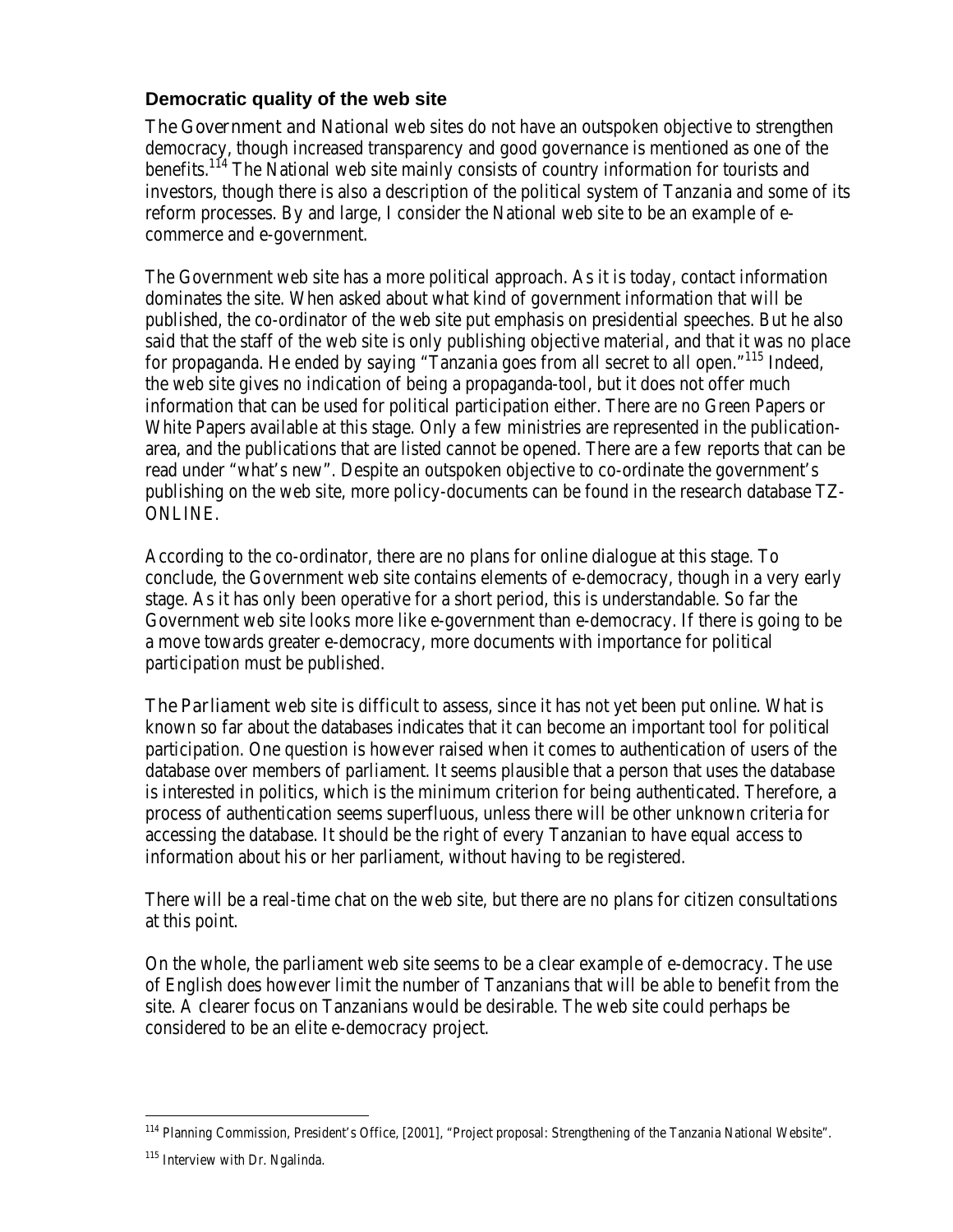**Institutional ownership of the web site**

The National and Government web sites were initiated by President Benjamin Mkapa, after he had made a trip to Washington D.C. to meet with the World Bank and the IMF. He was there inspired to start up a national web site to support investment, tourism and good governance.<sup>116</sup> The task was given to the Minister of Finance and the Bank of Tanzania, who decided to outsource it. An international tender was floated in 1997, and it was won by COSTECH and the COMNET-IT. The work did however not proceed very fast, so the task was taken back to the Planning Commission in the President's Office, where it has remained. A steering committee has been set up, as well as a technical team and a co-ordinating unit. The co-ordinator himself has done most of the construction work of the sites. Lack of staff and hardware has been obstacles in the construction process.<sup>117</sup>

So far, construction of the web sites has solely been financed by the government. To further develop the sites and maintain them, an application has been send to Sida.<sup>118</sup>

The web sites are being updated continuously. New press releases and speeches pour in now and then, all though it might not be worth the trouble to check the web site on a daily basis.

The overall impression of the National and Government web sites is that there is a strong institutional ownership for them. The fact that the government first outsourced construction and then took it back is good proof for this. The government has also decided that its web sites are not just side-activities, but core activities.<sup>119</sup> Another example of the strong ownership is when the Prime Minister called the co-ordinator and threatened to fire him if he did not finish the sites on time (!) . Since the government has financed development of the sites, the recent application for donor support does not have to mean weak institutionalisation; it could rather be interpreted as that the government wants to assure that the web sites remain over time.

The parliament's first web site is a good example of a project with low institutionalisation. It was initiated and financed by the Ford Foundation that ran a larger program for civic education. The program also included a parliament radio programme and a magazine. Mr. Kashililah in the parliament administration had the responsibility for the web site. He updated the site three times, but when he went abroad for studies, no one in the administration felt any responsibility for the web site. Since then it has remained as it was in  $1998$ <sup>120</sup>

The case with the new web site is different. This time, the parliament as an institution has been the driving force. It is the official policy of the parliament to go fully IT, and the speaker says that the parliament should provide as much information as possible to people. Most ideas do however come from Mr. Kashililah, as he is head of the department of IT, Research & Projects, and thus gets a lot of ideas from visiting parliaments in other countries.<sup>121</sup>

<sup>&</sup>lt;sup>116</sup> Interview with Dr. Ngalinda.

<sup>&</sup>lt;sup>117</sup> Interview with Dr. Ngalinda.

<sup>118</sup> Interview with Dr. Ngalinda.

<sup>119</sup> Interview with Mr. Sawe.

<sup>120</sup> Interview with Dr. Ngalinda.

<sup>121</sup> Interview with Mr. Kashililah.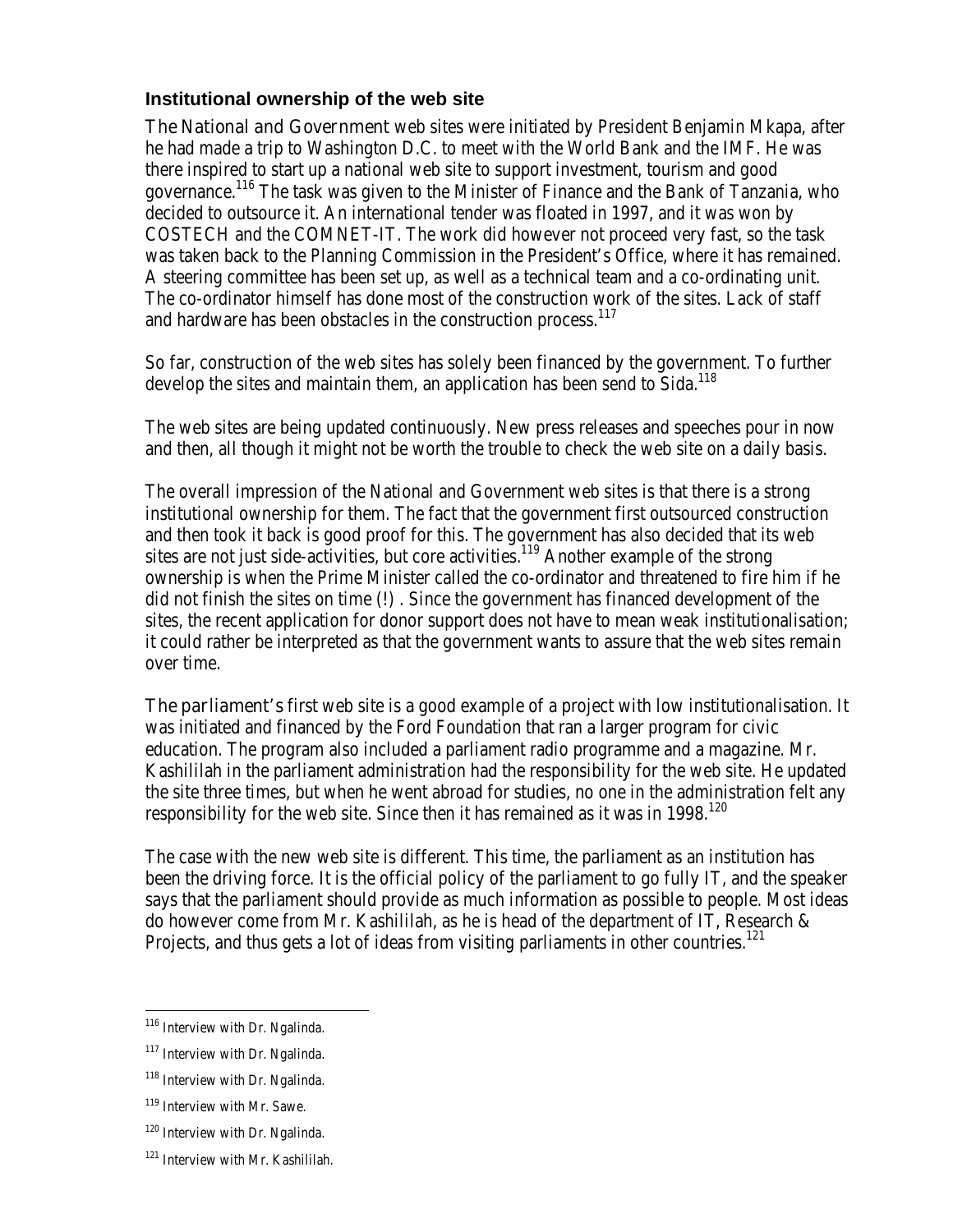So far no donor has been involved in the parliament automatization project, though there might be some interested. The work with the web site has been fully outsourced, and only the planning is made by the parliament.<sup>122</sup>

To sum up, there seems to be a strong institutional ownership of the new parliament web site.

### **Analysis**

When it comes to e-readiness and future plans, both institutions have come up with surprising initiatives. Both have produced pretty advanced web sites and both have initiated larger estrategies. Now it just remains to see if they are implemented. It was though a bit odd that the parliament, that represents the people, has decided to have a foreign focus on its web site, while the government is using both English and Kiswahili, although the content largely is directed to foreigners. As one could expect, the parliament had a clearer focus on edemocracy on its web site than the government had.

What is most surprising about these e-initiatives is that the institutional ownership is so strong in both cases. They were initiated by the top, and they have been allowed to cost money, without any support from donors. The National and Government web sites are updated on a regular basis, although it could be more often, while the parliament web site has not been launched when this is written (March 2002).

# *Political parties*

| <b>Topic</b>          | Question                                                                     |  |
|-----------------------|------------------------------------------------------------------------------|--|
| E-readiness and       | How are computers and the Internet used within the party?                    |  |
| future plans for      | Is there a web site, and if so, what content does it have?<br>$\blacksquare$ |  |
| Internet use          | Future plans for computers and the Internet in the party                     |  |
| Target group for the  | Is it for Tanzanians, Tanzanians abroad or foreigners?                       |  |
| web site              | What language is used?<br>$\blacksquare$                                     |  |
| Democratic quality of | Inform or interact                                                           |  |
| the web site          |                                                                              |  |
| Party ownership of    | Initiative driven by individual enthusiast, donor or the party?              |  |
| the web site          | <b>Outsourced or home-made?</b>                                              |  |
|                       | Financed by the party or by donor?                                           |  |
|                       | Is the web site updated over time?                                           |  |
| Policy issues         | Should there be censorship of the Internet?<br>$\qquad \qquad \blacksquare$  |  |
|                       | What is the democratic potential of the Internet in Tanzania?                |  |

*Figure 4 Tool of analysis for parties*

This tool of analysis is quite similar to the one used for state institutions, though some questions have been changed or removed, and the new topic of policy issues has been added.

Under *E-readiness and future plans for Internet use,* the same things are measured as for institutions. The same is true for *Target group for the web site*.

 $\overline{a}$ <sup>122</sup> Interview with Mr. Kashililah.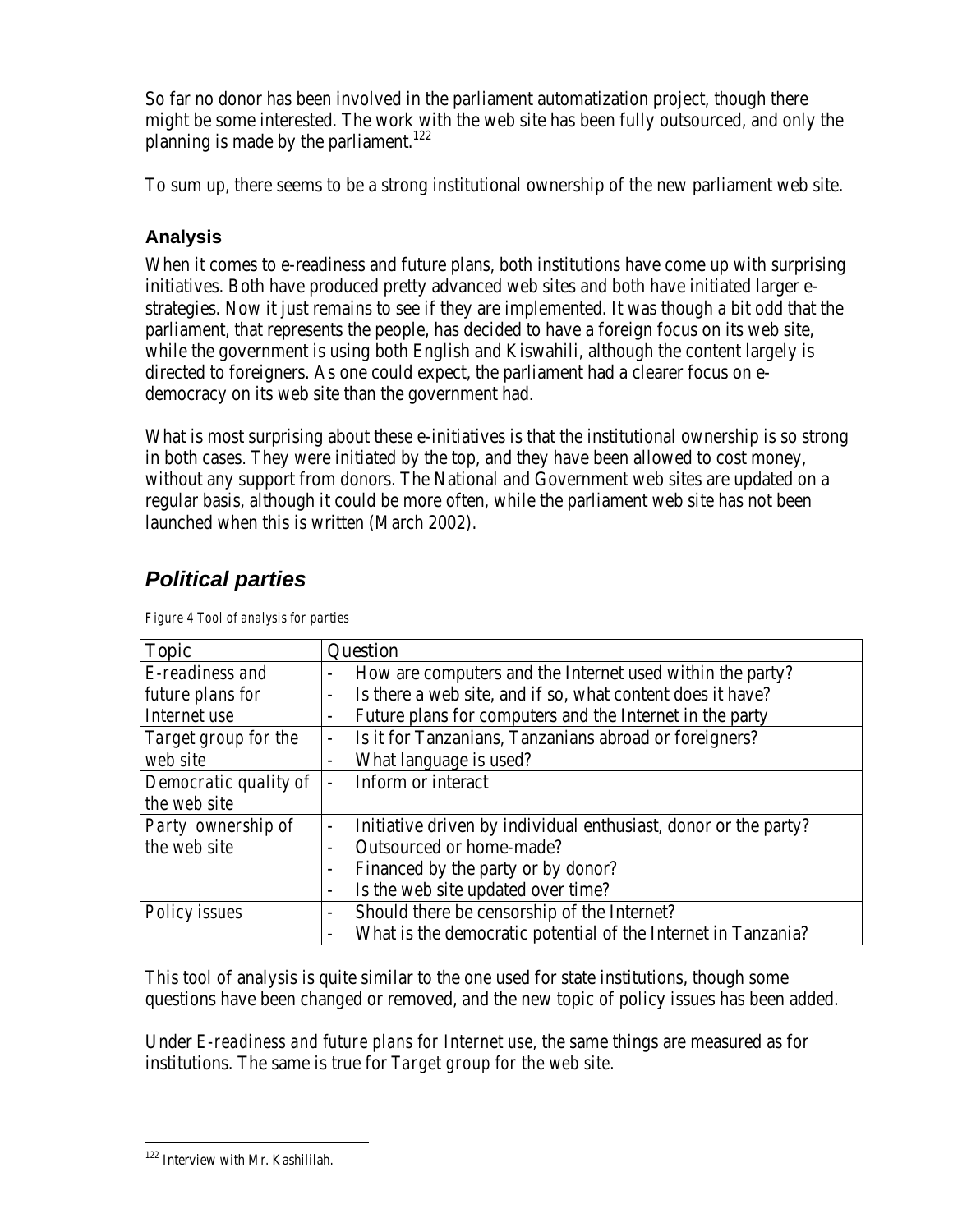*Democratic quality of the web site* is however different. Here it is assessed if the web site provides information and means for interaction to its members, or if it is rather a campaign site. Both intention and practise is assessed, as not all web sites have been launched when this is written. It is of course difficult to judge how interactive elements will be used and if they will have any real impact on the party. The very presence of a discussion forum or a chat page must though be seen as steps forward.

*Institutional ownership of the web site* is the same as for state institutions, though one could expect that there are smaller possibilities for internal funding, as well as smaller financial possibilities for outsourcing. Furthermore, it is easier for an enthusiast in a party to keep a web site updated than it is in a parliament.

The topic *Policy issues* will bring some light over what the parties believe about e-democracy. As mentioned initially, the results should not be considered as hard scientific data, but rather as measures of knowledge and interest among the parties interviewed. There might be a correlation between how active the party is in using the Internet, and how radical they are in their policies. Because of the close connection between the state and CCM, government policies will be interpreted as CCM policy.

The parties are asked about the *democratic potential of the Internet in Tanzania.* This includes general beliefs about e-democracy, if it is for now or tomorrow, how the government should use e-democracy, and what levels of government that should be using the Internet in general. The attitude to *censorship* is of great importance, since the absence of it is of fundamental for e-democracy. With a media climate that is characterised by self-censorship, the Internet could really be a tool for freedom of expression. When the studies were carried out, there was some political debate in Tanzania on censoring the Internet.

### **E-readiness and future plans for Internet use**

CCM has a few Internet-connected computers in their headquarters in Dodoma and one in their sub-headquarters in Dar es Salaam. Most regional offices only use computers for wordprocessing. There are plans to computerise regional and district offices and to create an intranet within the party. Today, radio is used for communication within the party. The party has a web site that was launched in spring 2001. It contains the election manifesto of 2000, the party constitution, names of party functionaries and an organisation chart. There are also menus for "what the papers say", current events, press releases and speeches by the chairman. Most of these sections are however empty, or just contain old material. There are plans to expand the web site with a discussion forum. The company that manages the web site argued that the party should wait with the discussion forum until the site was stable enough.<sup>123</sup> The web site is easy to find through a standard search engine.

CUF has about six computers in the party. They are found in the headquarters on Zanzibar and in the main office in Dar es Salaam. No region or district offices have computers. Financial restraints as well as low IT-literacy within the party are the reasons for this. When it comes to political discussions online, Zanzinet is used by some party members. Zanzinet is not run by CUF, but individual members use it for education on democratic issues. Sometimes discussions are even carried out in Kiswahili. Individual members also use e-mail for exchanging information and ideas. The party uses the Internet for contacting organisations

<sup>&</sup>lt;sup>123</sup> Interview with Mr. Albert Missana, IT Officer at the CCM headquarters, Dodoma, 10 July, 2001.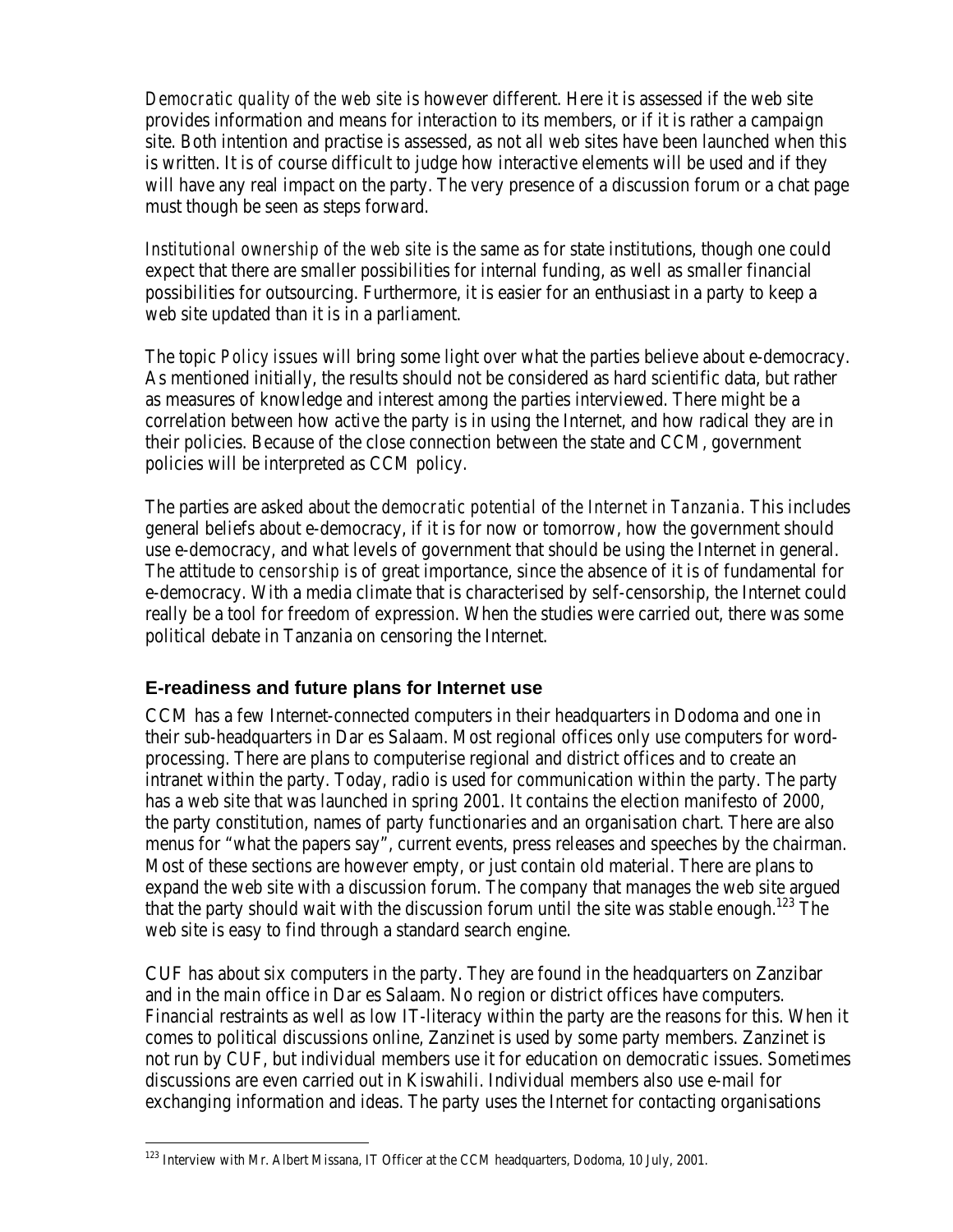outside Tanzania, like human rights organisations, the EU and the UN. Despite insight in the advantages of anonymity when discussing on the Internet, CUF's spokesperson argues that the main reason for the party using the Internet is that it saves time and makes things easier.<sup>124</sup> CUF has had a web site since 1999. It contains names of party functionaries, contact information, policy documents, links to human rights organisations, reports on human rights violations in Zanzibar and some articles discussing the politics in Tanzania. The web site is difficult to find through a standard search engine. CUF would like to increase its use of technology. The party is organising its office to use more ICT, and it is encouraging its members to undertake computer studies. CUF is also setting up an NGO that will work with ICT and promote opposition parties.<sup>125</sup>

CHADEMA has two computers; one in the parliament office and one in the party headquarters. The lack of funding is the main reason for this. The party has a very basic web site containing contact information and a scanned party-document.<sup>126</sup> There are no difficulties in accessing this site, and it is easily found in search engines. There is however a new site planned, which will contain the party constitution, the history of the party, strategies, information for how to become a member, information about current events in the party and information about the elected board. It will also offer free e-mail. No interactive components have so far been included in the web site, but there might be a chat if the bandwidth and space allows for this.<sup>127</sup> In the future, CHADEMA will try to attract educated members through becoming an online party.<sup>128</sup> It is easy to find the web site through a standard search engine.

NCCR has just installed its first three PCs in the party headquarters in Dar es Salaam. Another 30 have been ordered and will be spread to party offices throughout the country, starting with the regional offices. A web site was launched during the autumn 2001. It contains the party's new strategic plan, party policies, the party constitution, the party history, press releases, party news, a request for donations that includes a budget for how donations will be used, contact information, organisation schedules and the names of all national party functionaries (some with pictures). It is possible to join the party via the Internet. There will also be a discussion forum.<sup>129</sup> It is difficult to find the web site through a standard search engine.

NCCR is the party with the best-articulated plans for using the Internet. It plays an important role in the party's Strategic Plan, where one can read how computers and Internet will be rolled out to the party offices, following a set time schedule. The plan further mentions training of party leaders and staff and the need for increased communication within the party, both horizontally and vertically. The web site is also mentioned under the section on public relations.<sup>130</sup>

<sup>124</sup> Interview with Mr. Mohamed.

<sup>&</sup>lt;sup>125</sup> Interview with Mr. Mohamed.

<sup>&</sup>lt;sup>126</sup> Interview with Dr Aman Walid Kabourou, Opposition Leader in the parliament and Secretary General of CHADEMA, Dodoma, 10 July 2001.

<sup>&</sup>lt;sup>127</sup> Interview with Mr. Eliawon Philemon, Web designer CHADEMA, 18 July 2001.

<sup>128</sup> Interview with Dr. Kabourou.

<sup>129</sup> Interview with Mr. Mbatia.

<sup>130</sup> NCCR-Mageuzi, 2001.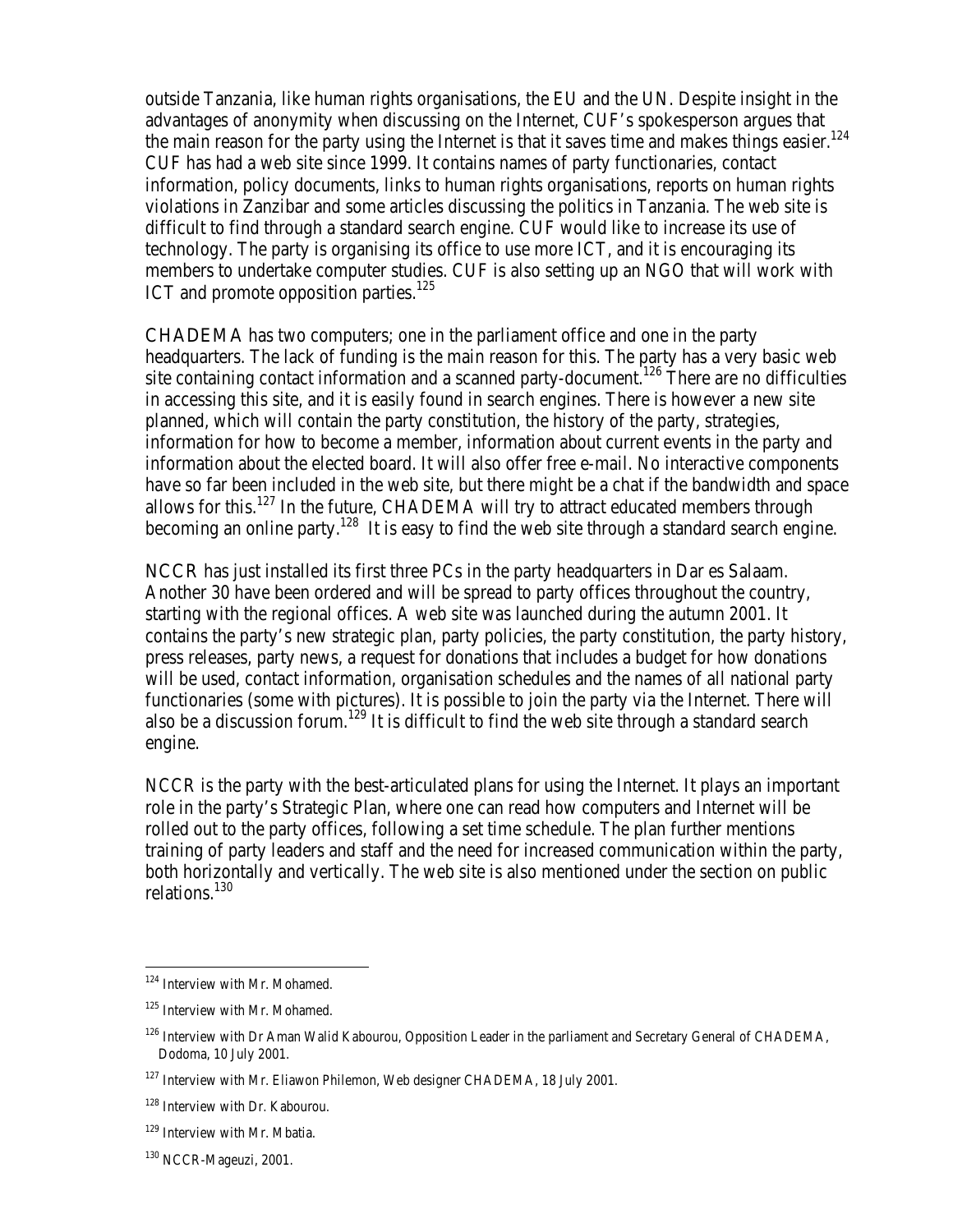UDP has one computer, but it is not connected to the Internet. Plans for a web site are also in the pipeline, though there might be some time before they will be realised. Finance is the main obstacle to overcome. The aim of the web site will be to deploy information about the party, for example by publishing a party program, leadership profiles and weekly plans of what is going on in the party. There might also be a discussion forum. One of the party leaders has tried online discussions arranged by the Friedman Norman Foundation in Germany, which is an organisation that is close to the German Liberals.<sup>131</sup>

TLP has one computer in its headquarter in Dar es Salaam, but it is not connected to the Internet. The party has only received government funding for a year,  $132$  and it can not even afford a printer or a telephone line. "You cannot expect much from the opposition under such circumstances" as the secretary general says. The TLP will however purchase more computers, and next year there might be an Internet-connection. Donor-funding would be very much welcome.<sup>133</sup>

#### **Target group for the web site**

CCM's web site is more for people outside Tanzania, than inside. It is mainly focusing on Tanzanians abroad. Because of the low connectivity in Tanzania, and with most users concentrated to Dar as Salaam, the Internet is of little importance for the party, as a medium for reaching the masses. The language used on the web site today is a mix of English and Kiswahili. The plan is to have one English and one Kiswahili version.<sup>134</sup>

CUF mainly has an international aim with its web site. It is mostly for Tanzanians abroad and international organisations like Amnesty International, the UN and the EU. One of the main tasks is to inform about human rights violations in Tanzania. The combination of low political interest among people and low connectivity gives the Internet low priority for  $CUF<sup>135</sup>$ . The party web site is available in both English and Kiswahili, though some material is only available in one of the languages.

CHADEMA argues that when not even the party leaders have access to e-mail, it is not realistic to try to communicate with the wider population. The target group is instead parties and politicians, especially abroad. In the future, CHADEMA will try to become an online party, in order to attract new members.<sup>136</sup> According the CHADEMA's web designer, the main language in the new web site will be Kiswahili, even though he will also try to provide an English version.<sup>137</sup> This is somewhat contradictory to the target groups identified by the secretary general.

NCCR is the party with the most domestic target group for its web site. The party's Strategic

<sup>&</sup>lt;sup>131</sup> Interview with Mr. Amani Jidulamabambasi, Member of Central Committee UDP, and Mr Dadi Kombo Maalim, Deputy Secretary General UDP, Dar es Salaam, 21 July, 2001.

<sup>&</sup>lt;sup>132</sup> Government funding is distributed after seats in parliament.

<sup>&</sup>lt;sup>133</sup> Interview with Mr. Harold Jaffu, Secretary General TLP and Mr. Shunashu Alex, Deputy Director Administration TLP, Dar es Salaam, 19 July 2001.

<sup>134</sup> Interview with Mr. Missana.

<sup>&</sup>lt;sup>135</sup> Interview with Mr. Mohamed.

<sup>136</sup> Interview with Dr. Kabourou.

<sup>137</sup> Interview with Mr. Philemon.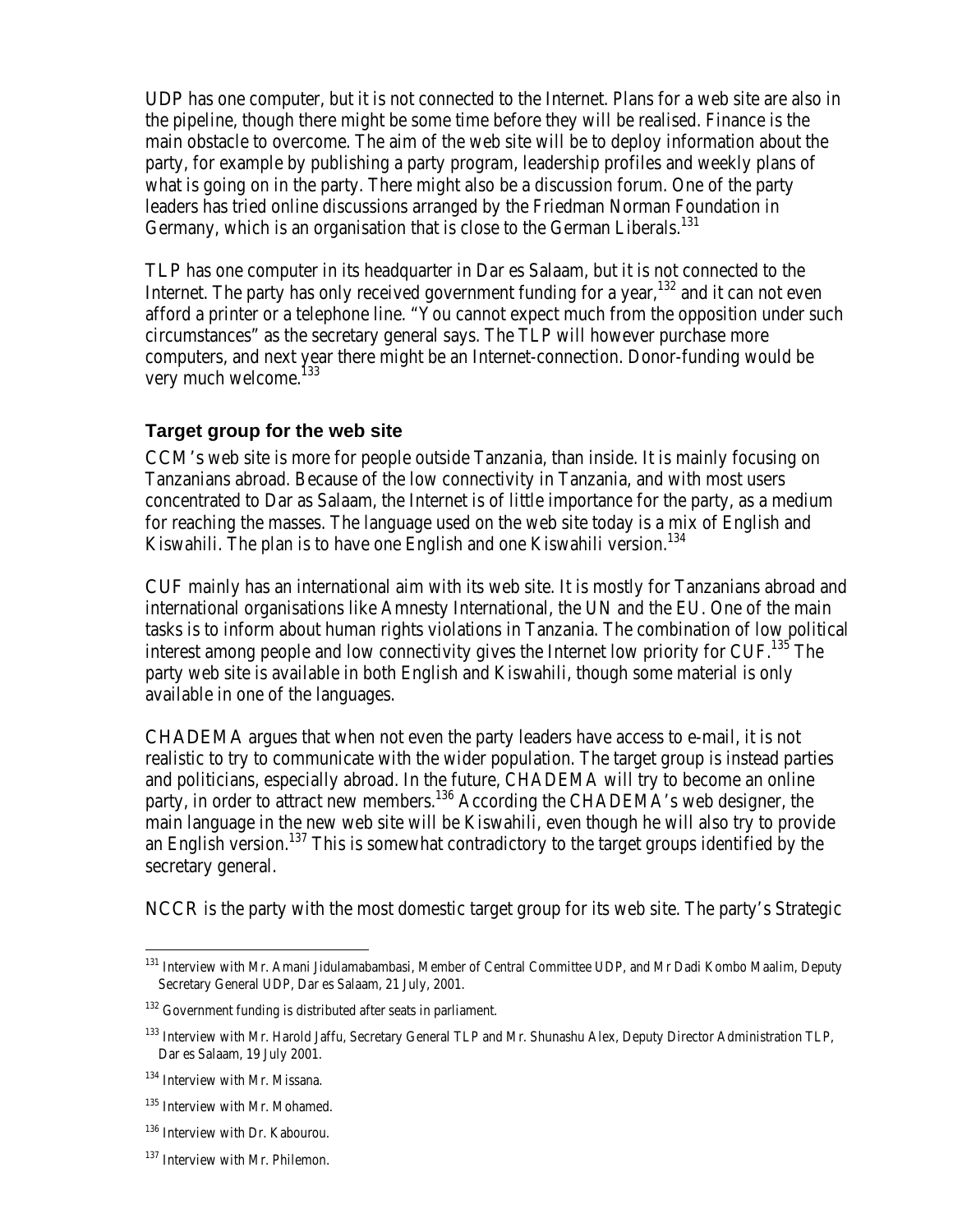Plan mentions the web site as a tool for increasing public acceptability. As increased Internetconnectivity within the party organisation is an objective, one can also assume that the web site will be used internally in the party. This is however not expressed straight out.<sup>138</sup> The NCCR web site offers most of its content in both English and Kiswahili versions.

UDP's web site will mainly be for Tanzanians abroad and for the outside world. It will be available in both English and Kiswahili.<sup>139</sup>

TLP has no web site, and there are still no plans in the pipeline. If the party had had a web site, it would have focused on people abroad, because of the low connectivity.<sup>140</sup>

**Democratic quality of the web sites**

CCM mostly offers basic information on its web site, and the discussion forum has not yet been launched. The site could so far not make much difference for the internal party democracy, as it is badly updated and several pages lack content. The use of Kiswahili is a plus though.

CUF has a web site with several policy documents and political articles. There are also links to documents from organisations like Amnesty International and Human Rights Watch about the human rights situation in Tanzania. Overall, CUF's web site is more generous with information than the CCM web site. Also here, there is a lack of an official discussion forum. It is positive that both English and Kiswahili are used.

CHADEMA's current web site offers little more than contact information and a party document. As with UDP, it remains to be seen what CHADEMA's coming web site will contain.

NCCR's web site is quite generous with information. It is positive that the site focuses on Tanzanians, and connected party members can easily access both the party's policies, the Strategic Plan as well as the names and pictures of their elected representatives. This makes it a democratic tool for party members, though the discussion forum is not yet in place.

### **Party ownership of the web site**

CCM's web site was initiated by the technical staff of the party. The construction of the site was outsourced, though it was difficult to make the party fund it. No donor has been involved in the work (CCM is not associated with any political international).<sup>141</sup> The fact that the party has spent quite some money on the web site indicates ownership. On the other hand, the site is often down and several sections are empty, while others have not been updated since the site was launched. The funding must also be put into perspective with CCM's comparatively large financial resources. It thus seems that the ownership could be stronger, though I would by no means characterise it as weak.

<sup>&</sup>lt;sup>138</sup> NCCR-Mageuzi, 2001.

<sup>&</sup>lt;sup>139</sup> Interview with Mr. Jidulamabambasi and Mr. Maalim.

<sup>140</sup> Interview with Mr. Jaffu and Mr. Shunashu.

<sup>141</sup> Interview with Mr. Missana.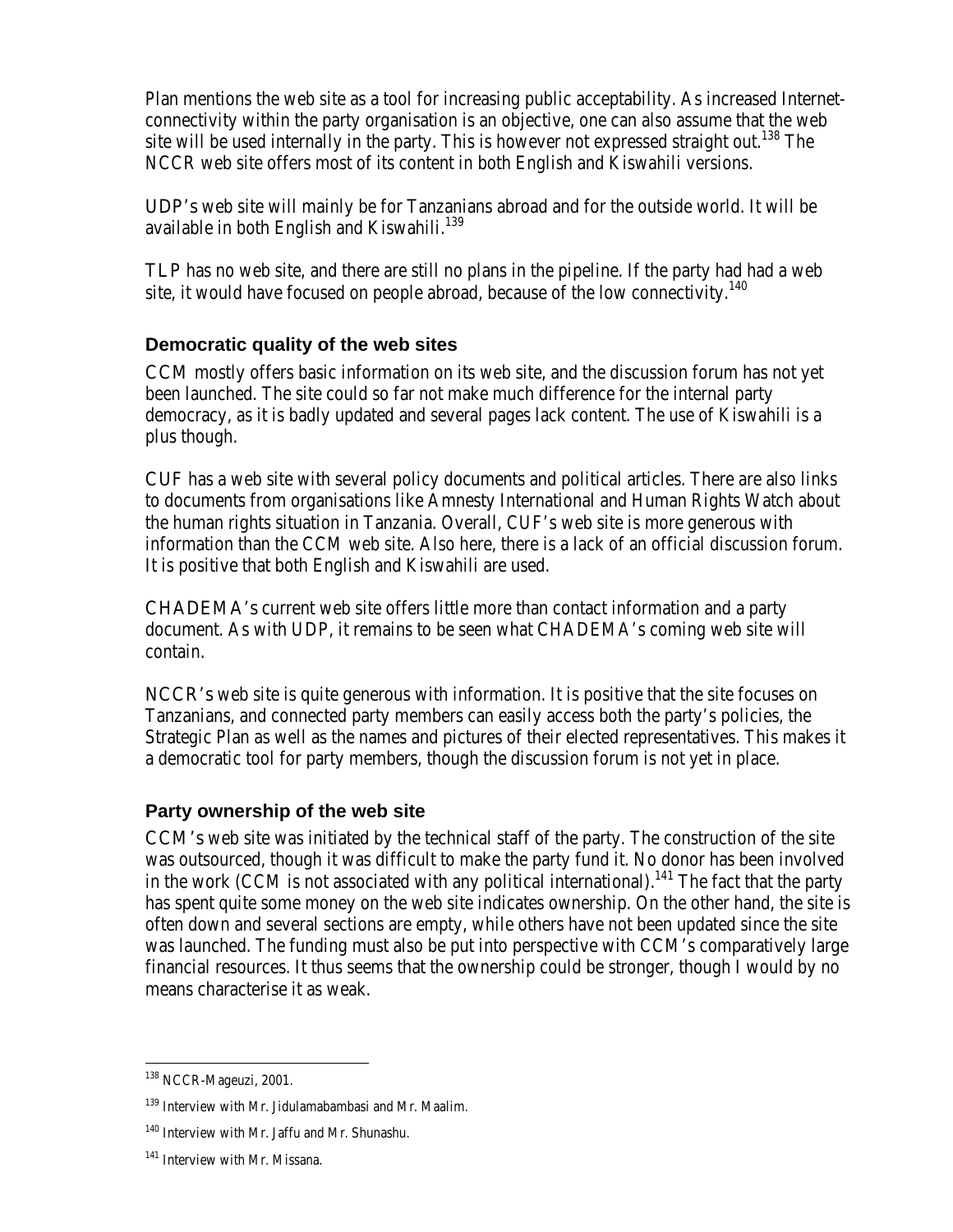CUF's web site is often unreachable, though it has been quite well updated when at has been accessible. CUF has so far been dependent on donors when buying technology, mainly from the Liberal International.<sup>142</sup> I have not managed to get information on who initiated the web site, and if the construction was outsourced or not. Because of this lack of information, it is difficult to assess the party ownership. For a strong ownership speaks the facts that CUF has had its web site since 1999 and that the party elite in CUF are frequent users of both e-mail and the web. Still, the web site is not available online.

CHADEMA's first web site was initiated and hosted by the Democrat Union of Africa (part of the right wing International Democrat Union). It has not been updated since it was launched. Some individual party members initiated the new web site. A son of a CHADEMAmember makes it, since the party could not afford to have it made professionally.<sup>143</sup> The web site seems to be a project driven and implemented by enthusiasts. As the party has not provided the necessary material for the web site, little progress has been made in constructing the web site. Also the fact that the secretary general has a foreign target group for the web site, while the web designer is making it in Kiswahili implies that the party ownership could be stronger.

NCCR's web site is made by party members. Though no information has been obtained about who initiated it, it is clear that there is a strong party ownership for the site as it is today. As mentioned, the web site and ICT play an important role in the Strategic Plan. The plan even mentions the need for a webmaster to maintain the site over time. As it has not been online for very long, it is difficult to assess how well updated it really is. NCCR also stands out since is the first party to have invested in a large number of computers for their regional offices. According to the party leader, all funding comes from party supporters.<sup>144</sup> This investment is a sign of strong ownership for the use of ICT in the party. However, as in most parties it seemed that the level of awareness about the ICT-projects varies within the party leadership. Hopefully, the planned ICT-training can change this.

TLP and UDP are at a too early stage in the development of a web site to be assessed.

### **Policy issues**

### CCM

 $\overline{a}$ 

*Censorship:* A week prior to the interview with the CCM press-secretary, president Mkapa made a statement that could be interpreted as if censorship was desirable when it came to pornography in Internet-cafés. The press secretary however explained that the party had urged Internet-café owners to exercise self-censorship regarding pornography. According to him, the party is not for censorship of the Internet, and does not even think there would be resources to do it.  $145$ 

*Democratic potential:* When it comes to the democratic potential of the Internet, CCM argues that the Internet is still in an early stage in Tanzania, and that it will only have an impact in the future. Therefore consultations are rejected as unrealistic.<sup>146</sup> Since CCM is the only party

<sup>&</sup>lt;sup>142</sup> Interview with Mr. Mohamed.

<sup>143</sup> Interview with Dr. Kabourou.

<sup>144</sup> Interview with Mr. Mbatia.

<sup>&</sup>lt;sup>145</sup> Interview with the CCM Press secretary, Dar es Salaam, 17 July 2001.

<sup>&</sup>lt;sup>146</sup> Interview with the CCM Press secretary.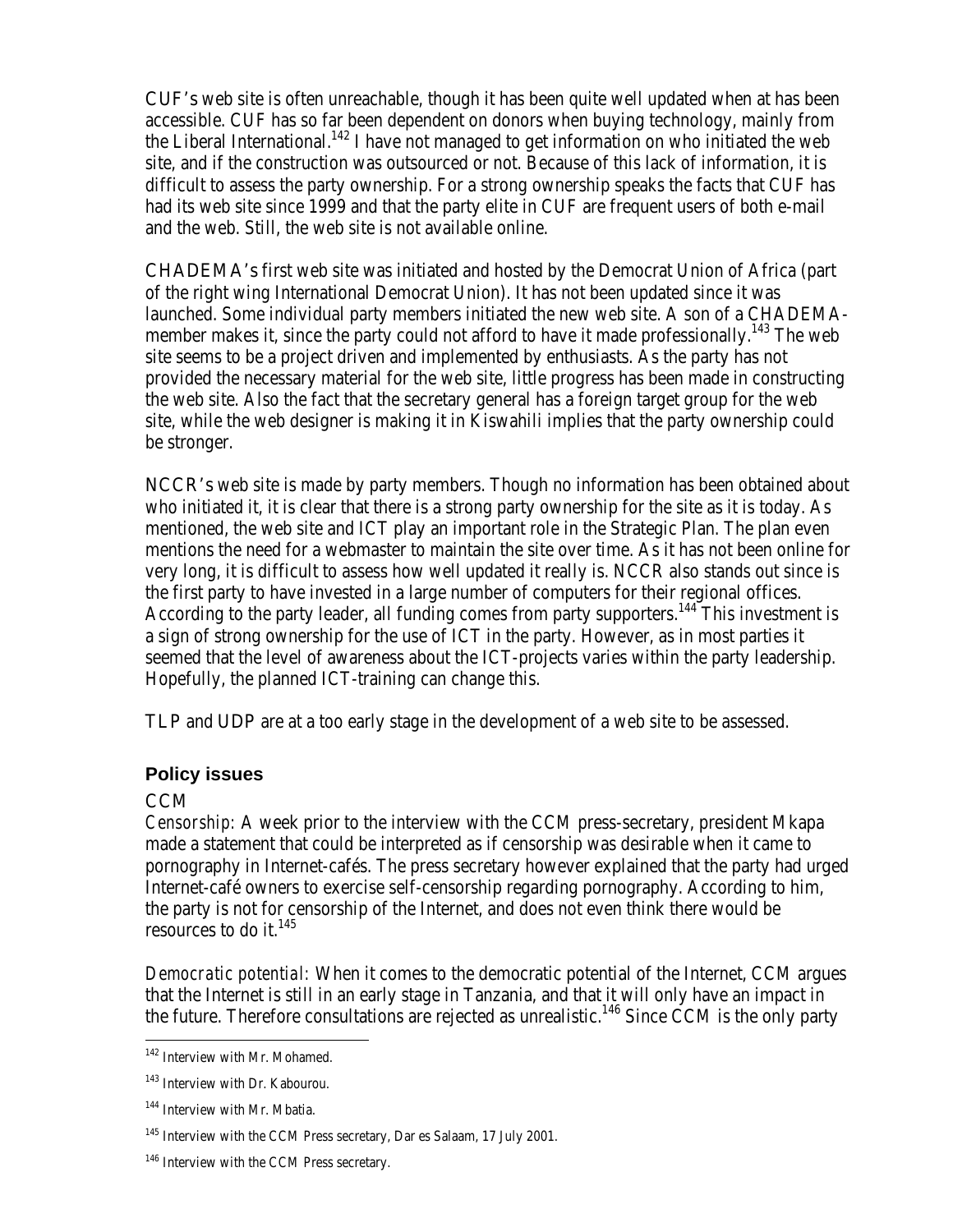that has a real political influence, government policy will also be considered here. The National and Government web sites were initiated by president Mkapa, though there has so far not been much of e-democracy showed there. It is however clear that the sitting government supports transparency, at least in its cameral form. To widen the picture further, an interview was made with the permanent secretary in the Ministry of Communication and Transport that is responsible for the national ICT-policy. He was not aware of the concept of e-democracy, but thought that ICT would bring more transparency. E-democracy did not seem to have any outspoken role in the work with the national  $\text{ICT-policy}$ .<sup>147</sup> It should be noted that the MOCT had only had its task for a few weeks when the interview was made.<sup>148</sup>

#### **CUF**

*Censorship*: CUF argues that pornography is incompatible with African values, and that an independent government body should censor part of it. The body should monitor rather than control. Also other illegal content should be censored, such as pictures of people that have been killing each other. "They will educate something that will not be very useful to people. It has negative impact on boys in USA" according to the CUF spokesperson. The party admits that censorship might bring risks for democracy, why there has to be a good law for monitoring.<sup>149</sup>

*Democratic potential*: CUF argues that it will take time until the Internet can have an impact on democracy in Tanzania. Still, there is hope within the party that the Internet can help to change attitudes among the political elite, and make them more open to democracy. "The government has to establish a policy for using the Internet as a mean of communication for strengthening democracy"<sup>150</sup>. CUF also thinks that the government should be transparent and publish all information that is relevant. One example given is the budget discussions that take place in an internal committee in the parliament, where no press is allowed. Another example is the Hansard, which can take a year to print on paper. The Internet could also be used for citizen consultations.<sup>151</sup>

### **CHADEMA**

 $\overline{a}$ 

*Censorship*: CHADEMA does not think that there should be any censorship of the Internet.<sup>152</sup>

*Democratic potential*: The party considers the Internet to be a very important medium for improving democracy. There are obstacles, like lack of electricity, but the Internet is growing rapidly in the country. "Politically weak could get their voices heard by the powerful. Direct communication could also reduce the tribal importance", according to the secretary general. He also says that the Internet could be used for increasing participation in politics. One should push the local government to increase Internet-usage. When asked about the importance of consultations, the secretary general argued that there could be access provided for a few computers in every district. This would not just be for consultations, but also for other issues.<sup>153</sup>

<sup>&</sup>lt;sup>147</sup> Mr. Salim H. Msoma, Permanent Secretary Ministry of Communications & Transport, Dar es Salaam, 23 July 2001.

<sup>&</sup>lt;sup>148</sup> I also had an appointment with the prime minister, but it was unfortunately cancelled.

<sup>149</sup> Interview with Mr. Mohamed.

<sup>&</sup>lt;sup>150</sup> Interview with Mr. Mohamed.

<sup>&</sup>lt;sup>151</sup> Interview with Mr. Mohamed.

<sup>152</sup> Interview with Dr. Kabourou.

<sup>153</sup> Interview with Dr. Kabourou.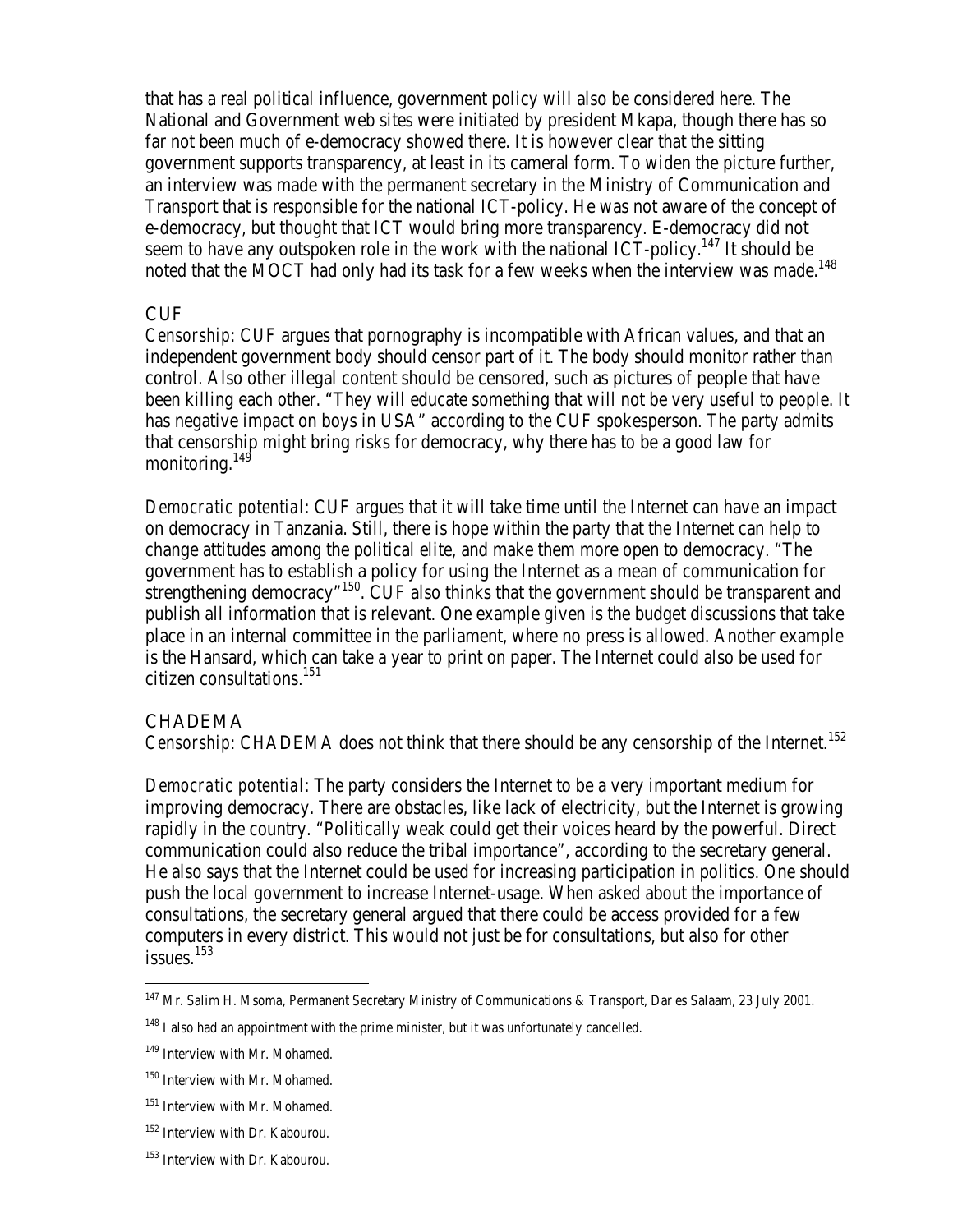### NCCR

*Censorship*: According to NCCR, all aspects of the openness of the Internet are not good, especially for children. Therefore the party thinks that there should be censorship of pornography. There is however a risk that censorship can go beyond and censor other things.<sup>154</sup>

*Democratic potential*: The NCCR thinks that the government should go ahead with use of the Internet in the political process. Low connectivity should not be a reason for refraining from e-democracy. "Those who can manage the Internet should use it" says the party's spokesperson. The government should publish all that is not secret on the Internet, like the Hansard, investment data, crops prices and tourism information. When asked about citizen consultations, the NCCR spokesperson said that it was not a bad idea, and that there could even be civic education given online. The party thinks that the government should use the Internet in region and district offices, though ward level would be impossible because of lack of electricity.<sup>155</sup>

### UDP

*Censorship*: UDP does not want censorship of the Internet, of any material what so ever, as long as it is within the law. It is the private freedom to watch pornography.<sup>156</sup>

*Democratic potential*: The UDP thinks that anonymity and lack of censorship are among the main advantages of the Internet. This is of great value in Tanzania, where no newspapers are consistently trustworthy with news, as they all adjust to government views. But the spokesperson says that the Internet will only have a democratic impact in the future, as there is a lack of infrastructure. The government should start with publishing the law and constitution. There should also be day to day information about proceedings in government and districts. All arrests made should also be published, as there are many human rights violations, both towards parties and normal people. "Some are on national level, some are on local level, some are out of ignorance". There should also be a possibility to comment on laws before they are made, and even to comment on privatisation of land and parastatals; "We don't want the things Mugabe is doing to happen here". All levels of government should use the Internet, but the education sector, the police and the attorney general should be prioritised.<sup>157</sup>

### TLP

 $\overline{a}$ 

*Censorship*: According to TLP, every development has its problem. Sexual material should be censored, as sexuality is confidential in Africa. But if one starts censoring one thing, others might follow. The party sees this as a problem.  $158$ 

*Democratic potential*: TLP believes that the Internet can increase the knowledge about what is happening in the outside world. This is especially important for political leaders, the spokesperson argues. As it is today, Tanzanian laws are often incompatible with what is

<sup>&</sup>lt;sup>154</sup> Interview with Mr. Mnegeta J.B. Bhakome, Director of Campaign and Election Program NCCR, Dar es Salaam, 20 July 2001.

<sup>155</sup> Interview with Mr. Mnegeta J.B. Bhakome.

<sup>156</sup> Interview with Mr. Jidulamabambasi and Mr. Maalim.

<sup>&</sup>lt;sup>157</sup> Interview with Mr. Jidulamabambasi and Mr. Maalim.

<sup>158</sup> Interview with Mr. Jaffu and Mr. Shunashu.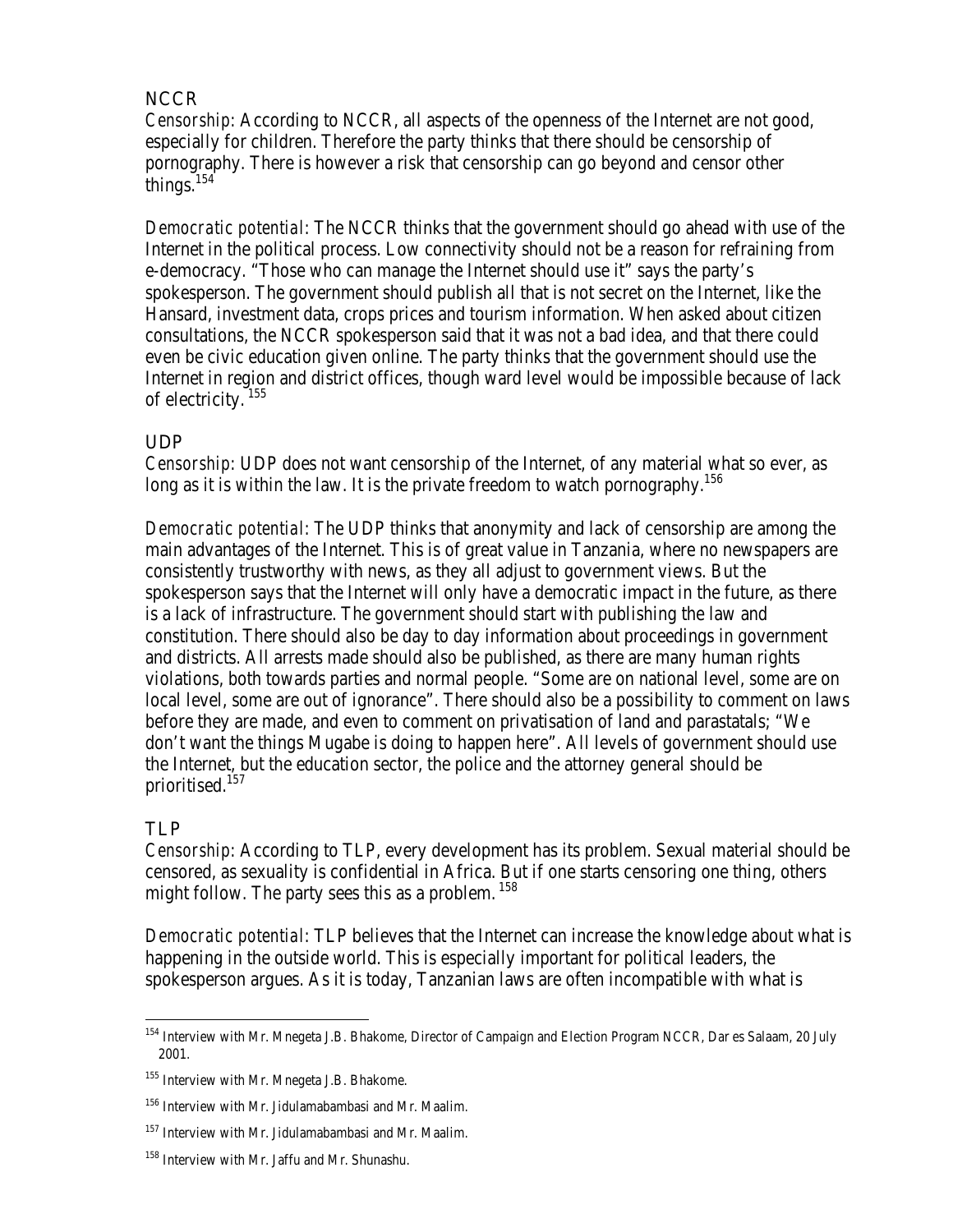happening outside Tanzania. TLP thinks that this could change if the government used technology more. The Internet could also be used for reporting human rights violations internationally. "Little is known about these things outside Tanzania, since the local press is in the hands of the government." When asked about the Internet as a forum for debate and consultation, the TLP spokesperson pointed at the problem of democratic values among people in Tanzania, and argued that increased knowledge through exchanging thoughts would improve this. When it comes to government usage of the Internet, TLP thinks it should start at district level, as this is the level where development takes place. "Most of the improper conduct of the government is carried out here; it is not a problem on national level. For example, all decisions regarding permissions to demonstrate are decided here. The Internet could change the culture on a local level to become more democratic and transparent."<sup>159</sup>

### **Analysis**

In the interpretation of the results, some help will be borrowed from the theoretical framework of Internet use and strategies in political parties, presented by Stephen Ward. It should be noted that Ward's assumptions are very open, and that this is not an attempt to falsify them.

To start with *e-readiness and future plans Internet use*, CUF and NCCR are currently the parties that are the most advanced users of the Internet. This contradicts Ward's assumption, that parties with a large proportion of members and supporters of high socio-economic status will have a better-developed Internet-strategy. Most offensive were instead poor people's NCCR, and CUF, that gathers much of its support from the relatively poor Zanzibar-islands. CHADEMA and UDP, that have clear business profiles, have not come as far in its Internet development. One would expect parties with close ties to the private sector to better be able to appreciate the potential of the Internet. In relation to its size and resources, CCM is also lagging behind. Ward's assumption, that ICT should be more central in communication strategies and more embedded in the party organisation in younger than in older parties, seems to be a reasonable explanation here. This does however not hold water for the opposition parties, as the relatively new TLP is marginalised in Internet use. Here, the thesis that parties with more organisational capacity will develop more sophisticated strategies than those with low capacity seems to be true. TLP has suffered hard from recent internal struggles, and is poor of resources.

When it comes to *target groups*, all parties except for NCCR focused on people outside Tanzania. This is not very surprising considering the low connectivity. Still, many saw future potential in the medium, like CHADEMA's idea of attracting more educated members.

*The democratic quality of the web sites* is so far characterised by information. NCCR and CUF are the most generous in providing information. CUF is so far the only party that uses the Internet for political discussion, though there was an interest in discussion forums also among other parties. Ward's assumption, that closed political systems should develop innovative and protest activity online does not seem to apply to the case of Tanzania, as web content overall was limited and there was little protest. This could be because Tanzania is a reasonably open society, but also because the high user costs are neutralising online protest.

When measuring *party ownership*, NCCR stands out because of their investment in hardware and the role of the web site in the strategic plan. Also CUF's leadership showed interest and

<sup>&</sup>lt;sup>159</sup> Interview with Mr. Jaffu and Mr. Shunashu.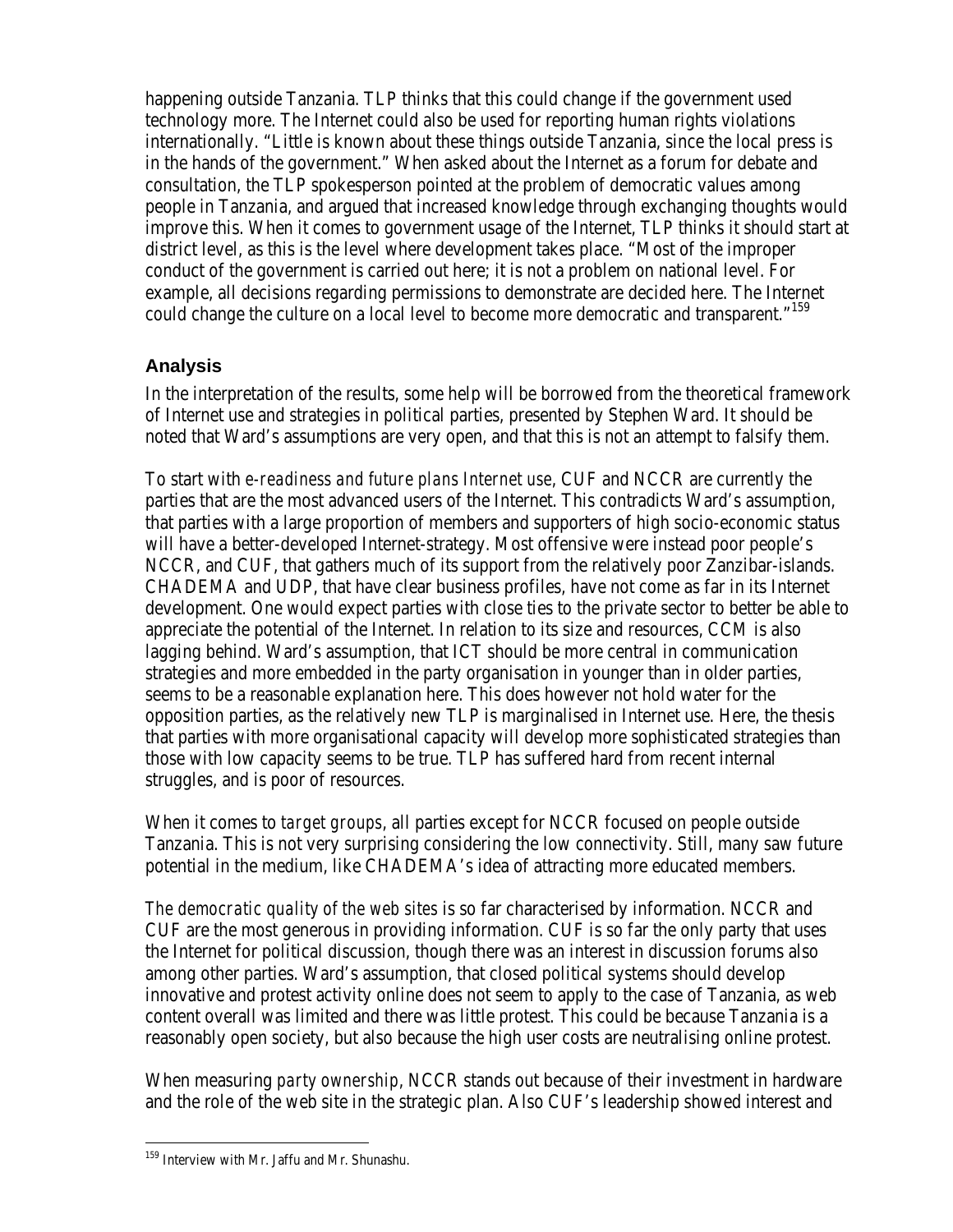knowledge about the Internet, and it has historically been the leading ICT-party in Tanzania. However, the fact that the web site has been impossible to reach for a few months makes one wonder about the ownership. Though CCM paid a lot of money for their web site, it seems to be largely ignored by the party leadership. Together with CHADEMA, they seem to have the less anchored web sites, mainly driven by individuals. UDP is difficult to assess, as they have hardly started their work. Overall, the party ownership is still stronger than what one could expect. Except for a few computers to CUF, donors mainly seemed to have provided inspiration.

Let us finally turn to *policy issues*. When it comes to being visionary about the Internet and democracy, there is no clear connection with how much the parties use the Internet themselves. Any real comparison between the parties is hard to make here, as the length of the interviews varied, as well as the ICT-knowledge of those interviewed. It was perhaps not so surprising that all parties were in favour of increased transparency, and that no one really opposed citizen consultations (though CCM found it to be a bit early for Tanzania). Interesting was however that UDP could specify that people should be allowed to comment on law proposals and privatisation issues over the Internet. Likewise, it was interesting that CHADEMA's secretary general argued that citizen consultations could be carried out even at this time, as well as that TLP thought districts should be prioritised for state use of the Internet. This indicates that the parties have a quite radical view of the Internet, despite all the limitations in connectivity. Still, only NCCR had a Tanzanian target-group for their web site. This shows some dissonance between theory and practise.

There was also a general belief in the intrinsic powers of the Internet, such as reducing the importance of ethnicity, making people more open to democracy and overall changing culture. CUF's spokesperson had the clearest views on how the Internet works as a medium, probably since he was a keen user himself. This optimism could be interpreted as a belief that technology will bring modernity, and thus weaken the neopatrimonial state.

On the whole, CCM seemed a bit more conservative than the other parties. This could be because the CCM spokesperson had little experience of the Internet himself. But also, it is quite obvious that the opposition has more of a reason to wish for transparency, increased participation and systems for reporting human rights violations, than the party that has been in power for the last 40 years. What is surprising is however that CCM opposed censorship, while the liberal CUF, together with TLP and NCCR were in favour of it. CCM was accompanied by the rightwing-oriented parties UDP and CHADEMA. Both UDP and CHADEMA have a focus on property rights and individual integrity, which could explain their stands. Despite their liberal approach, CUF, TLP and NCCR are obviously more oriented towards so called "African values". In reality, it seems unlikely that Tanzania would develop the capacity to censor the Internet, as one has not even been able to produce a national ICT-policy so far. Still, poor countries like Vietnam are trying to obtain this capacity.

When the interviews were made about *policy issues,* the parties were also asked how Internetconnectivity should be increased. All parties answered more or less the same thing, namely that the government should invest in infrastructure, bring the Internet to schools and libraries, and that there should be a tax cut on computers (which had already been decided by the government). Only CCM and CUF had ICT-sections in their party programs. This could be an expression of that these parties are the most institutionalised, and therefore have better formulated polices over all.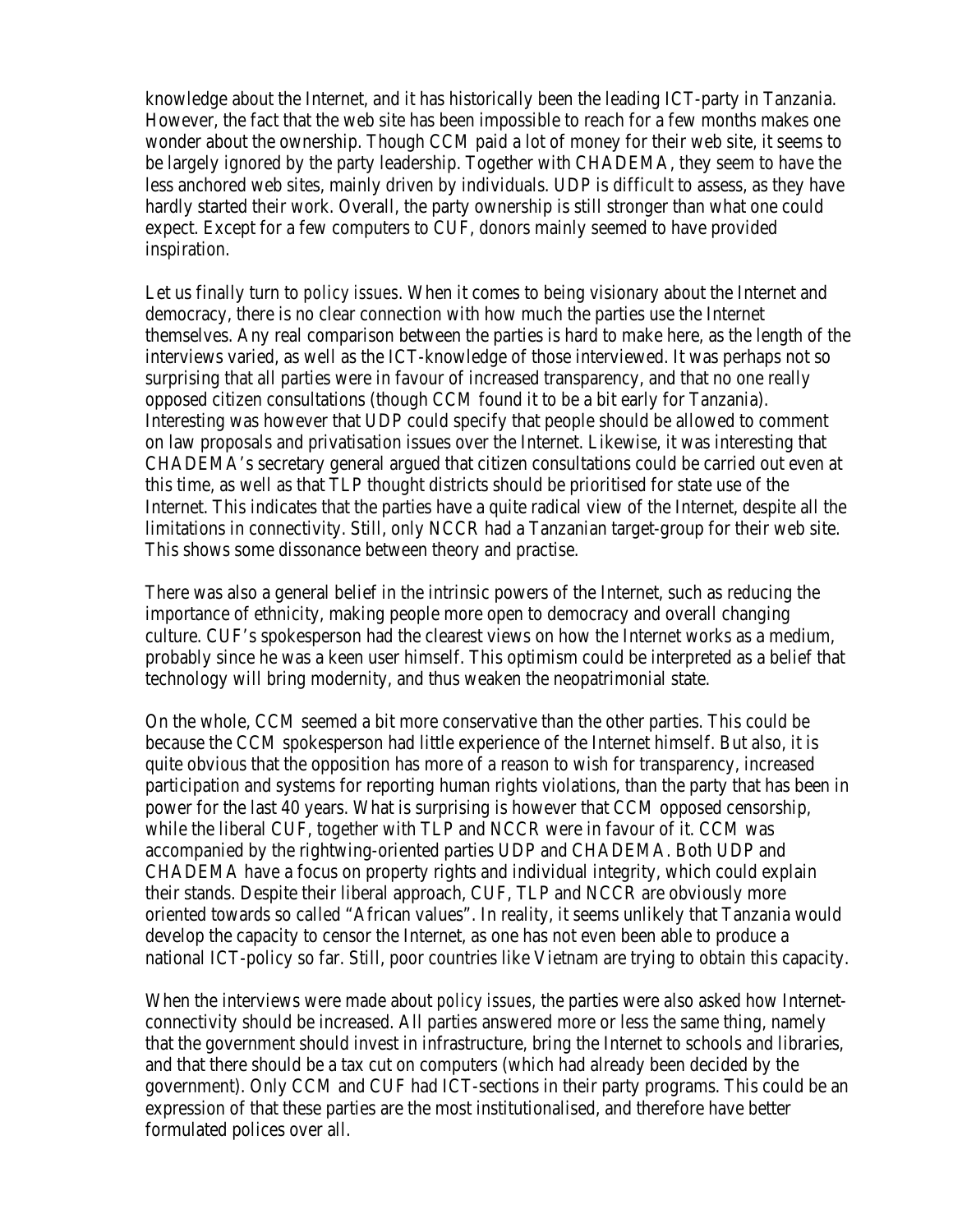# **Some conclusive remarks**

Let us sum up some of the results gathered in the empirical study. To start with, it was surprising that so many Internet-initiatives were found both in state institutions and political parties. There seemed to be a strong ownership for the Internet-initiatives within state institutions, and they were financed without donor support. Though the political parties had varying levels of ownership for their web sites, it was interesting that donors also here played a limited role. Donors have over all mainly seemed to provided inspiration and ideas, rather than cash.

Despite all this ownership, few initiatives were aiming at Tanzanian citizens. Although this is negative for the occurrence of e-democracy in Tanzania, it must be interpreted as that there is a desire to reach out to people abroad. Tanzania is apparently trying to become part of the new network society, and see new, brighter sides of globalisation. Interesting was also the attention given to Tanzanians abroad. The Tanzanian political elite seems to consider them as important nodes for networking.

On the whole, e-democracy in Tanzania can be considered to be in its initial stage, focusing on information. What we are witnessing are several interesting experiments that so far have little impact on politics. Still, the steps are important, and further developed they could play an important role in the democratisation of Tanzania.

It is striking that so much has happened relating to ICT and politics in 2001; the work with the national ICT-policy took off, the National and Government web sites were launched, the construction of the new parliament web site was finalised (although it was not launched), CCM and NCCR launched their web sites and NCCR ordered 30 new computers. The Internet-cafés in Dar es Salaam are proof of that the Internet is not a new phenomenon in Tanzania. Apparently it took some time until the technological opportunities had a breakthrough in the political world.

When these lines are being written, an interesting experiment is taking place in Tanzania. From the end of 2001, the independent research foundation ESRF and the Front Against Corrupt Elements in Tanzania (FACEIT) have been running an online discussion forum on how corruption could be stopped. The debate will serve as input in an Annual Corruption Report that has been ordered by the Tanzanian government. The organisers write that:

"In order to achieve our goal, we search for the dialogue with people from different walks of life, with a wide experience in political, economic, social, cultural and ethical matters in Tanzania."<sup>160</sup>

Indeed, we seem to have the first known example of an open citizen consultation in Tanzania, that will give advice to policymakers. The discussion has been interesting and quite lively. One can wonder if people would have been so outspoken face to face, on such a delicate issue as corruption. Hopefully it will inspire a further use of such discussion forums in African politics.

<sup>&</sup>lt;sup>160</sup> Anti-corruption Forum <u>www.tzonline.org/anticorruption/index01.htm</u> 2001-12-29.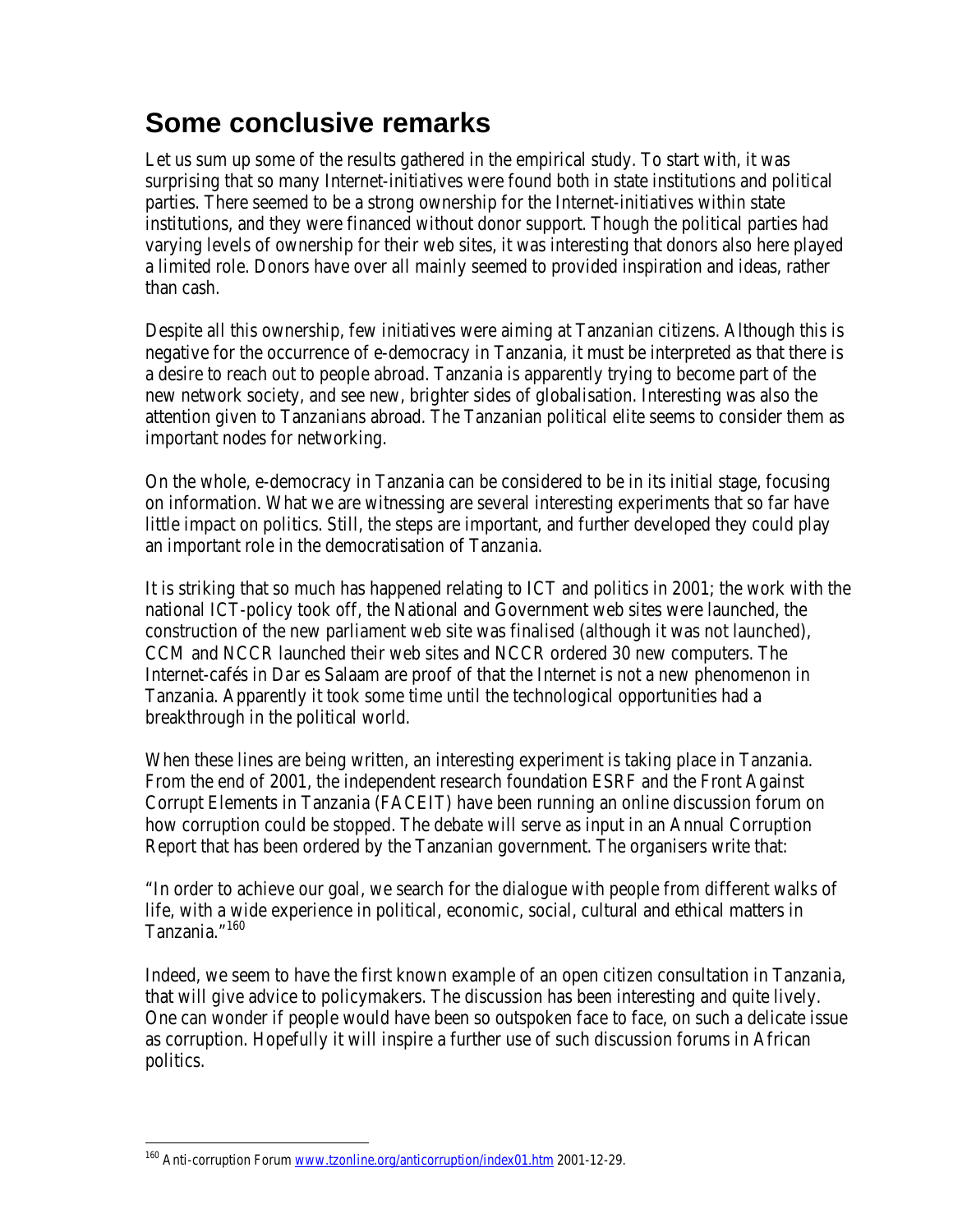# *What about institutional and organisational change?*

This thesis only aimed at gathering some first knowledge about the existence of e-democracy, not to evaluate its effect on institutions and organisations. It could however be interesting to give some comments on this issue.

The pessimist perspective on e-democracy, that argues that we are not very likely to see any dramatic changes on institutions, must be considered with some caution in non-consolidated democracies. In a transitional democracy like Tanzania, institutional change takes place when a citizen is able to read a passed law or a Green Paper online. This is a revolution of political affairs, and an important step towards democracy. From this light, it is perhaps not so strange that representatives for the opposition parties expressed such high beliefs in the intrinsic power of the Internet. Still, the reinforcement thesis most probably holds water when it comes to involving citizens in policy-making in Tanzania.

When it comes to organisational change mediated by ICT, little can be said from my thesis. It would however be interesting to evaluate the impact by the new government Intranet in Tanzania, and the applications accompanying it. In the political parties, it is mainly NCCR's ICT-project that calls for attention. How will the 30 new computers be used? Will there be a party Intranet? Will local party-clubs get more influence over party policies? Will women's voices be better heard? How networked can a party in the developing world become?

## *Where should research go from here?*

When performing the field studies, a few observations were made about the people that were working with ICT in parties and institutions. Hardly surprising, I did not come across any women. A large proportion of those encountered however belonged to the Chagga ethnic group from the Kilimanjaro region. Also in the eThinkTank, one could notice Chagga-people among the leadership. One reason for this is of course that both NCCR and CHADEMA has its base of support among Chagga-people, but also that Chagga's generally have a higher level of education than other Tanzanians. It could however be interesting to further study ethnic aspects on Internet-users. Who are the participants in online discussion forums like Zanzinet, Tanzanet, the eThinkTank or the Anti-Corruption Forum? What is their ethnicity, gender and class? Are there any rural participants? The same question could be asked about general usage of the Internet in Tanzania. And what are peoples interest when surfing, generally? The picture should also be widened to include other countries in East Africa and beyond. Is Tanzania a unique case with online parties? Do other countries have advanced parliament web sites? Some comparative studies of political use of the Internet in Africa would be very interesting.

A topic of great interest is how democratic transitions relate to modernity and the networksociety on a more general level. Can a country that is not yet modern enter the networksociety? Will increased use of the Internet really threaten neopatrimonialism? These and many more questions are necessary to ask if we are going to understand what the global network society means for people in the South.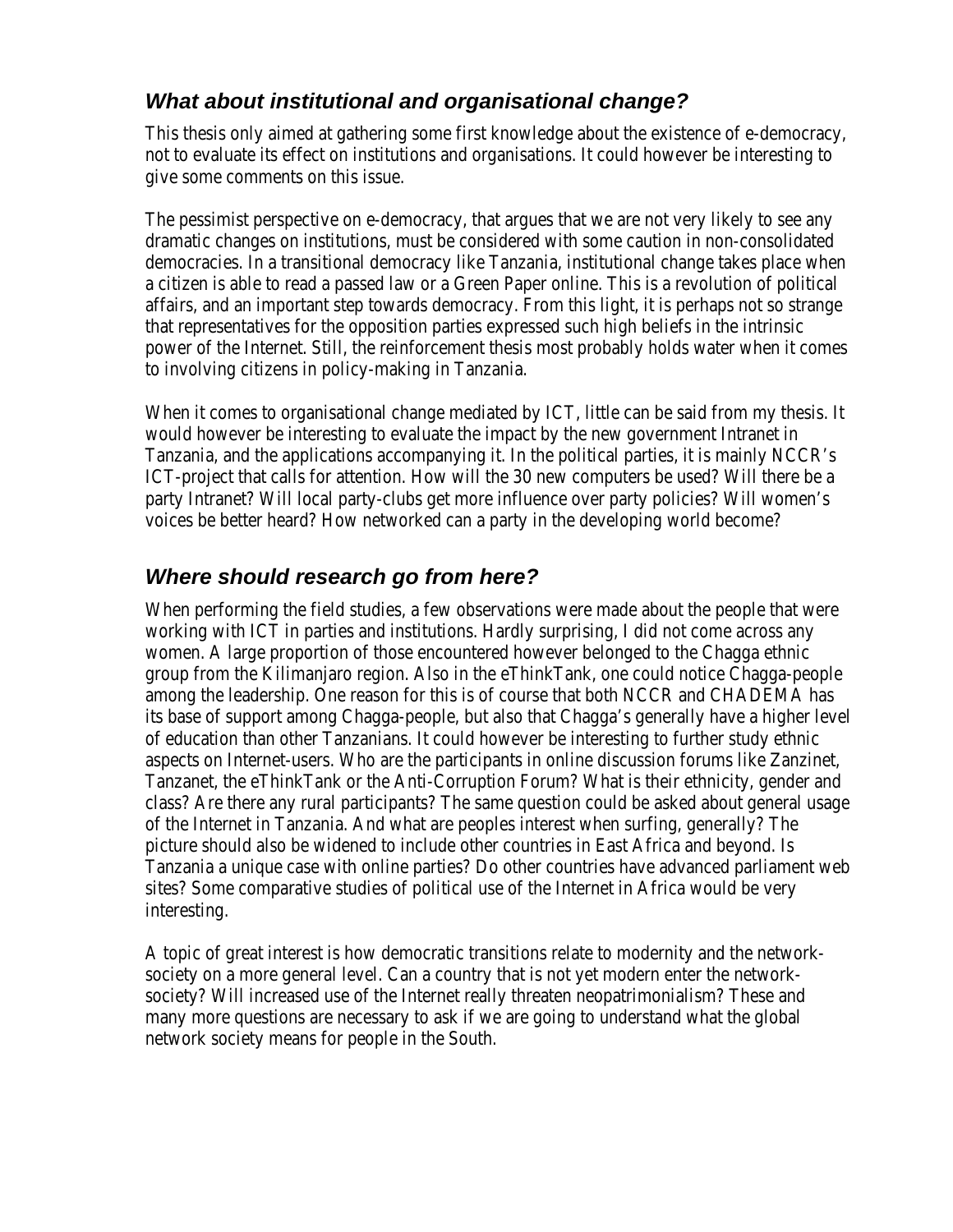# **References**

Abbott, Jason, [2001], "Democracy@ internet.asia? The Challenges to the Emancipatory Potential of the net: Lessons from China and Malaysia". Third World Quarterly, Vol. 22, No. 1, p. 99-114.

Amnesty International press release, "Tanzania: Amnesty International calls for independent inquiry into Zanzibar killings and torture." 2001-03-01.

Amnesty International, [2000] *Tanzania 2000 Annual Report*.

Anti-corruption Forum. www.tzonline.org/anticorruption/index01.htm 2001-12-29

Bellamy, Christine & Raab Charles D., [1999], "Wiring-up the Deck-Chairs?". *Parliamentary Affairs*, Vol. 52, No. 3, July, pp. 518-534.

Barber, Benjamin, [1999], "En plats för kommers eller en plats för oss? IT i demokratiteoretiskt ljus", in SOU 1999:17, *IT i demokratins tjänst*, Demokratiutredningen.

Boas, Taylor & Kalathil, Shanthi [2001] "The Internet and State Control in Authoritarian Regimes: China, Cuba and the Counterrevolution". Carnegie Endowment for International Peace, www.ceip.org 2001-12-07

Bratton, Michael & van de Walle, Nicolas, [1997], *Democratic Experiments in Africa*. Cambridge University Press, Cambridge.

Brophy, Peter & Halpin, Edward, [1999], "Through the Net to Freedom: Information, the Net and Human Rights". *Journal of Information Science*, Vol. 5, No. 25, p. 351-364.

Coleman, Stephen & Gøtze, John, [2001], "Bowling Together - Online Public Engagement in Policy Deliberation". www.bowlingtogether.net 2001-12-28

Coleman, S, Taylor, J, and Donk, W van de, (eds), [1999] *Parliament in the Age of the Internet*. Oxford University Press, Oxford.

Commonwealth press release, "Commonwealth Secretary-General to Witness Signing of Zanzibar Agreement" 1999-06-08.

Dahl, Robert, [1989], *Democracy and Its Critics*. Yale University Press, London.

Diamond, Larry [1999], *Developing Democracy: Towards Consolidation.* Johns Hopkins University Press, Baltimore.

Elections Around the World. www.electionworld.org/tanzania.htm 2001-11-18

Electoral Institute of Southern Africa. www.eisa.org.za/WEP/WEP\_12.htm 2002-01-01

eSecretariat, [2001], "Proposal for Tanzania's ICT Policy Formulation Framework".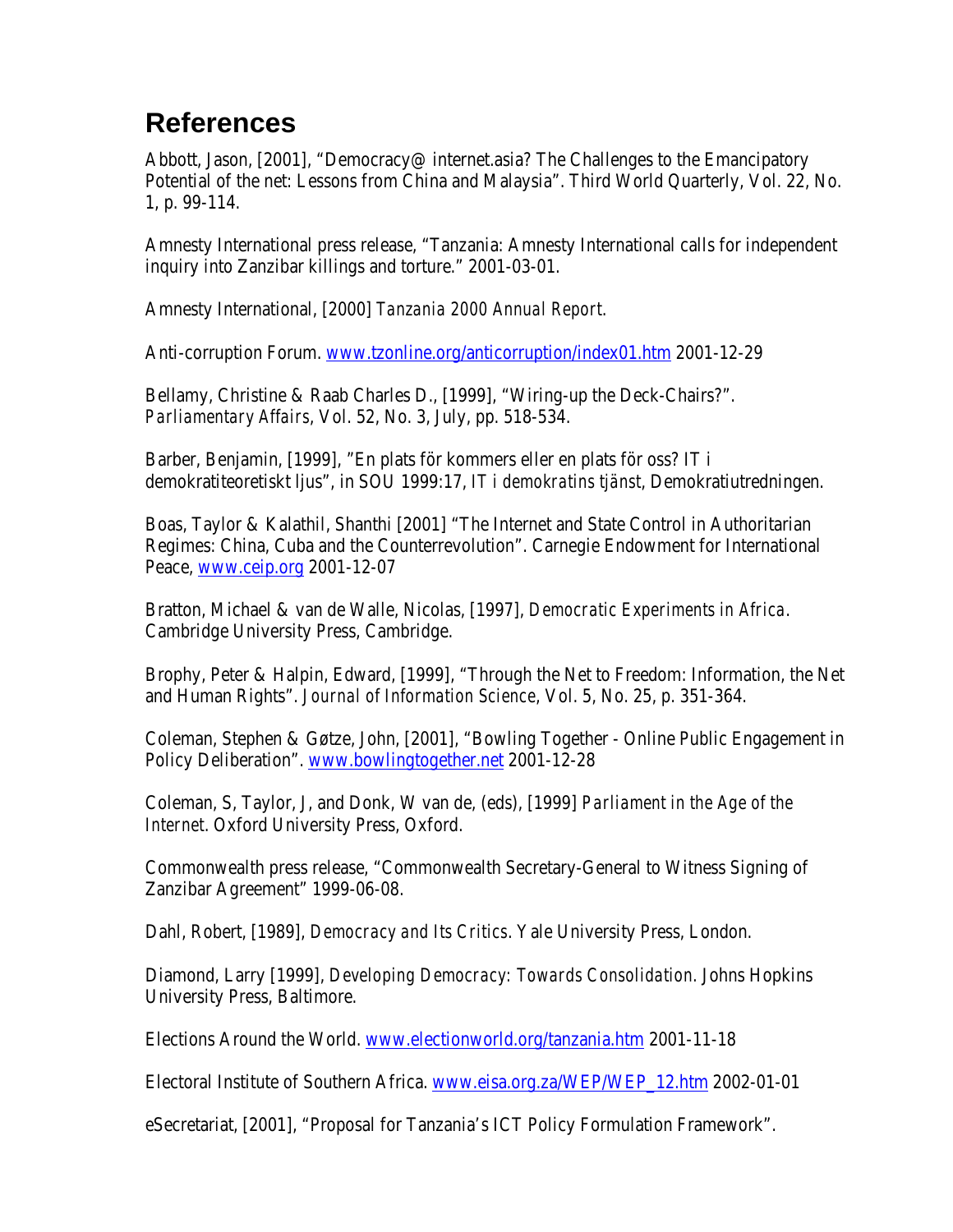Embassy of Sweden, Dar es Salaam, [2000], "Perspektiv på demokratins kultur och fortsatt demokratisk utveckling i Tanzania".

Embassy of Sweden, Dar es Salaam, [2001], "Strategic Framework for Swedish Support to Democratic Development in Tanzania 2001-2005."

*Encyclopaedia of Democracy*, [1996]. Routledge, London.

Eriksen, Erik Oddvar & Weigård, Jarle, [2000], *Habermas politiska teori*. Studentlitteratur, Lund.

Goldmann, Kjell, Pedersen, Mogens & Ostrud, Oyvind (eds), [1997] *Statsvetenskapligt lexikon*. Universitetsvorlaget, Stockholm.

Gros, Jean-Germain [1998], "Leadership and Democratization: The Case of Tanzania". In Gros, Jean-Germain (ed), *Democratization in Late Twentieth-Century Africa*. Greenwood Press, Westport.

Grönlund, Kimmo, [2001], "Do new ICTs Demand more Responsive Governance?" www.essex.ac.uk/ecpr/jointsessions/grenoble/papers/ws3.htm 2001-04-27

Heeks, Richard, [2001], "Understanding e-Governance for Development". idpm.man.ac.uk/idpm/igov11.htm 2001-12-28

Heeks, Richard, [2000], "Government Data: Understanding the Barriers to Citizen Access and Use." idpm.man.ac.uk/idpm/isps\_wp10.htm 2001-12-28

Hydén, Göran, [1999], "Top-Down Democratization in Tanzania". *Journal of Democracy*, 10:4, p. 142-155.

Jensen, Mike, [2001], "The African Internet – A Status Report, May 2001". www3.sn.apc.org/africa/afstat.htm 2001-12-09

Johansson, Sofia & Lindberg, Åsa, [2000], "Balancing Pluralism and National Unity". Master's Thesis in political science, University College of Södertörn, Stockholm.

Krasnoboka, Natalya & Semetko, Holli, [2001], "The Political Role of the Internet in Societies in Transition". www.essex.ac.uk/ecpr/jointsessions/grenoble/papers/ws3/semetko.pdf 2002-11-04

Larsson, Karin, [2001], "CLICK - OR CONTROL? A Case Study of the Adoption and Impact of the Internet on the Vietnamese Civil Society". Student Thesis, Lund University.

Larsson, Reidar, [1997], *Politiska ideologier i vår tid*. Studentlitteratur, Lund.

Lenk, Klaus [1998], "Book review: Bellamy Taylor", *ICS*. www.infosoc.co.uk/reviews/00104br4.htm 2001-04-27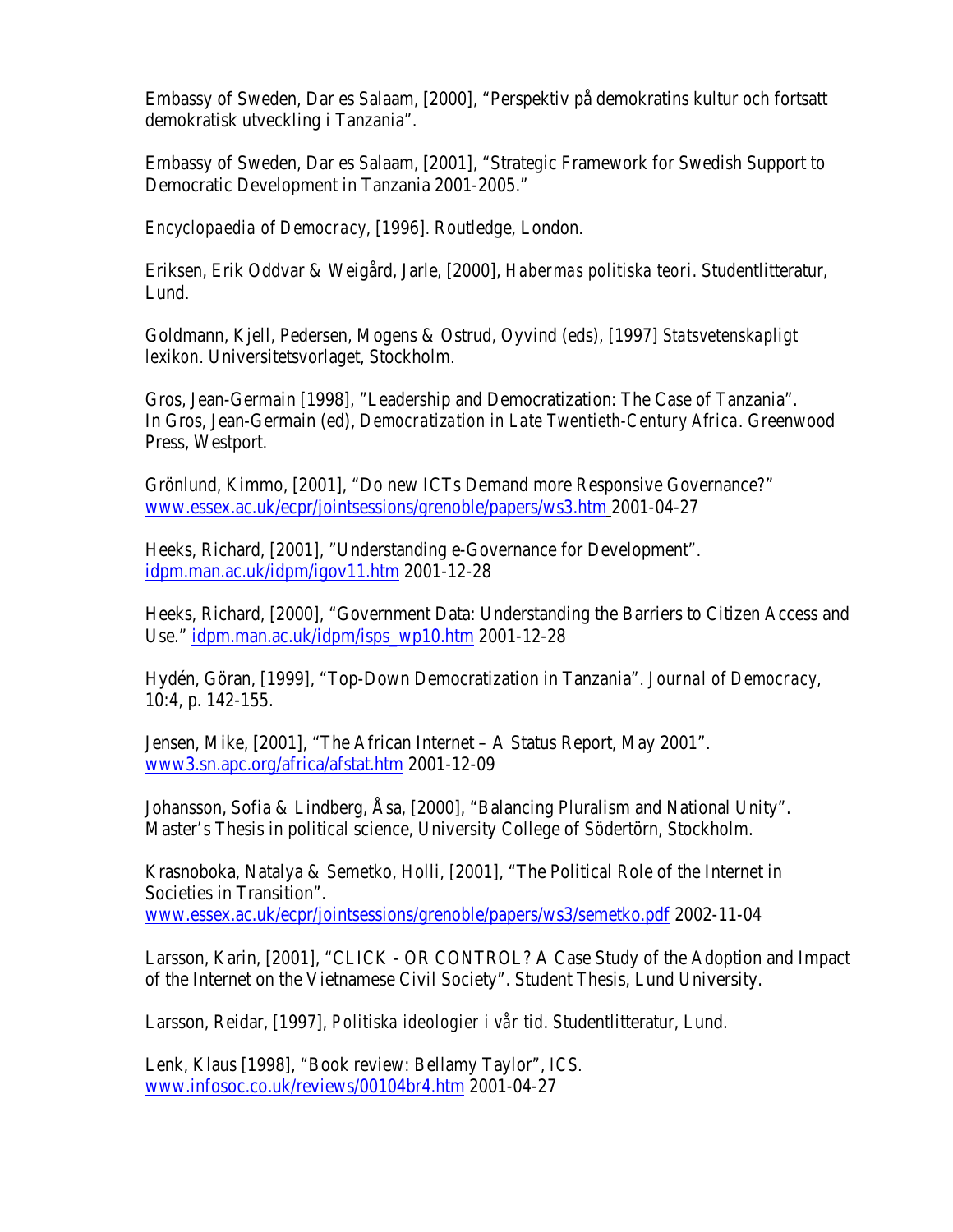Linz, Juan & Stepan, Alfred, [1996], *Problems of Democratic Transition and Consolidation: southern Europe, South America, and post-communist Europe*. Johns Hopkins University Press, Baltimore.

Lång, Ulrika & Nilsson, Torsten, [1998], "The State of Democracy, Human Rights and Peace in Tanzania". Consultancy Report for Sida, DESO.

*Majira*, 2001-08-28.

Maliyamkono, T L, [1995], *The Race for the Presidency*. Tema Publishers Company Ltd, Dar es Salaam.

Matume, Gumisai, [2001], "Information Technology for Whom?". www.idea.int/2001\_forum/feature\_0629.htm 2001-12-08

Mmuya, Max, [1998], *Political Reform in Eclipse*. Friedrich Ebert Stiftung, Dar es Salaam.

Mpangala, Gaudens, [1999], "Peace, Conflicts, and Democratization Process in the Great Lakes Region: the Experience of Tanzania." www.fiuc.org/ids/pdf/mpangala1.pdf 2002-01-01

NCCR-Mageuzi, [2001], *Strategic Plan*. www.nccr-mageuzitz.org/s\_plan.htm 2002-01-01

Needham, Catherine, [2001], "E-consultation in the UK and the USA: Electronic Democracy Beyond the Vote".

www.essex.ac.uk/ecpr/jointsessions/grenoble/papers/ws3/needham.pdf 2001-09-14

Nixon, Paul & Johansson, Hans, [1999] "Transparency Through Technology: the Internet and Political Parties". In Hague, Barry N & Loader, Brian D, (eds), *Digital Democracy: Discourse and Decisionmaking in the Information Age*. Routledge, London.

Norris, Pippa, [2001], "Digital Parties: Civic Engagement & Online Democracy". www.pippanorris.com 2001-04-26

Norris, Pippa, [2000a], "Democratic Divide? The Impact of the Internet on Parliaments Worldwide?". www.pippanorris.com 2001-10-18

Norris, Pippa, [2000b], "Parties and Governments Online". www.pippanorris.com 2001-10-18

North, Douglass, [1990], *Institutions, Institutional Change and Economic Performance*. Cambridge University Press, Cambridge.

Ntiro, Simbo, [2000] "eGovernment in East Africa". www.ethinktanktz.org/esecretariat/DocArchive/EGOVERNMENTea.htm 2001-12-28

Ott, Dana & Rosser, Melissa, [2000], "The Electronic Republic? The Role of the Internet in Promoting Democracy in Africa". In Ferdinand, Peter (ed), *The Internet, Democracy and Democratisation*. Frank Cass Publishers, London.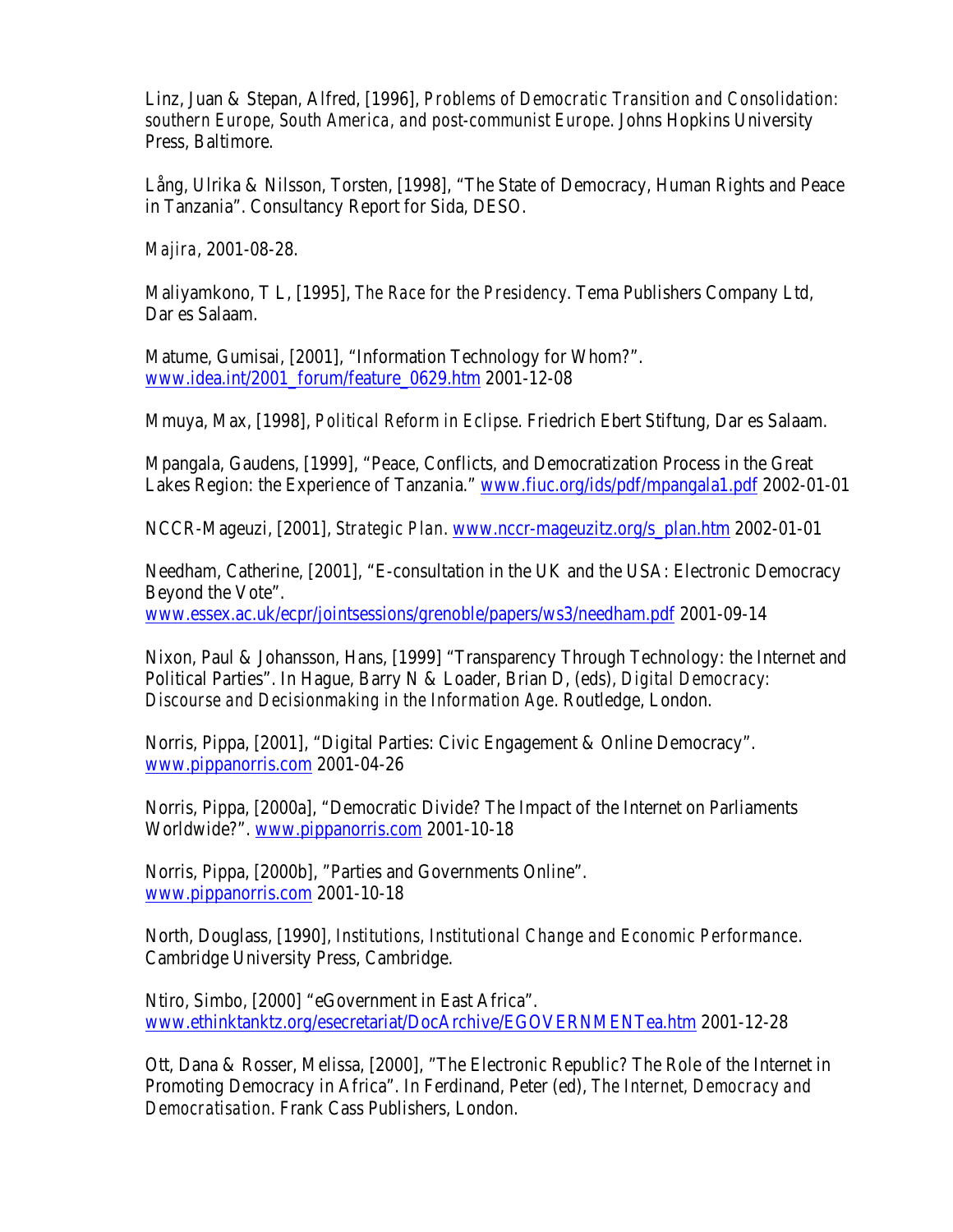Parkes, Sarah, [2001], "Land of Opportunity", *Telecommunications Magazine* (November 2001), www.telecommagazine.com 2001-12-07

Pinkney, Robert, [1999], "Democratic Consolidation in East Africa: External Pressures and Constraints". www.essex.ac.uk/ecpr/jointsessions/manpapers/w3/pinkney.pdf 2002-11-04

Pinkney, Robert, [1997], *Democracy and Dictatorship in Ghana and Tanzania*. Macmillan Press Ltd, Hampshire.

Planning Commission, President's Office, [2001], "Project proposal: Strengthening of the Tanzania National Website".

"Review of Platinum Implementation in 28 LGAs, Debriefing Notes, 2 May 2001."

SKTF, [2001], "Om demokratiska processer och offentlig service på Sveriges kommuners webbplatser." www.sktf.se/media/rapporter/2001/rapport\_2\_2001.pdf 2001-12-28

Sida, [2001], *A Country ICT Survey for Tanzania*. Made by Miller Esselaar and Associates. www.sida.se/Sida/articles/9400-9499/9481/tanzrep.pdf 2002-01-16.

SOU 2001:48, *Att vara med på riktigt – demokratiutveckling i kommuner och landsting*, Kommundemokratikommittén.

SOU 2000:1, *En uthållig demokrati,* Demokratiutredningen.

Tanzanian National web site, www.tanzania.go.tz/governancef.html 2001-11-18

Tripp, Aili Mari, [1999], "Political Reform in Tanzania: The Struggle for Associational Autonomy".

www.essex.ac.uk/ecpr/jointsessions/manpapers/w3/tripp.pdf 2002-11-04

UNDP, [2001], *Human Development Report* 2001.

Ward, Stephen, [2001], "Political Organisations and the Internet: Towards a Theoretical Framework of Analysis".

www.essex.ac.uk/ecpr/jointsessions/grenoble/papers/ws3.htm 2001-04-27

Whitehead, Richard [2000], "Institutionalisation of the Tanzanian Opposition Parties: How Stable are they?"

home.enitel.no/stunetii/Tanzania/Seminar%20Paper.doc 2001-09-02

Zittel, Thomas, [2001], "Electronic Democracy and Electronic Parliaments – A Comparison between the US House, the Swedish Riksdagen, and the German Bundestag." www.essex.ac.uk/ecpr/jointsessions/grenoble/papers/ws3.htm 2001-04-27

Åström, Joachim, [2001], "Digital Democracy: Ideas, Intentions and Initiatives in Swedish Local Governments".www.essex.ac.uk/ecpr/jointsessions/grenoble/papers/ws3.htm 2001-04- 27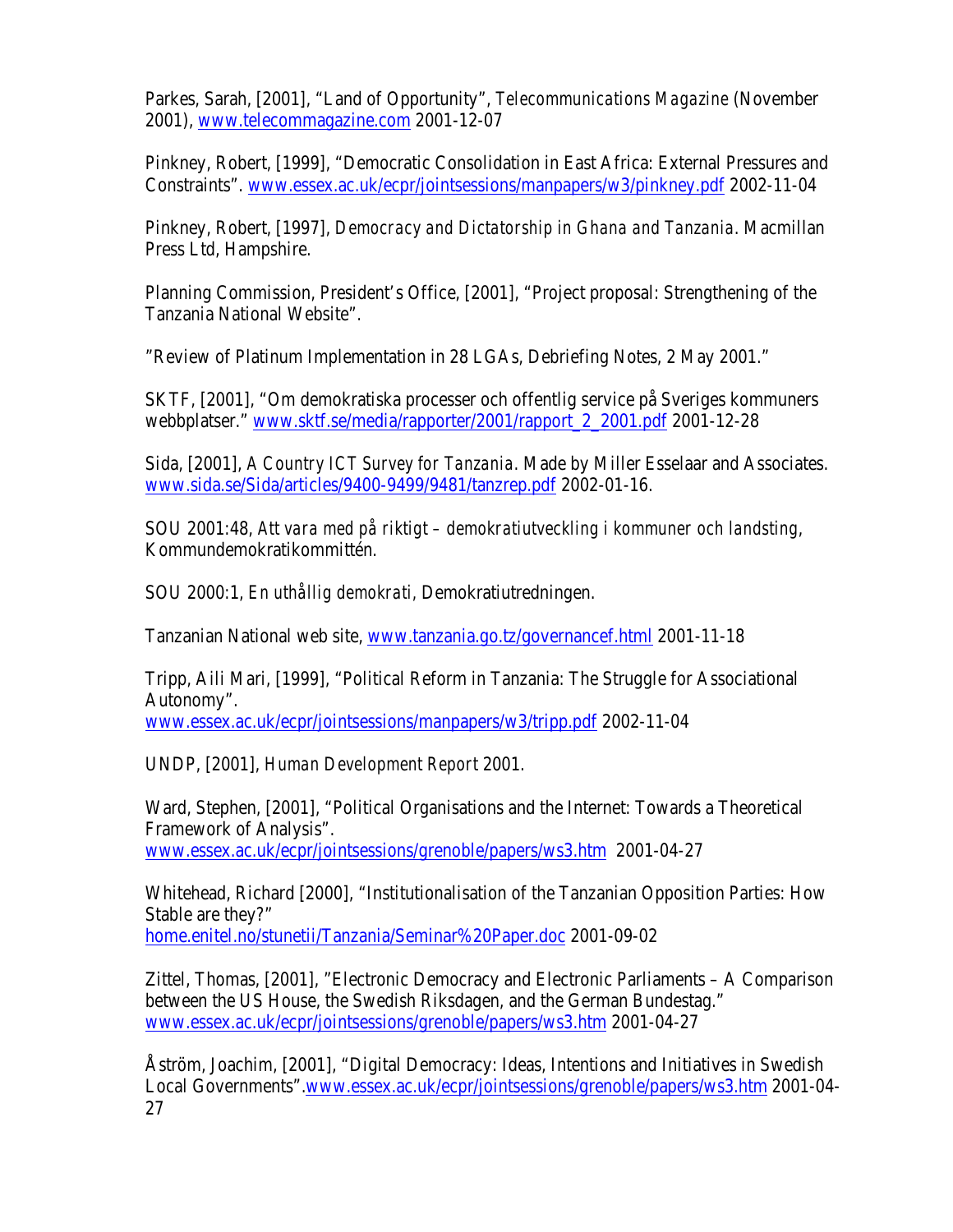# **List of interviews**

Anonymous journalist, 12 July 2001.

Mr Mnegeta J.B. Bhakome, Director of Campaign and Election Program NCCR, Dar es Salaam, 20 July 2001.

Mr. Abdallah K Hassan, Assistant Information Officer ESRF, Dodoma, 12 July 2001.

Mr. Harold Jaffu, Secretary General TLP and Mr. Shunashu Alex Deputy, Director of Administration TLP, Dar es Salaam, 19 July 2001.

Mr. Amani Jidulamabambasi, Member of Central Committee UDP and Mr Dadi Kombo Maalim, Deputy Secretary General UDP, Dar es Salaam, 21 July 2001.

Dr. Aman Walid Kabourou, Opposition Leader in the Tanzania Parliament, and Secretary General of CHADEMA, Dodoma, 10 July 2001.

Mr. Thomas Didimu Kashililah, Head of IT, Research & Projects, Tanzania Parliament, Dar es Salaam, 16 July 2001.

Mr. Gulamhussein Kifu, MP NCCR, Dodoma, 11 July 2001.

Mr. Maguba, MP, CUF, 10 July 2001.

Professor T.L. Maliyamkono, Executive Director ESAURP, Dar es Salaam, 19 July 2001.

Mr. James Mbatia, Party Leader NCCR, Dar es Salaam, 20 July 2001.

Mr. Albert Missana, IT Officer at the CCM headquarters, Dodoma, 10 July, 2001.

Mr. Hamad Rashid Mohamed, Member of the CUF national board, Dar es Salaam, 20 July 2001.

Mr. Salim H. Msoma, Permanent Secretary Ministry of Communications & Transport, Dar es Salaam, 23 July 2001.

Dr. Ngalinda, Co-ordinator of the Government and National Web site, Civil Service Department in the President's Office, Dar es Salaam 4 July 2001.

Mr. Thomas Ngawaiya, Trustee and MP, TLP, Dodoma, 10 July 2001.

Mr. Eliawon Philemon, Web designer CHADEMA, 18 July 2001.

Press secretary CCM, Dar es Salaam, 17 July 2001.

Mr. David J. A Sawe, Director Management Information Systems in the Civil Service Department, The President's Office, and member of the Interim Steering Committee of the eSecretetariat, part of the eThinkTank, Dar es Salaam, 20 July 2001.